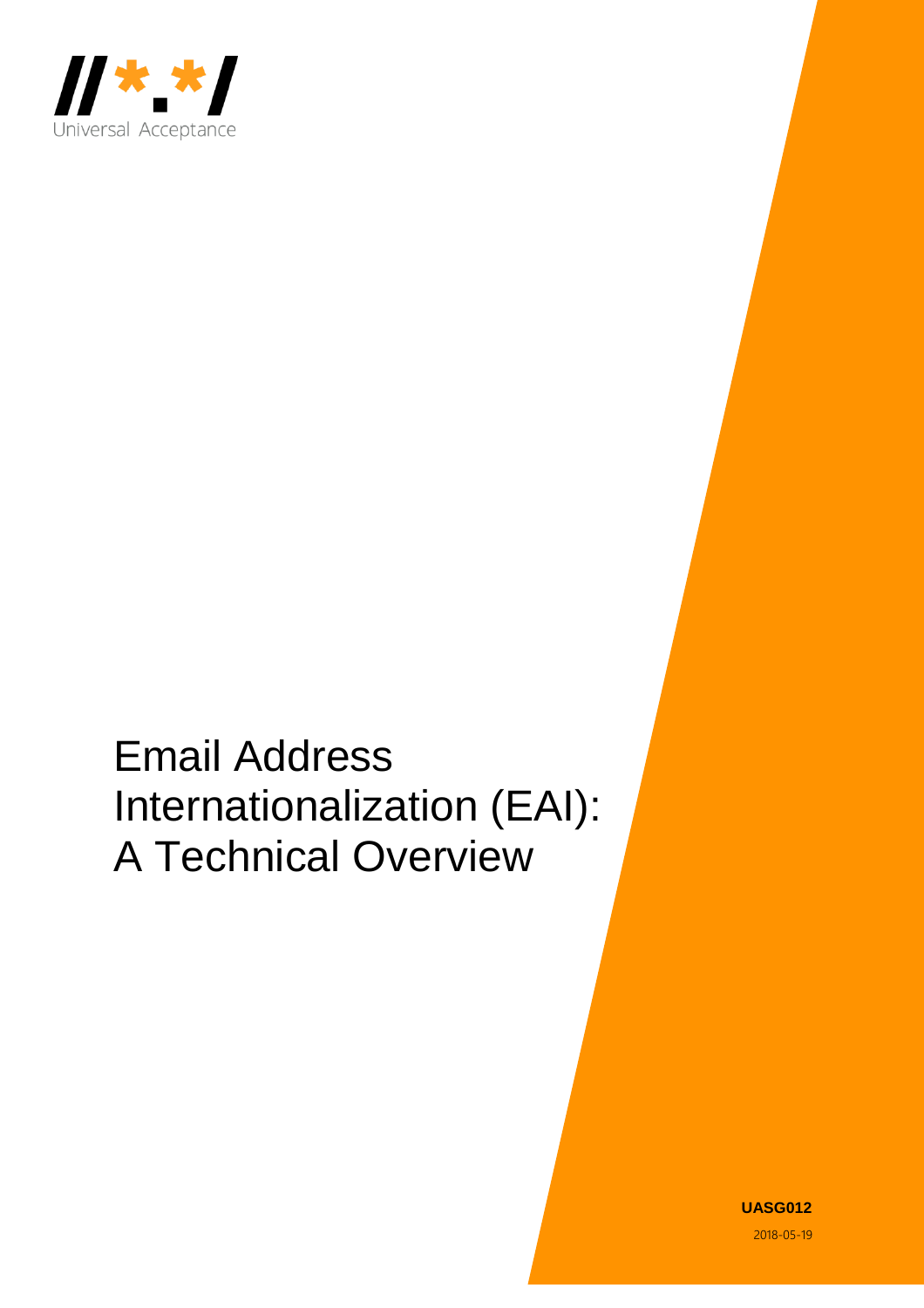# TABLE OF CONTENTS

| Why do we need EAI?                             | 5              |
|-------------------------------------------------|----------------|
| <b>Standards and interoperation</b>             | 5              |
| Parts of the mail ecosystem                     | 5              |
| The mail software ecosystem                     | 5              |
| Mail User Agent (MUA)                           | 6              |
| Webmail                                         | 6              |
| Mail Submission Agent (MSA)                     | 7              |
| Mail Transmission Agent (MTA)                   | $\overline{7}$ |
| Mail Delivery Agent (MDA)                       | 7              |
| Mail storage                                    | 8              |
| POP/IMAP mail pickup                            | 8              |
| <b>Mail message formats</b>                     | 8              |
| Messages and envelopes                          | 9              |
| Mail addresses                                  | 10             |
| <b>Internationalized Domain Names</b>           | 10             |
| Normalization                                   | 11             |
| Inclusion                                       | 11             |
| <b>ACE Encoding</b>                             | 11             |
| Scripts and LGR                                 | 11             |
| MIME mail                                       | 12             |
| A first look at EAI mail                        | 13             |
| <b>Transmitting EAI mail</b>                    | 13             |
| Recognizing EAI messages                        | 14             |
| <b>Technical topics for EAI mail</b>            | 14             |
| Assigning and interpreting EAI mail addresses   | 15             |
| Storing EAI mail                                | 16             |
| <b>MUAs and EAI mail</b>                        | 16             |
| Address books                                   | 16             |
| Mail addresses on the web                       | 16             |
| Sending, delivering and picking up EAI mail     | 17             |
| MTAs and incoming A-label and U-label addresses | 18             |
| POP and IMAP with EAI mail                      | 18             |

 $\frac{1}{2}$   $\frac{1}{2}$   $\frac{1}{2}$   $\frac{1}{2}$   $\frac{1}{2}$   $\frac{1}{2}$   $\frac{1}{2}$   $\frac{1}{2}$   $\frac{1}{2}$   $\frac{1}{2}$   $\frac{1}{2}$   $\frac{1}{2}$   $\frac{1}{2}$   $\frac{1}{2}$   $\frac{1}{2}$   $\frac{1}{2}$   $\frac{1}{2}$   $\frac{1}{2}$   $\frac{1}{2}$   $\frac{1}{2}$   $\frac{1}{2}$   $\frac{1}{2}$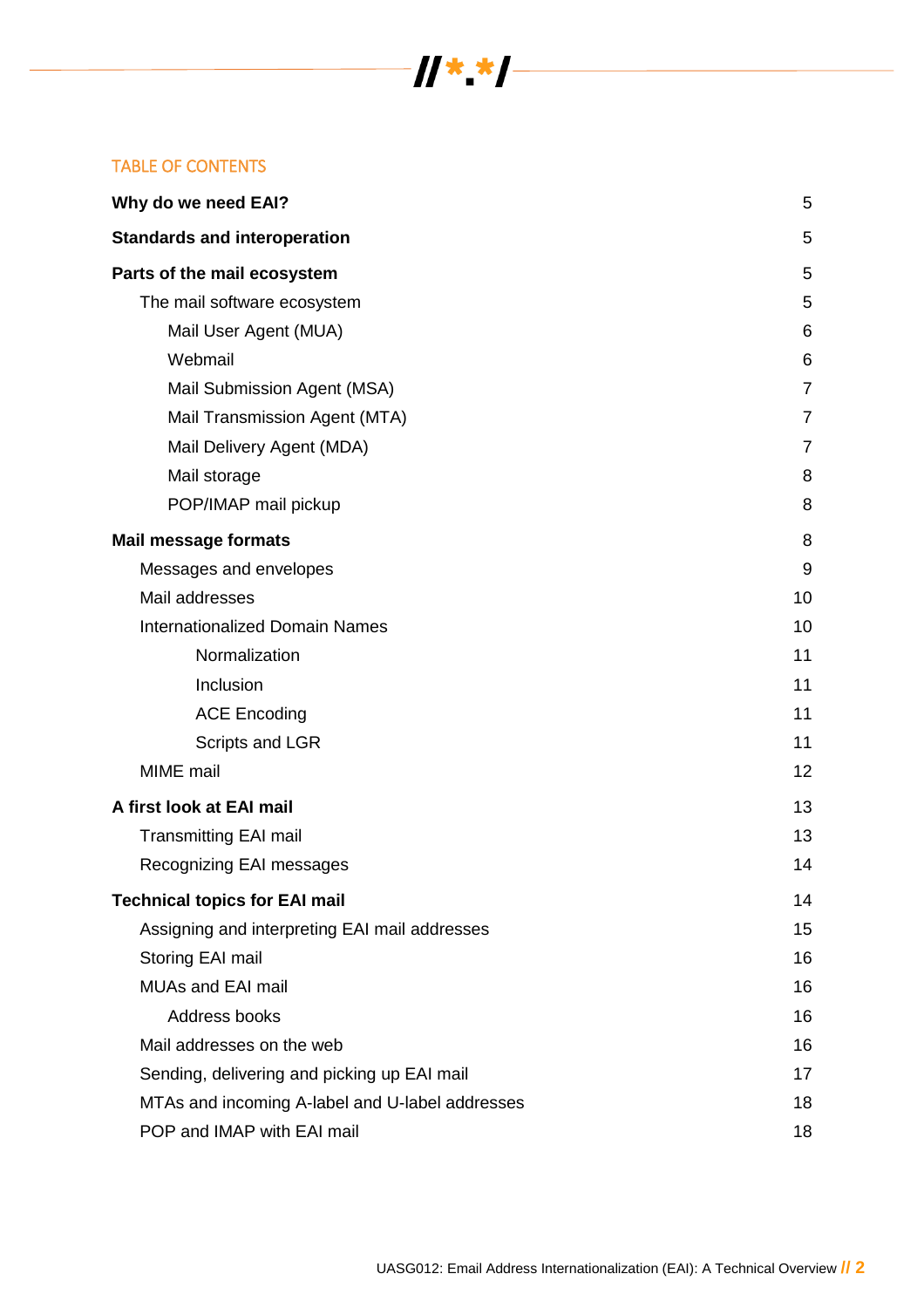

| POP3 support for EAI                                   | 19 |
|--------------------------------------------------------|----|
| <b>IMAP</b> support for EAI                            | 19 |
| EAI message headers                                    | 20 |
| Headers with addresses                                 | 20 |
| Header fields that users see                           | 20 |
| Header fields with contents for machines               | 20 |
| <b>Received headers</b>                                | 21 |
| <b>MIME</b> headers                                    | 22 |
| Handling and reporting delivery failure                | 22 |
| <b>Backward compatibility</b>                          | 24 |
| EAI and legacy recipients                              | 24 |
| Whether to downgrade                                   | 21 |
| Where mail can be downgraded                           | 25 |
| General downgrade techniques                           | 25 |
| <b>Headers and bodies</b>                              | 25 |
| Downgrading headers with addresses                     | 25 |
| Downgrading other headers that users see               | 26 |
| Downgrading headers that users do not see              | 26 |
| Downgrading in POP and IMAP                            | 27 |
| Downgrade notes                                        | 28 |
| Out-of-office, read receipts, and other autoresponders | 28 |
| Mail authentication and spam filters                   | 28 |
| <b>SPF</b> authentication                              | 28 |
| <b>DKIM</b> authentication                             | 29 |
| <b>DMARC</b> authentication                            | 30 |
| Spam filtering                                         | 30 |
| Appendix A: Handling message header fields             | 30 |
| Appendix B: Summary of steps necessary to move to EAI  | 35 |
| Changes to MTAs                                        | 35 |
| Changes to MSAs                                        | 35 |
| Changes to MUAs                                        | 35 |
| <b>IMAP Servers</b>                                    | 35 |
| <b>POP Servers</b>                                     | 36 |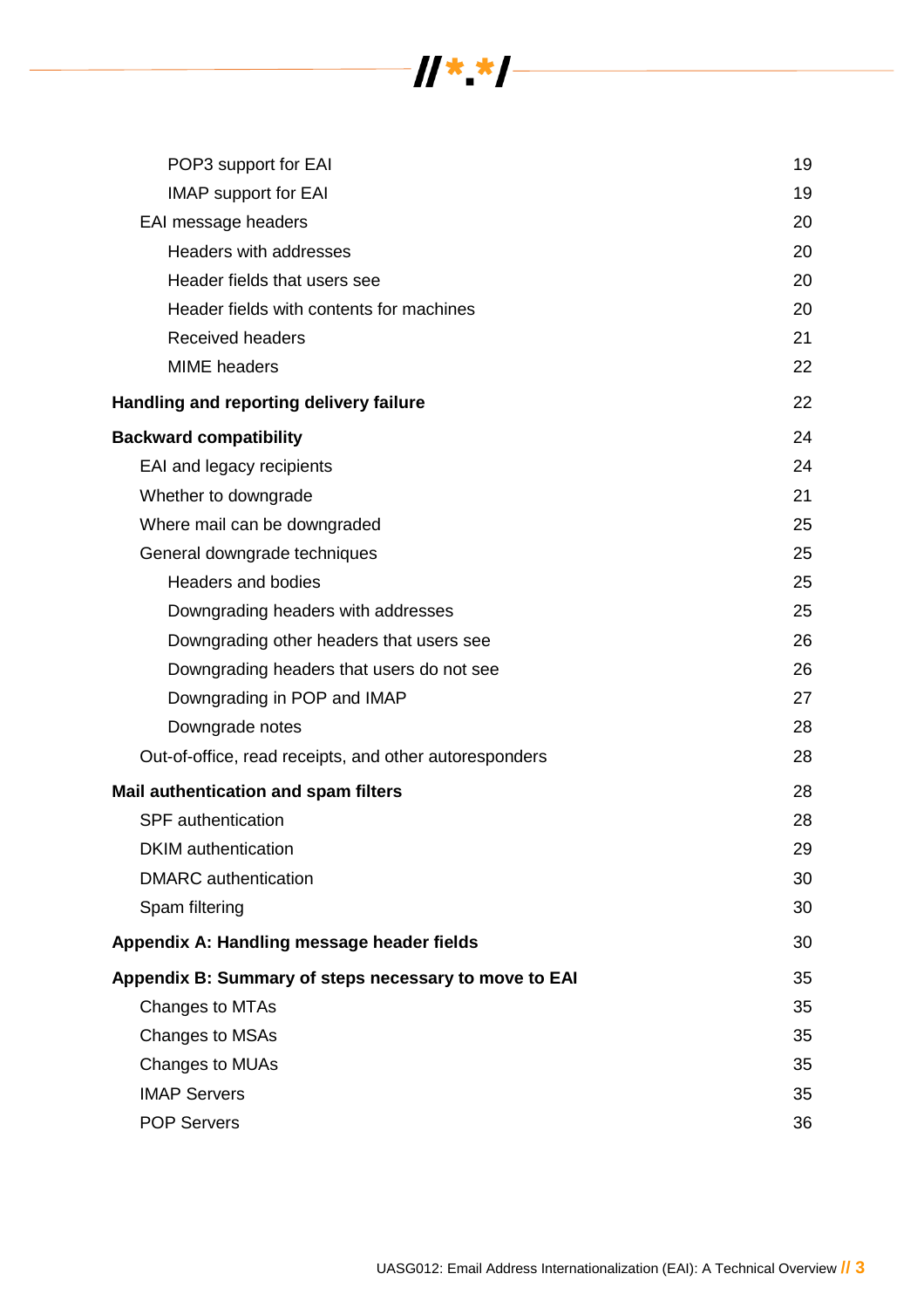

| Appendix C: How does SMTP work?                                         | 36 |
|-------------------------------------------------------------------------|----|
| Adding UTF-8 features to the SMTP example                               | 37 |
| <b>Appendix D: Relevant RFCs</b>                                        | 37 |
| Important mail RFCs                                                     | 38 |
| For SMTP:                                                               | 38 |
| For mail message formats:                                               | 38 |
| For POP and IMAP:                                                       | 38 |
| For IDNs:                                                               | 38 |
| For EAI mail:                                                           | 39 |
| For PRECIS and string mapping:                                          | 39 |
| For SASL (logging in and authenticating for POP, IMAP, and submission): | 39 |
| For URLs and URIs:                                                      | 39 |
| For message authentication:                                             | 39 |
| For input and display of RTL and mixed direction text:                  | 40 |
| Appendix E: Other sources of advice                                     | 40 |
|                                                                         |    |

## **[Glossary](#page-39-2)**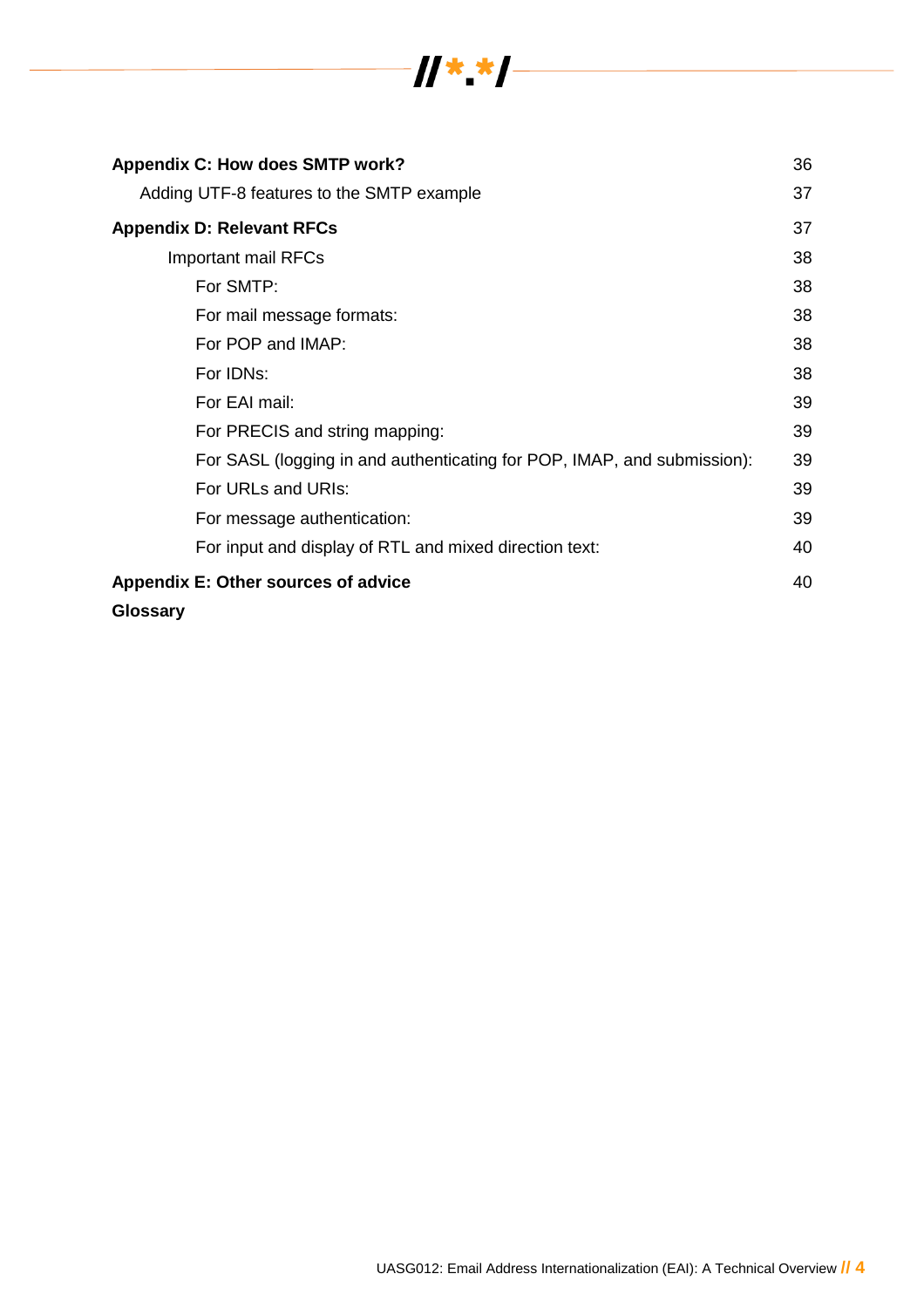

This introduction to Email Address Internationalization (EAI) is intended for technically capable email application developers and systems administrators who want to add EAI support to mail software. For a high-level view of EAI, see [UASG014: Quick Guide to EAI.](https://uasg.tech/wp-content/uploads/2017/09/06b-UASG-Report-UASG014.pdf) For background information on mail and related technologies, see Other Sources of Advice at the end of this document.

# <span id="page-4-0"></span>**Why do we need EAI?**

When modern Internet mail was defined in the 1980s, the net's working language was English and all mail was written using the ASCII character set, which only has unaccented upper and lower case Roman characters.

But nearly every other written language requires characters outside the ASCII set. On the modern Internet, mail users live in every country in the world and write in a vast array of languages, and email has been slowly evolving to handle all of them. Unicode can represent all those characters. EAI allows Unicode characters, specifically Unicode characters encoded as UTF-8, $^1$  in email addresses.

# <span id="page-4-1"></span>**Standards and interoperation**

The Internet works because the software on the computers connected to it is designed to *interoperate*. The software is written so that, for example, any computer can send mail to any other computer running mail software. The software all implements standards that describe how to do all of the things the Internet does, from the lowest level packet switching to the codes for formatted HTML text pages and file attachments.

For software to interoperate, everyone has to implement the standards in the same way. In this document, we emphasize how to do that, and how to avoid incompatibilities that could prevent interoperating. In particular, even though there are often changes that might seem "better," if they don't match the standards, they won't interoperate with other systems, which is of course not better at all.

# <span id="page-4-2"></span>**Parts of the mail ecosystem**

<span id="page-4-3"></span> $\overline{a}$ 

The path that an email message takes from the sender to the recipient can be rather complex. To make it easier to understand, the IETF mail community has adopted a mail architecture that uses standard names for the various parts of the mail system and the connections among them. The architecture is described in detail in [RFC 5598,](https://tools.ietf.org/html/rfc5598) *Internet Mail Architecture*.

Here we briefly look at the common parts of the architecture and how they fit together as a message travels from author to recipient.

<sup>&</sup>lt;sup>1</sup> UTF-8 is a standard way of storing Unicode code points (characters and modifiers) in 8-bit bytes. For historic reasons, some software uses the name UTF8 without the hyphen.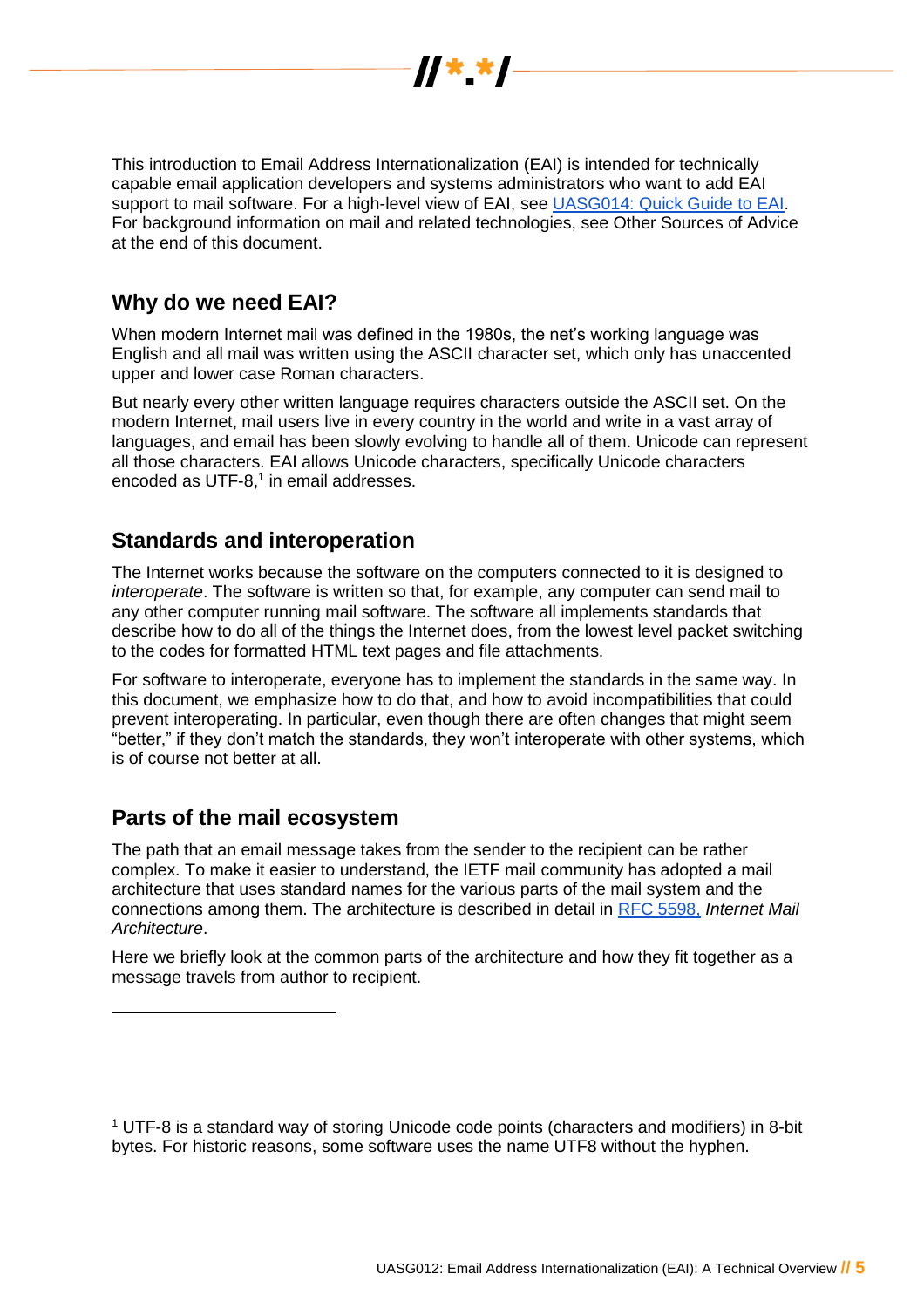

**The Mail Software Ecosystem**



The Internet mail architecture has agreed-on names for the software that handles mail, mostly referred to by three- or four-letter abbreviations.

#### <span id="page-5-0"></span>Mail User Agent (MUA)

Human mail users read and send mail with a *Mail User Agent* (MUA), the only program in the mail ecosystem with which users directly interact.

Popular MUAs include Outlook, Apple Mail, and the mail programs that people use on smartphones. The user composes the message, perhaps using formatting tools, optionally attaches other media, and then sends the message off using the SUBMIT protocol.

For incoming mail, the MUA retrieves mail from mail server(s) using POP or IMAP and displays it to the user.

In both cases, the format of the message that the user sees usually differs from the form in which it is submitted or received. Some parts of the message are reformatted, e.g., the Date: header information is often shown in the user's local format and time zone. Message contents are often decoded and displayed, e.g., a JPEG attachment will be displayed as an image.

MUAs usually let the user use address books, where the user can store email address(es) and other information about frequent correspondents. In some cases, the address book is stored on the user's computer, while other address books can be shared and accessed over the network. Address book entries can be quite complex, with multiple email addresses and other contact information for each correspondent.

#### <span id="page-5-1"></span>Webmail

Webmail creates a mail client using a combination of the user's web browser and web servers that the browser connects to. In some versions, the web server uses standard mail protocols to send mail to and retrieve mail from separate mail servers. In others, the web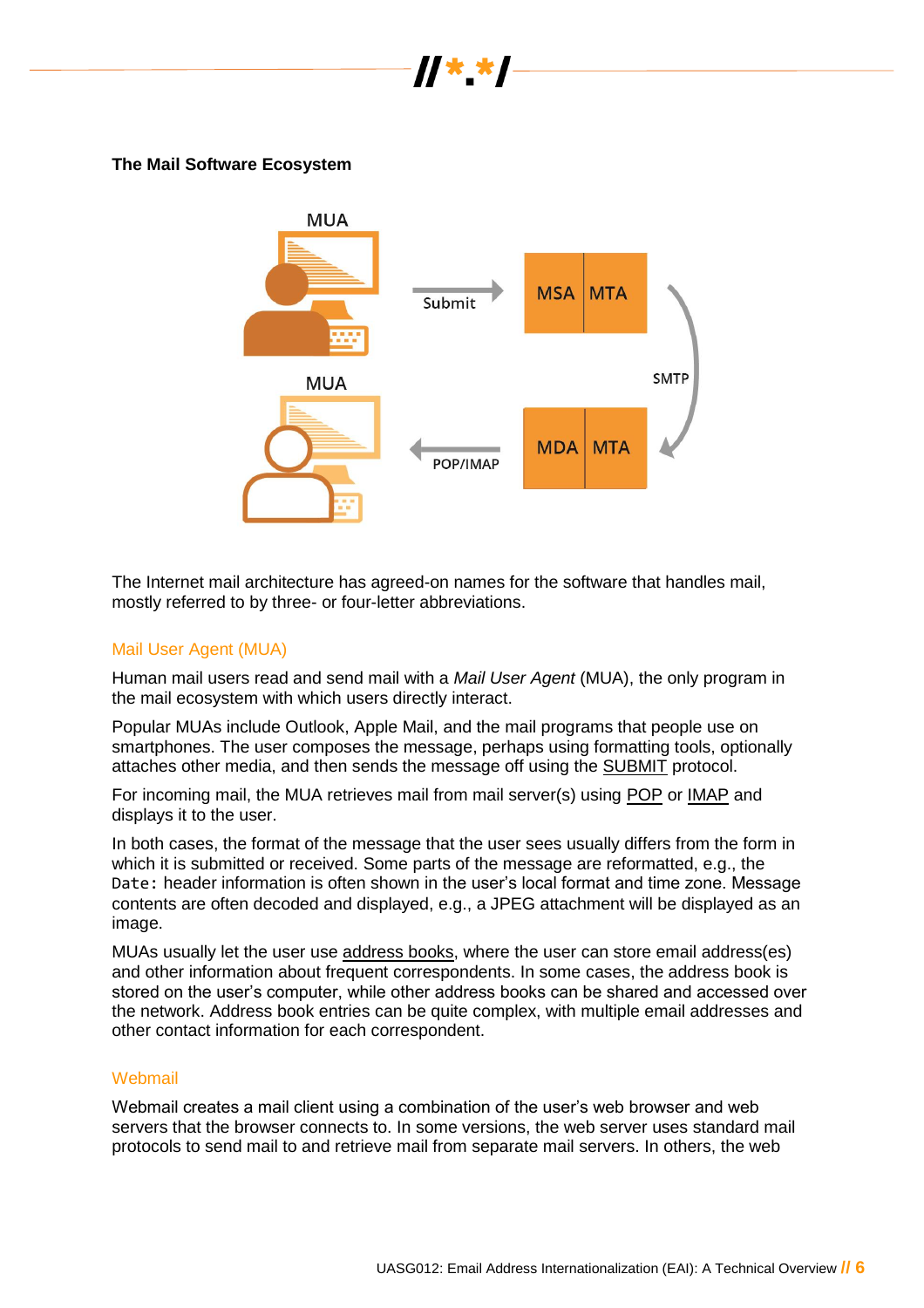

server performs the functions of the MUA or other parts of the mail system. In either case, the webmail provides features similar to those that a separate MUA would perform.

## <span id="page-6-0"></span>Mail Submission Agent (MSA)

Once users have created an email message, they tell the MUA to submit it for delivery. The MUA connects to the *Mail Submission Agent* (MSA)*.* Then the MUA authenticates the message with a password (or implicitly authenticates it with an IP address), and sends the envelope and the message. As the MSA receives the message, it checks for and fixes minor errors in the message format such as a missing Date: or Message-ID: header. Depending on local policy it may force the From: header to match the authenticated user. Many MSAs also add cryptographic authentication signatures at this stage. (See the discussion of DKIM below.)

Once the message is prepared, the MSA sends it to the *Mail Transmission Agent* (MTA). Depending on the design of the mail system, the MSA and MTA may be separate programs, or merely different functions in the same program.

The protocol between the MUA and MSA is similar to SMTP (Simple Mail Transport Protocol), which is used between MTAs, but has some significant differences. It's sometimes called SUBMIT to distinguish it from SMTP.

#### <span id="page-6-1"></span>Mail Transmission Agent (MTA)

A *Mail Transmission Agent* (MTA) is what is most often meant by the phrase "mail server." It receives a completed message from an MSA, and then, for each recipient of the message, determines how and where to deliver the message. In general, for each recipient address, the MTA first finds the domain in the address to see if it's one that the MTA handles locally. If not, it does a DNS lookup for MX (mail exchanger) records to find the host computers that do handle it, makes an SMTP connection to one of those computers, and sends the message.

In the simplest mail systems, the host listed in the MX handles mail delivery itself, while in more complex systems a message may be passed several times from one computer to the next.

The SMTP transaction is a sequence of commands from the sending system and responses from the recipient system. The first command and response sets up the connection and lists the SMTP extensions that the recipient system supports, such as the SMTPUTF8 extension that enables EAI mail. Subsequent commands send the envelope information (the return address and recipient addresses) and then send the message itself.

For more details on SMTP, see Appendix C: [How does SMTP Work?.](#page-35-1)

#### <span id="page-6-2"></span>Mail Delivery Agent (MDA)

Once a message has made its way through the recipient's MTA, it is sent to the recipient's Mail Delivery Agent (MDA) for delivery. In the simplest case, the MDA simply stores the message into a file for later pickup, but in most cases, there is some delivery-time processing.

The IETF has defined a language called **SIEVE** that enables mail users to write scripts that specify delivery-time processing procedures like sorting mail into separate mailboxes or redirecting mail to other addresses. There are many other delivery programs, such as the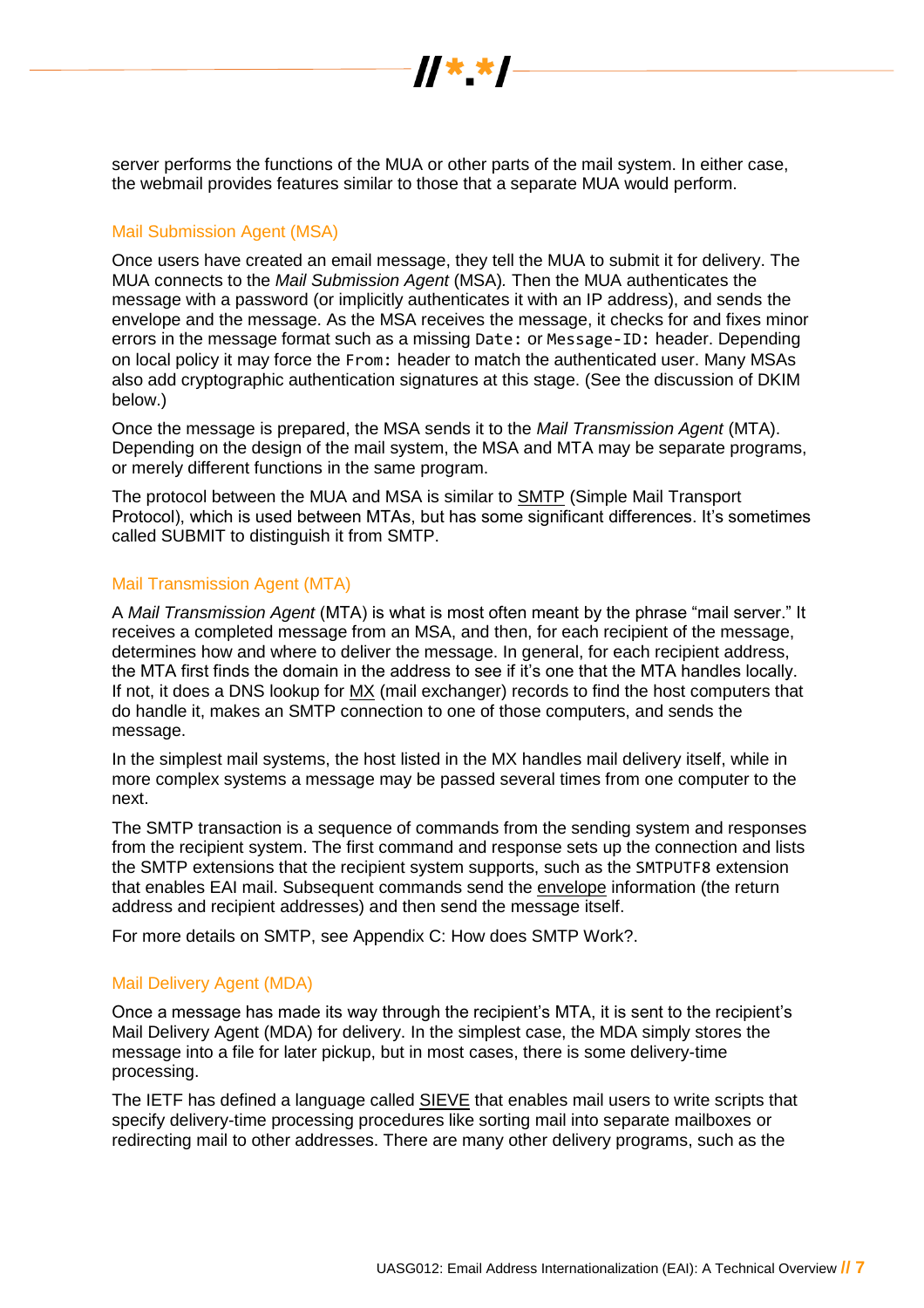

widely used procmail. Most Unix and Linux systems allow users to specify arbitrary programs to handle incoming mail.

Webmail systems provide various sorts of delivery-time processing. Most enable users to sort mail based on text found in the message (e.g., if the subject includes "pickle-list", it is saved to the pickle-list folder) while others group mail into categories such as Updates or Forums.

#### <span id="page-7-0"></span>Mail storage

Originally, an email mailbox was analogous to a physical mailbox, a place to store incoming mail messages temporarily until they were picked up and processed. As computer storage has gotten faster and cheaper, mailboxes have grown to the point where it is now common to store many years of mail. Mail systems generally have multiple folders for each mailbox, with each folder named hierarchically, as disk files are. Messages can be flagged as "unread," "read," "important," or "answered." Mail programs generally provide ways to organize mail, and to search through messages in various ways, looking for keywords or addresses, or limiting the search by date range.

Mail systems use many underlying storage schemes. In the simplest, all of the mail in a mailbox is stored in a single file. Others store each message in a separate file. Mail may also be stored in a database, perhaps with header and body information handled differently. Regardless of the storage scheme, MUAs see the mail as a list of messages in each folder.

## <span id="page-7-1"></span>POP/IMAP mail pickup

On early mail systems, users stored their email and ran their mail programs on the same computer, and the mail program read the mail directly from local files. These days, users invariably read their mail on a different computer, using POP and IMAP to retrieve it.

POP (Post Office Protocol), the older and simpler protocol, lets the MUA retrieve mail from the mail server and then optionally delete it from the server. The MUA then manages the mail on the user's own computer.

IMAP (Internet Message Access Protocol) lets the user's mail program manage mailboxes on the server, copying mail to and from the server as desired. Since the mail generally stays on the server, IMAP makes it possible to have mail programs on different computers, such as laptops and phones, show the same view of the mail. Since the mail program doesn't have to download all the mail, vast amounts of mail can be stored while running mail programs on small computers such as tablets and phones.

Another important difference between POP and IMAP is that POP can only see the main inbox for a mail account, while IMAP can manage all of an account's folders. The expectation was that POP users would copy all the mail to their own computer and manage it there.

POP and IMAP both require that a user authenticate before picking up mail, with a username and password. In most cases the POP/IMAP user name is the user's email address.

# <span id="page-7-2"></span>**Mail message formats**

The basic Internet message format was initially defined by [RFC 724](https://www.rfc-editor.org/rfc/rfc724.txt) in 1977 and has changed very little over the subsequent 40 years as the specification has been updated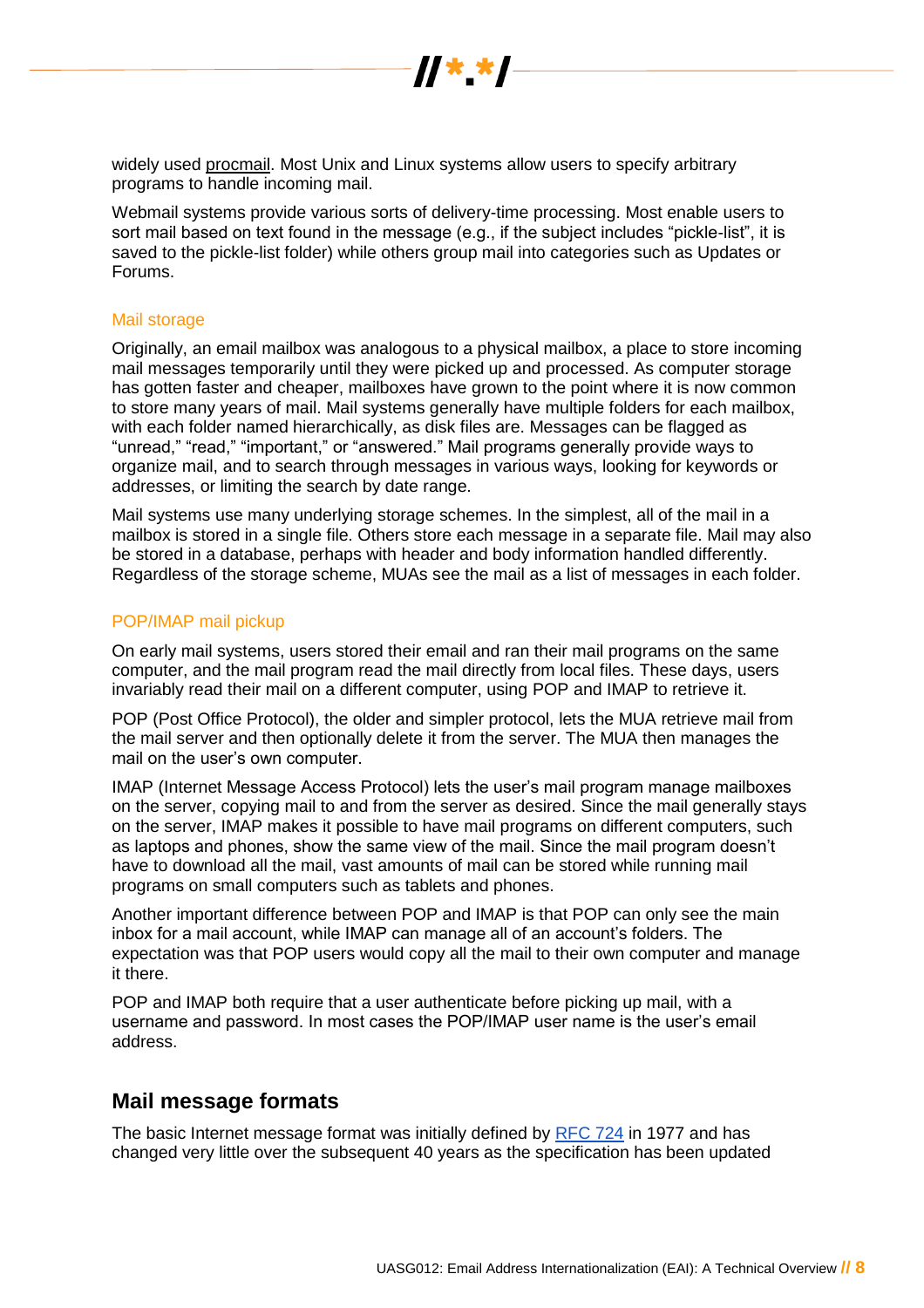

several times, most recently by [RFC 5822.](https://www.ietf.org/rfc/rfc5322.txt) That format has proven to be flexible enough to support the changing needs of mail users over the years.

Each legacy message, i.e., a pre-EAI message, is a sequence of lines of ASCII text ending with the ASCII Carriage Return and Line Feed (CR and LF) characters. The first part of the message, usually called the header, is a series of structured header fields followed by a blank line and ending with an unstructured message body. Each header field starts with a header name such as From: or Subject: and a colon, followed by the contents of the header. Some header field contents are free-format, such as the Subject: header, while others are entirely fixed-format, such as the Date: and Message-ID: headers, while others are a combination of fixed- and free-format, such as the To:, From: and Cc: headers, which combine fixed-format addresses with free-format comment text.

Messages are invariably accompanied by metadata, information related to the message but not part of it. The envelope, described in the next section, is an important part of the metadata. Other parts of the metadata may include the date a message was received, whether the recipient has read it, and whether the recipient has marked it as important or as junk.

#### <span id="page-8-0"></span>**Messages and Envelopes**



Email messages in transit, from submission to delivery, are accompanied by an *envelope*. The envelope contains the *return address*, to which errors should be reported (often called the "bounce address"), the *recipient addresses*, to which the message should be delivered, and sometimes other information about the delivery process. The envelope information is sent along with—but separately from—the message. When a message is transmitted via SMTP (described in more detail below), one SMTP command sends the return address, additional SMTP commands send each recipient address, then another SMTP command sends the message.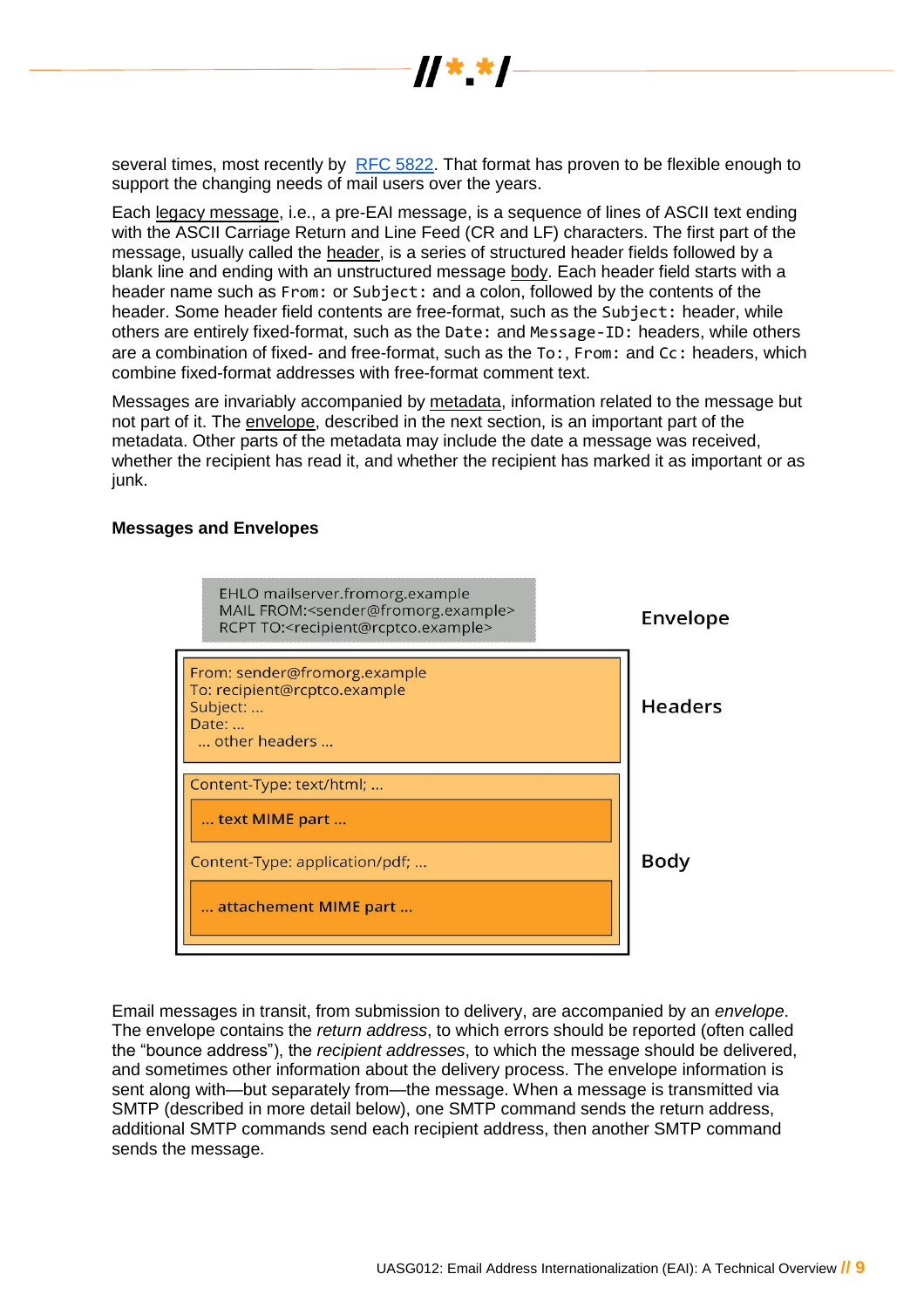

When a message starts out, the return address in the envelope usually matches the From: address in the message, and the recipient addresses in the envelope match the To:, Cc:, and Bcc: addresses. But there is no requirement that the envelope addresses match the ones in the message, and there are many common situations where they don't. For example, if a message is sent to two addresses, Alice and Bob, which are on different mail systems, the copy sent to Alice will only have recipient address Alice, and the copy sent to Bob will only have recipient address Bob. When mail is sent to mail discussion lists, the To: line address is usually the address of the list, but the list software will re-mail the message to all of the list's subscribers, which means that all of those subscribers will be in the message's envelope recipients.



In addition to addresses, the envelope can include other parameters, such as the size of the message or the identity of the sender of a newly submitted message. As we will see below, in EAI mail, the envelope indicates whether a message is an EAI message or a legacy message.

#### <span id="page-9-0"></span>**Mail addresses**

Each legacy email address is of the form *local-part@domainname*. The local-part is arbitrary ASCII text, and the domain name is a DNS hostname. A legacy hostname is a sequence of labels separated by dots. Each label starts and ends with an ASCII letter or digit and consist of only ASCII letters, digits and hyphens, known as the LDH rule.

In principle, legacy local-parts can contain any printable ASCII characters, including spaces and punctuation. In practice names with exotic punctuation are hard to to type and often don't work well when entered into web forms.

In mail headers, addresses are usually enclosed in angle brackets to distinguish them from comment text, e.g.:

To: Jim Smith <james@example.com>, Mary Jones <mzjones@example.net>

An obsolete but still valid syntax puts the comments in parentheses, e.g.

To: james@example.com (Jim Smith), mzjones@example.net (Mary Jones)

#### <span id="page-9-1"></span>**Internationalized Domain Names**

Just as Internet users want to use their own scripts in the body of their emails, they also want to use their own scripts in the domain names. Although the Domain Name System (DNS) internally uses eight-bit bytes and could, in principle, have used literal UTF-8 names, a vast amount of DNS support software can only handle ASCII. In addition, Unicode often allows several different ways to produce the same character, e.g., writing an accented "é"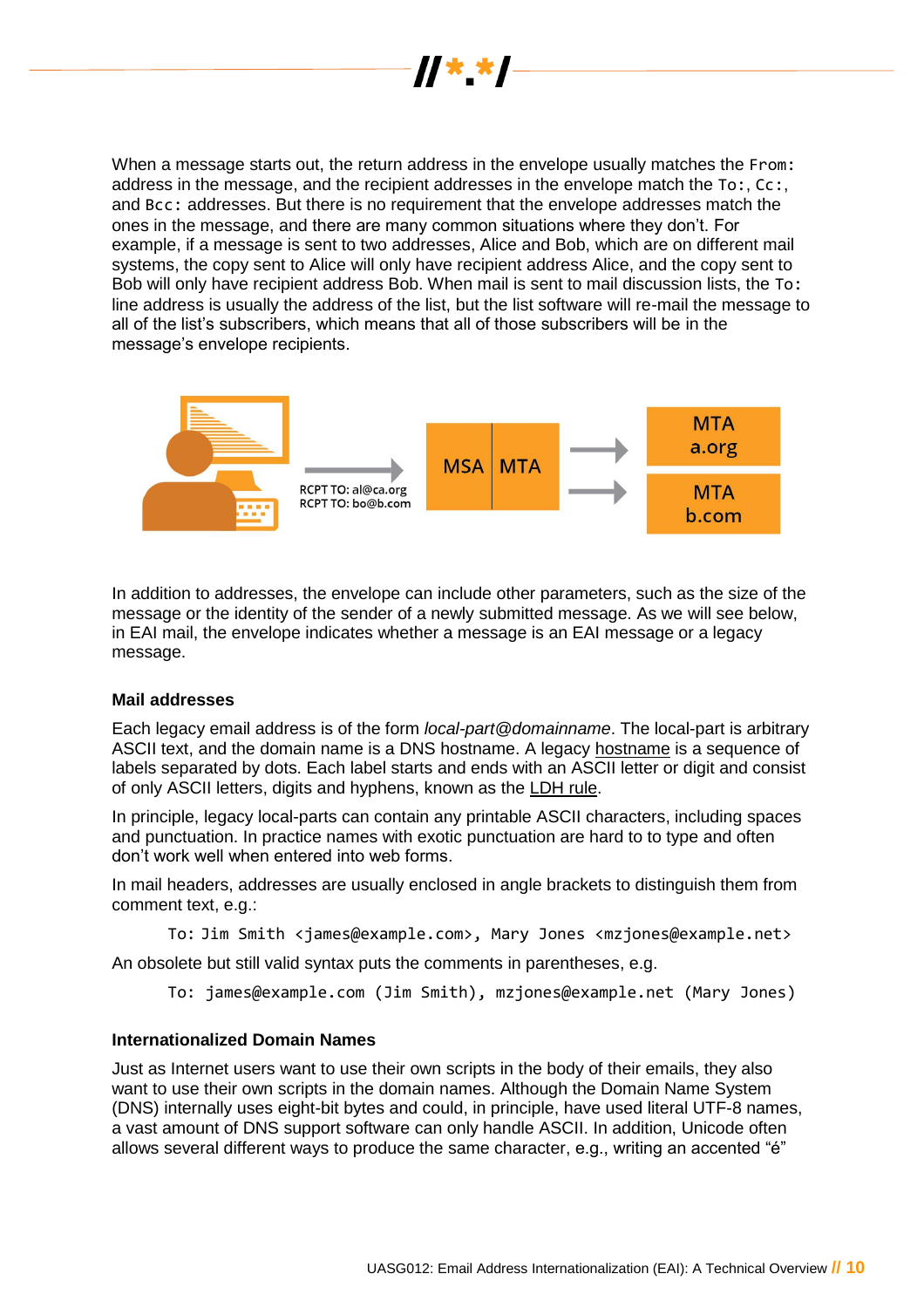

either with two code points, a plain "e" and a separate accent character "´", or with a single, precomposed code point for the accented letter. DNS lookups only do exact matches, so if a name were stored in one form but looked up in another, the lookup would fail.

The DNS community has addressed this problem with a design known as Internationalized Domain Names in Applications (IDNA.) It uses several techniques to make UTF-8 names work reasonably well. EAI uses the most recent version of IDNA, IDNA2008.

#### <span id="page-10-0"></span>**Normalization**

The first is normalization, using a consistent representation of characters that can be represented in UTF-8 in multiple ways, e.g., a single "é" code point or an "e" and an accent "<sup>"</sup>. The Unicode consortium has defined several normalization forms. IDNs use [Normalization Form C \(](http://unicode.org/reports/tr15/)NFC), where C stands for Composed. Roughly speaking, it uses precomposed characters that include accents and other modifiers rather than separate letter and modifier code points.

#### <span id="page-10-1"></span>Inclusion

The second technique is *inclusion*, the principle that specific characters are deliberately included in the allowed set, rather than starting with everything and trying to delete the problematic ones. The [IDNA specifications id](https://tools.ietf.org/html/rfc5892)entify the code points that are allowed in domain names, which are generally intended to include letters and digits used in a wide variety of languages, as well as—in some cases—additional characters needed to combine or format them. They deliberately exclude all the other Unicode code points such as punctuation and emoji. A UTF-8 string that complies with all of the IDNA rules is called a U-Label.

#### <span id="page-10-2"></span>ACE Encoding

The third technique is ASCII Compatible Encoding (ACE). Since a lot of existing software (not just mail software) only handles ASCII, IDNA created an alternate ASCII encoding called an A-Label. Every valid U-Label corresponds to a unique A-Label and vice versa. The A-Label is stored in the DNS, while the U-Label is typically entered by users and displayed to them.

An A-Label is in the form xn--*text*, where xn-- is a prefix indicating that a label is an A-Label, and the text is an ASCII-encoded version of the U-Label, using a scheme known as punycode. IDNA is widely supported in web browsers, which will turn UTF-8 names in their address bars into A-labels before looking them up.

#### <span id="page-10-3"></span>Scripts and LGR

The fourth technique is comprised of scripts and *Label Generation Rules* (LGR.) A script is a collection of characters used to write a language. The relationship between scripts and languages can be complex—some scripts such as Cyrillic are used for several languages, while some languages such as Japanese are written in multiple scripts. Label Generation Rules define the set of Unicode characters valid for a particular language. The main point of LGRs is to avoid mixed script names that are confusing for users (e.g., mixtures of Latin and Cyrillic), and to identify variant characters that look different but have the same meaning.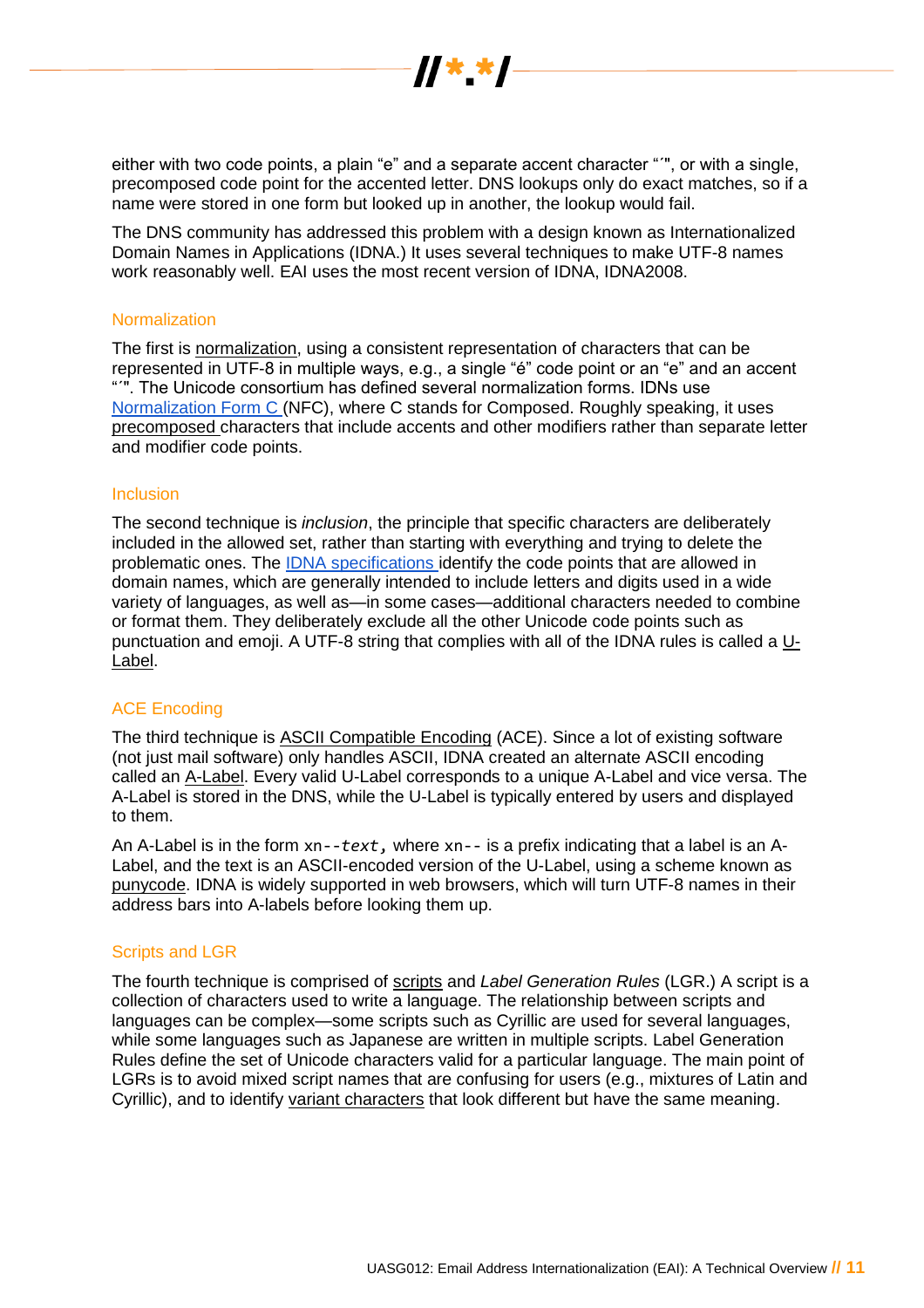

LGRs are not formally a part of IDNA2008, but IETF standards recommend using them. Most top-level domain registries have LGRs for each of the languages in which they accept registrations. IANA keeps a repository of them at [https://www.iana.org/domains/idn-tables.](https://www.iana.org/domains/idn-tables)

UTS#39, Unicode Security Mechanisms, offers advice on restricting mixing of scripts. Its Highly Restrictive restriction level is a conservative and widely used rule for identifiers.

The part of an email address after the @ is a domain name, so A-labels are valid there. But the part of the email address before the @, the local-part, is not a domain name, and for a variety of reasons, a UTF-8 local-part cannot be encoded as punycode or an A-label.<sup>2</sup> To have proper internationalized mail, we need an extension to the mail system to handle UTF-8 in the local-part part of the address, as well as in the other nooks and crannies that MIME doesn't handle.

#### <span id="page-11-0"></span>**MIME mail**

 $\overline{a}$ 

MIME (Multipurpose Internet Mail Extensions), the first major extension to mail, appeared in 1992. Before MIME, the body of a mail message was just a block of unstructured ASCII text. MIME provided a way to treat the mail body as a group of structured blocks of data, some of which might be text, while others might be pictures, documents, or any other sort of data that could be stored in a file. MIME provides standard ways to encode any kind of data. When pictures or other files are attached to a mail message, it's done with MIME.

MIME overlays a structure of message parts on the block of unstructured text. A message can be one part or several, the parts can be related in different ways, and each part can have a type. Typical types are text/plain and text/html for plain or HTML-formatted text, or application/pdf for an attached PDF file. A message with more than one part can be multipart/alternative, different versions of the same thing (typically unformatted and formatted text), or multipart/related, typically text and attachments.

Every MIME text part can specify a character set such as UTF-8, which allows UTF-8 message bodies even in legacy mail.

MIME also added a feature called 8BITMIME, which allows the transfer of messages that include 8-bit characters in message bodies so long as the body is still lines of text with CR and LF at the end. This allows the use of UTF-8 text since all ASCII characters, including CR and LF, are also UTF-8 characters. In principle, mail server support of 8BITMIME is optional, but in practice, all current mail servers support it. Messages can also use *quoted-printable* or *base64* encoding to represent any data including UTF-8 in legacy messages.

MIME also provides a way to specify encoded character sets in the unformatted parts of message headers such as the Subject: line, using the same character sets and encodings that are allowed in text bodies. These are called encoded-words.

<sup>&</sup>lt;sup>2</sup> Since mail programs accept and display local parts as-is, users would see the meaningless punycode or A-label rather than the intended UTF-8 address. Even worse, users would have to enter the characters in the punycode or A-label when typing an address.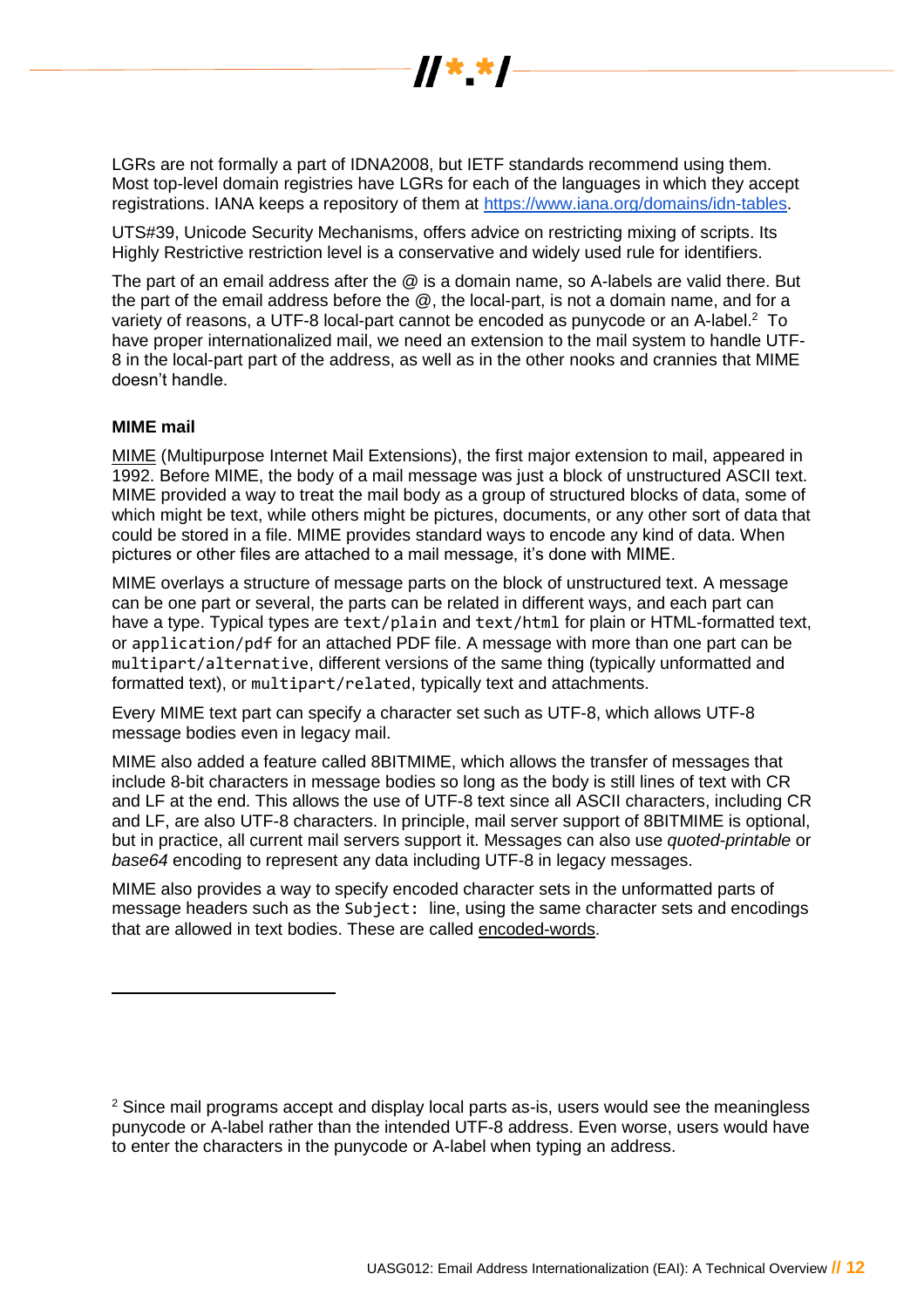

For example, this subject line is an encoded-word in UTF-8. This example includes a UTF-8 character hex C2 B0, which is a raised small letter "o".

Subject: =?utf-8?Q?Your\_reservation\_N=C2=B0\_F39-04XS?=

Subject: Your reservation Nº F39-04XS

MIME encoded-words can be used in most mail headers visible to users, including the Subject: and the comment parts of address headers such as To: and From:, but it can't be used in email addresses in legacy mail, which still have to be ASCII.

It's worth emphasizing this last point: *other than addresses, almost everything in a mail message can already use UTF-8 via MIME*.

# <span id="page-12-0"></span>**A first look at EAI mail**

The technical differences between legacy and EAI mail are quite small. The most important difference is that email addresses (the local-part and/or domain name) can contain UTF-8 as well as ASCII. The local-part part of an address can contain any printable UTF-8 characters. The characters in a domain name are limited to those allowed by IDNA2008.

Another difference is that most parts of a message can be UTF-8 rather than ASCII. The contents of header fields such as To:, From:, and Subject: can be UTF-8, although the field names are still restricted to ASCII. The contents of a message can be UTF-8 without needing any special encoding.

There are a few other differences, but these are the most important ones. Since there is no way for a legacy mail system to handle UTF-8 addresses in a message envelope, or UTF-8 addresses in mail headers, EAI had to modify both SMTP and message formats to handle the new address forms.

## <span id="page-12-1"></span>**Transmitting EAI mail**

EAI creates a conceptually parallel mail stream for EAI mail. When one computer transmits an EAI message to another, such as when an MUA submits a message to an MSA, or an MTA transmits a message to another MTA, it needs to be sure that the receiving system can deal with it. (We say conceptually parallel because any EAI mail server can support legacy mail.)

The standard MUA→MTA submission and MTA→MTA SMTP have defined an extension feature called SMTPUTF8. If a mail server supports SMTPUTF8 it can handle EAI mail; if not, it can't. When the sending computer first connects, the receiving computer sends it a list of supported extensions (see EHLO in Appendix C below) and the sending computer checks to see if SMTPUTF8 is in the list.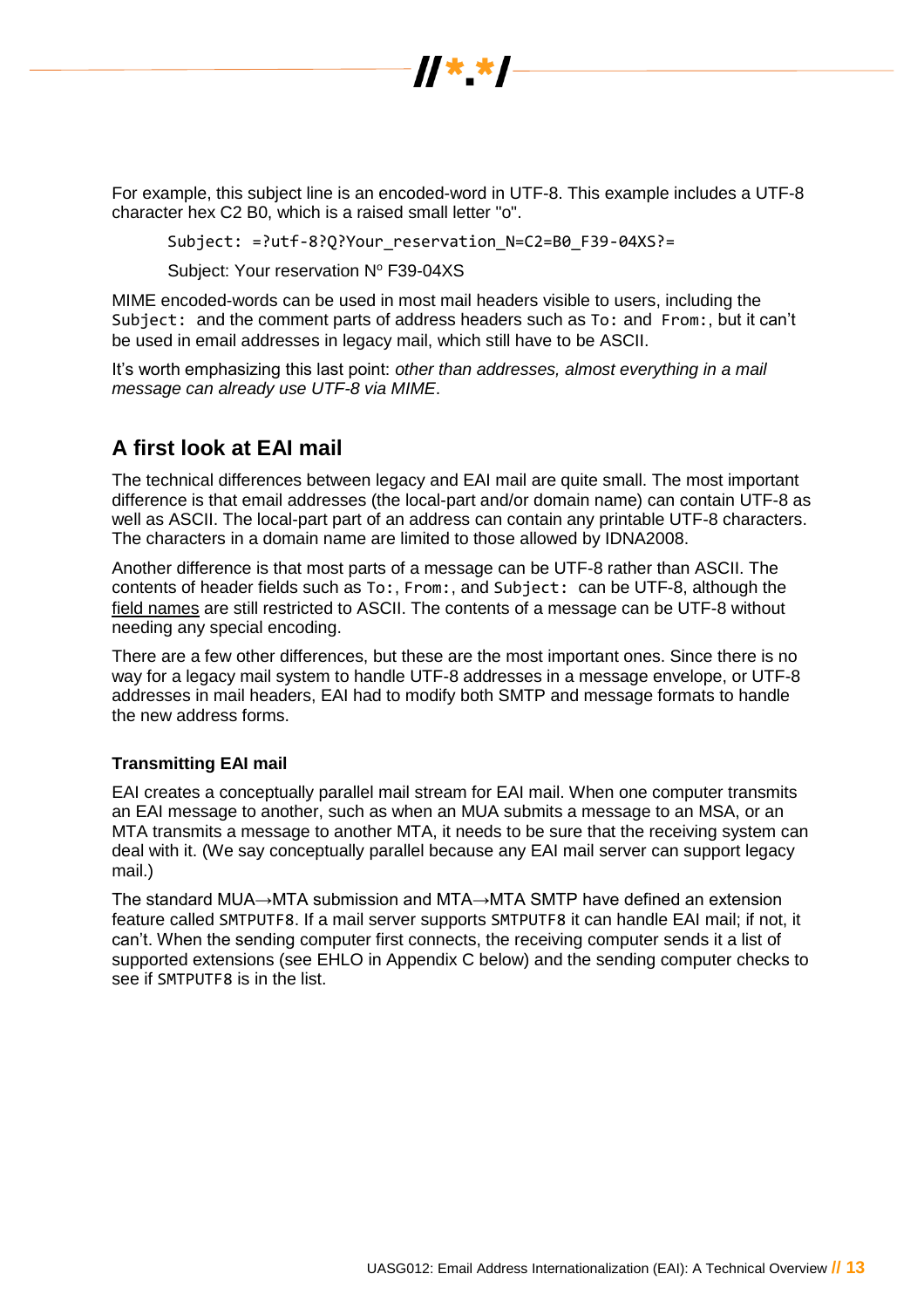

This picture shows the two conceptually separate mail streams, EAI and legacy SMTP. The solid diagonal line indicates that any EAI mail server is also a legacy mail server; that is, any legacy sender can send to a legacy address on an EAI server. The dotted diagonal line indicates that in some cases (not many), EAI mail can be turned back into legacy mail.

#### <span id="page-13-0"></span>**Recognizing EAI messages**

 $\overline{a}$ 

Since there are likely to be parallel EAI and legacy mail streams for a long time to come, it will sometimes be necessary to distinguish between EAI and legacy messages. There are two ways to do this.

One is to look at the message you need to identify as EAI. If there are UTF-8 characters in any of the envelope addresses, or UTF-8 characters in any of the headers in the message, it's an EAI message.<sup>3</sup> In addition, the end of the header is marked by an empty line, coded as the four characters CR LF CR LF. This identification process could potentially be slow if a message's headers were large, or if it would require reading the message from a disk file.

<span id="page-13-1"></span>The other way of distinguishing an EAI message is to keep its EAI status as part of the message's metadata. The metadata already includes the envelope addresses, and—in many systems—other information such as receipt time, whether it's been read or replied to, and whether it's considered junk. In some cases, one more indicator for EAI status would be easy to include.

<sup>&</sup>lt;sup>3</sup> This is easy to do in software because all UTF-8 character codes are greater than 0x80, whereas ASCII codes are less than 0x80.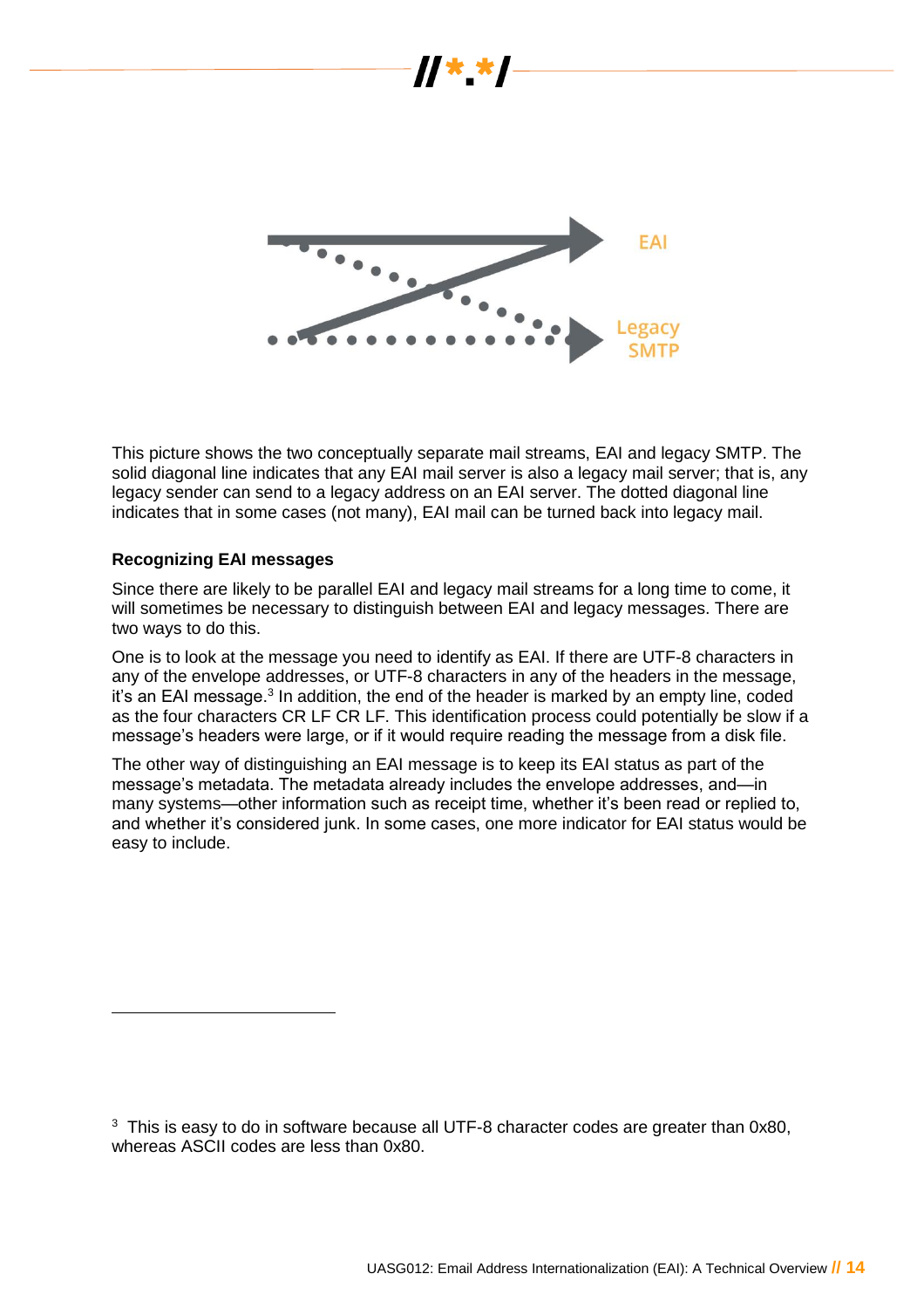

# **Technical topics for EAI mail**

Most changes are in the SMTP session and in message headers, but there are a few changes in user mail programs, and some new options for the message bodies, too.

## <span id="page-14-0"></span>**Assigning and interpreting EAI mail addresses**

Many of the conventions from ASCII addresses carry over to EAI mail addresses: EAI local parts can contain any printable UTF-8 characters, while the domain parts are still domain names but IDN names can be written as UTF-8 U-labels.

Any address with UTF-8 in the local-part, the domain, or both is an EAI address. While the email standards say that a local-part can contain any sequence of UTF-8 characters up to 64 bytes long, some local-parts are a lot easier for users to remember and type than others.

The IETF PRECIS<sup>4</sup> (Preparation and Comparison of Internationalized Strings) working group created standard ways to handle string input used in applications. It defines classes of strings for different applications. The *Identifier* Class is intended, as its name suggests, for strings used as identifiers. The class has a profile *UsernameCaseMapped* which matches mailbox names fairly well, including case-insensitive letters and digits but not spaces or punctuation. PRECIS also defined preparation rules to preprocess user input, in order to deal with multiple versions of characters such as upper and lower case or full- and half-width letters.

An additional advantage of using a Username profile is that internationalized usernames for POP and IMAP servers (described below) have to be PRECIS usernames, and this allows the user's mailbox to be used as the POP/IMAP username. See the list of RFCs in Appendix D for links to detailed PRECIS specifications.

The Unicode consortium offers similar advice in [UTS#39 Unicode Security Mechanisms,](http://unicode.org/reports/tr39/) which offers advice for email addresses in section 3.3.

In some cases it may be useful to assign both an EAI and a legacy address for a mailbox. (See Downgrading, below.) In some cases there may be a straightforward transliteration, such as  $60px@domain$  to boris@domain or  $\ddot{\mathcal{F}}$  ffiguational to liwei@domain. In other cases, there may be no natural way to transliterate, and the two names may have no obvious connection.

Mail standards require that systems treat addresses of mailboxes on other systems as opaque identifiers; that is, to pass them along as is without trying to interpret or modify them. This means that systems must not even attempt to normalize text to NFC, since there is no promise that the recipient system uses that normalization, or any normalization.

But the standards allow the delivering system a great deal of flexibility in handling mail addressed to its own users. For legacy addresses, upper- and lower-case ASCII are usually treated as the same, and systems often accept minor variants of an address, such as

<sup>4</sup> Pronounced as the French *précis*, roughly like pray-see.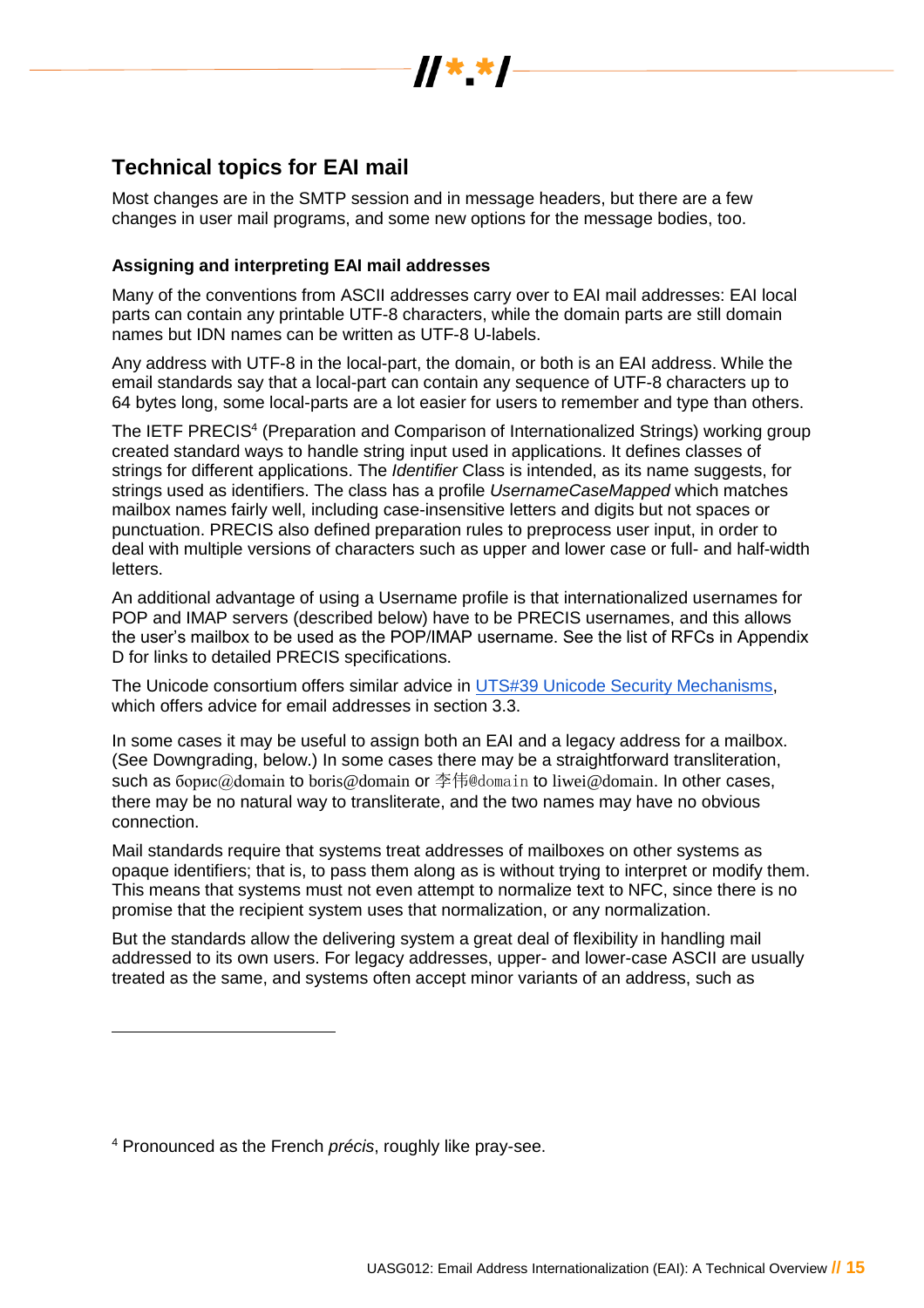

 $\boldsymbol{y}$   $\boldsymbol{x}$ 

EAI mail systems can allow similar flexibility in UTF-8 addresses. See the PRECIS documents for advice on preparing and normalizing string input.

#### <span id="page-15-0"></span>**Storing EAI mail**

The traditional folder structure used for legacy mail doesn't change with EAI, but the folder names can now be UTF-8, and metadata associated with messages such as To: and From:addresses and Subject:headers can be UTF-8 as well.

The PRECIS *FreeFormText* class, defined in [RFC 8264,](http://www.rfc-editor.org/info/rfc8264) is intended for free-form strings such as "human-friendly nicknames" that can be useful for folder names. This allows a wider range of text than the Identifier class, including spaces and some punctuation.

#### <span id="page-15-1"></span>**MUAs and EAI mail**

The changes to MUAs to handle EAI mail are not large.

In all the places where a user can enter a legacy mail address, such as To:and Cc: headers and address book entries, any validation of addresses at the time of entry must allow EAI addresses.

EAI addresses may contain *Left-to-right (LTR)*, *Right-to-Left (RTL)* or *bidirectional (bidi)* text, when for example, an address has an RTL local part and an ASCII domain name. MUAs must be prepared to display such addresses when they occur in header fields or in the message body. A discussion of the best ways to display bidi text is beyond the scope of this document. See Appendix D for references.

When user-entered text in messages is linkified by the MUA, the linkification process should treat all domain names and all email addresses the same.

#### <span id="page-15-2"></span>Address books

Address books might provide a way to mark whether or not an address is able to receive EAI mail. While any EAI address can receive EAI mail, legacy addresses may or may not. If a user receives an EAI message, the sender of the message can be marked as EAI-ready.

If a contact in an address book has both an EAI and a legacy address, the EAI address is likely to be preferred for EAI mail, although the user should be able to override the choice.

#### <span id="page-15-3"></span>**Mail addresses on the web**

Many websites accept email addresses through web forms, to be used for sending confirmations, adding to mailing lists, and other purposes. The addresses are generally validated either by javascript in the web page, or by code on the server to which the form is sent. Javascript typically uses regular expressions to check the address syntax. A fairly complete set of address expressions are in the IETF Internet draft [draft-seantek-mail](https://www.ietf.org/archive/id/draft-seantek-mail-regexen-02.txt)[regexen.](https://www.ietf.org/archive/id/draft-seantek-mail-regexen-02.txt)

When a server receives an address, it should do some checks beyond what the javascript can do. If the domain part of the address is in UTF-8, it should normalize it following IDNA2008 rules and then verify that the domains are valid U-labels by converting them to Alabels. If the conversion fails, the address is invalid and the user needs to correct it. Once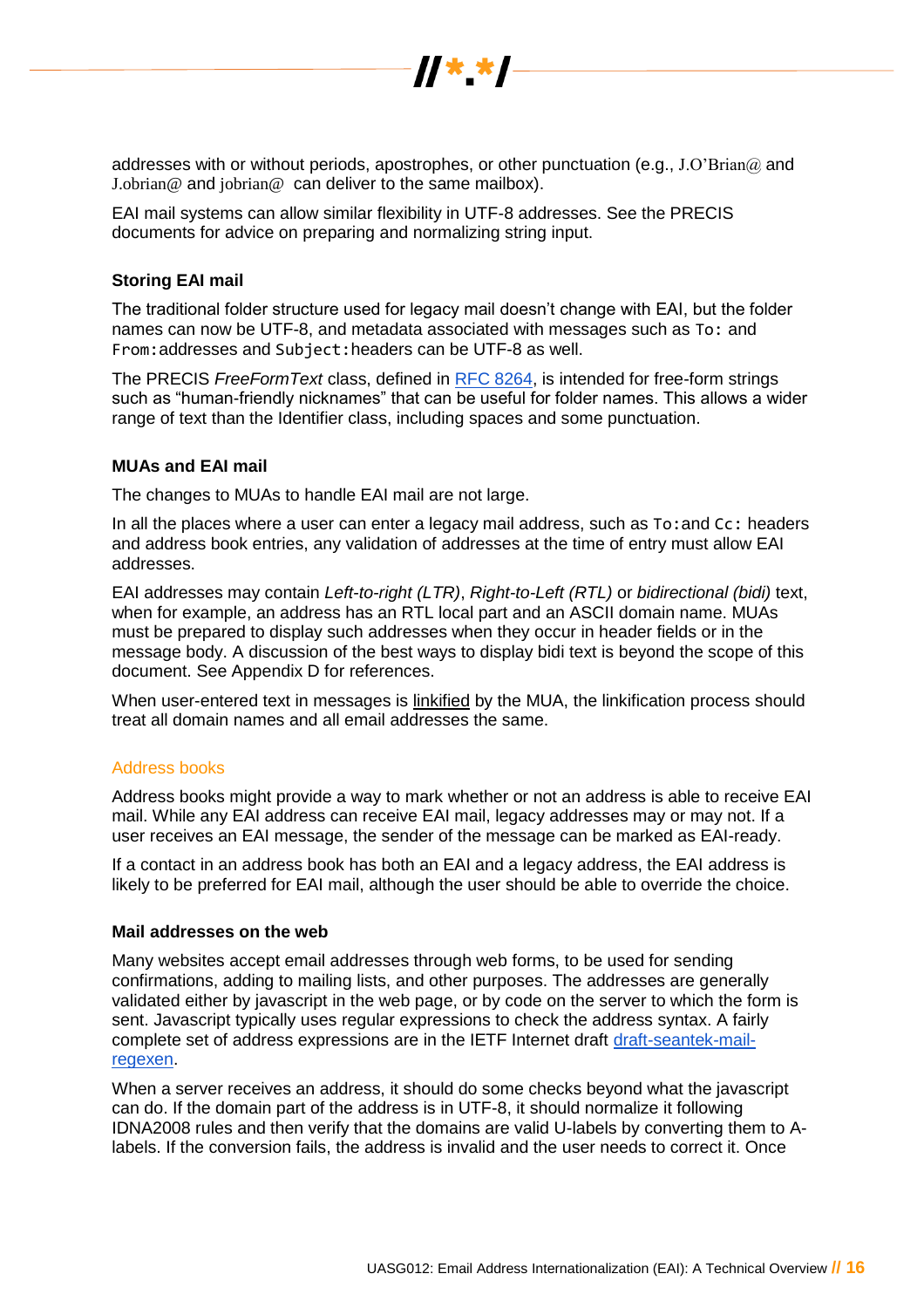

the server has the A-label version of the domain, it can look up the domain in the DNS to be sure it exists and that it has MX, A, or AAAA DNS records. If the domain doesn't exist, or doesn't have MX, A, or AAAA records, it's not valid for mail.

There is no way to validate the local part of an address other than sending mail to the address and seeing if the user receives the message. (In particular, doing a partial SMTP session to see if a RCPT TO: command succeeds is not a reliable check.) Sending a confirmation message to check that the address is valid and the person at that address is the one who provided the address is an email best practice whether or not the address is EAI.<sup>5</sup>

Email addresses can appear in mailto: URIs in formatted text. If an EAI address appears in a mailto: URI, the URI specifications<sup>6</sup> require that any non-ASCII characters must be percentencoded in the URI. If an address were 猫王@普遍接受-测试.世界, the mailto: URI would be:

mailto:%e7%8c%ab%e7%8e%8b@%e6%99%ae%e9%81%8d%e6%8e%a5%e5%8f%97%2d%e6%b5%8b %e8%af%95.%e4%b8%96%e7%95%8c

The Chinese characters are percent-encoded but the ASCII dot and at-sign are not. The domain name can be a U-label or an equivalent A-label, e.g.:

mailto:%e7%8c%ab%e7%8e%8b@xn----f38am99bqvcd5liy1cxsg.xn--rhqv96g

## <span id="page-16-0"></span>**Sending, delivering and picking up EAI mail**

The following discussion assumes the reader is already familiar with the way that SMTP and SUBMIT work. See [Appendix C](#page-35-1) for an overview of SMTP.

When an MTA uses SMTP to send a message to another MTA, or an MUA SUBMITs a message to an MSA, there a a few changes to the SMTP and SUBMIT protocols. EAI makes the same changes to SMTP and to SUBMIT, so we describe the changes together here.

The first difference is that the receiving computer includes the keyword SMTPUTF8 in the list of extension keywords to say that it can handle EAI mail:

S: <connect> R: 220 receive.net ESMTP S: EHLO sender.org R: 250-8BITMIME R: 250-**SMTPUTF8** R: 250 PIPELINING

The order of the keywords doesn't matter, but SMTPUTF8 has to be in the list. (Every EAI mail server must also support 8BITMIME, but all modern servers do anyway.)

 $\overline{a}$ 

<sup>5</sup> See [M](https://www.m3aawg.org/sites/default/files/document/M3AAWG_Senders_BCP_Ver3-2015-02.pdf)<sup>3</sup>[AAWG Sender Best Common Practices Version 3.0.](https://www.m3aawg.org/sites/default/files/document/M3AAWG_Senders_BCP_Ver3-2015-02.pdf)

<sup>6</sup> Defined in RFC 3987.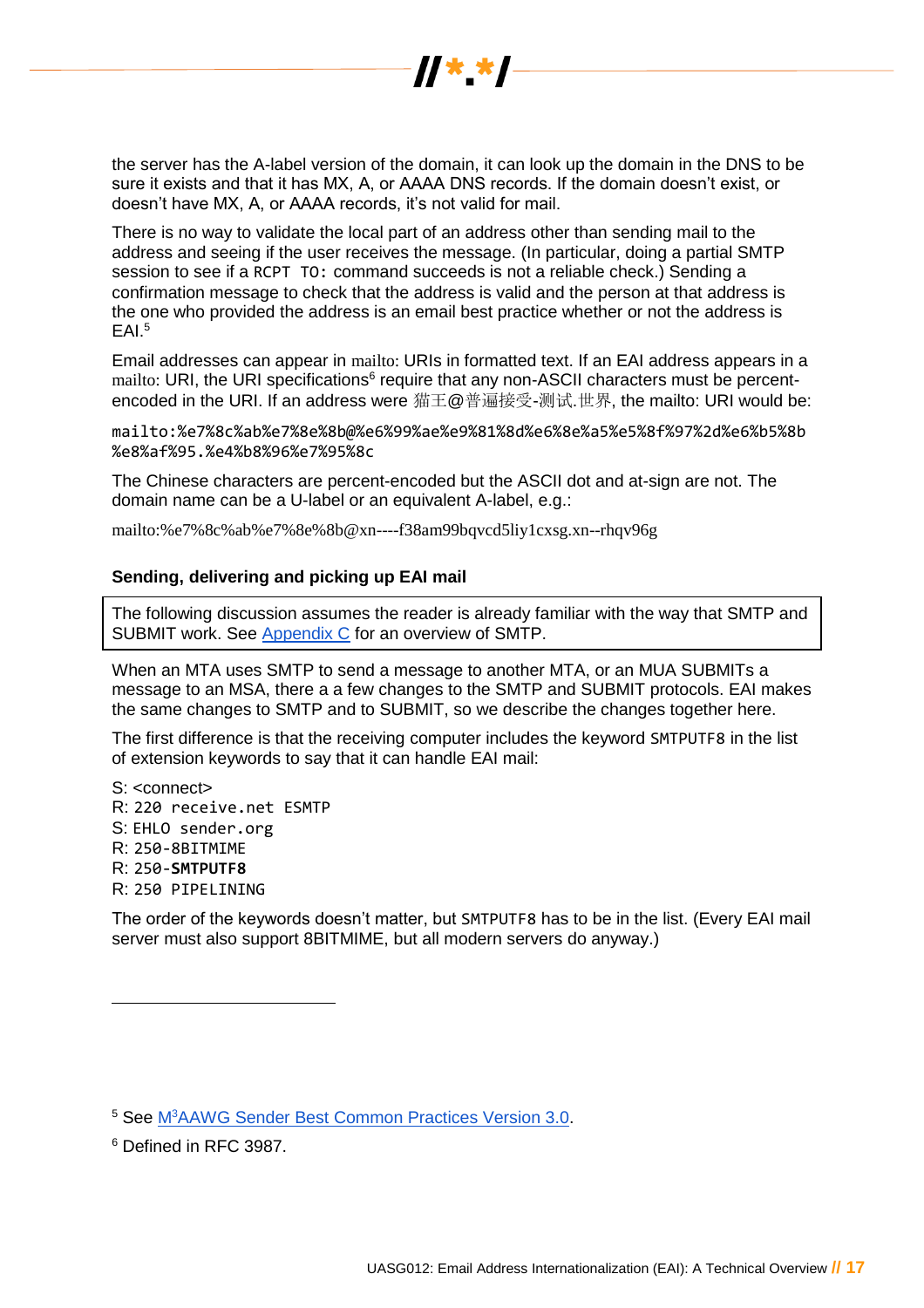

Next, when sending the return address, the MAIL FROM: command includes an SMTPUTF8 keyword to indicate that this message is an EAI message. UTF-8 addresses are sent as-is.

S: MAIL FROM:<猫王@普遍接受-测试.世界> SMTPUTF8 R: 250 Sender accepted

If the body of the message contains 8-bit data such as UTF-8, the sender may indicate it in the MAIL FROM, although it's not required.

S: MAIL FROM:<猫王@普遍接受-测试.世界> SMTPUTF8 BODY=8BITMIME R: 250 Sender accepted

The rest of the mail session is unchanged from legacy mail, other than allowing UTF-8 in the envelope recipient addresses and the message headers.

If a sending computer is trying to send an EAI message, and the EHLO response from the server doesn't contain SMTPUTF8, that server can't handle EAI mail and the delivery fails. Similarly, if the receiving computer rejects the MAIL FROM that includes a SMTPUTF8 keyword, the delivery fails.

#### <span id="page-17-0"></span>**MTAs and incoming A-label and U-label addresses**

An MTA usually handles mail for multiple specific domains.<sup>7</sup> An EAI mail server should accept mail both for the A-label and U-label versions of the domains whose mail it accepts. While EAI senders should use the U-label, legacy senders will use the A-label, and it's also possible that poorly configured EAI senders will, too. Once a message is received, the address should be treated the same whether the address was an A-label or a U-label. An easy way to do that is to normalize incoming addresses so they're all A-labels or all U-labels before subsequent processing.

#### <span id="page-17-1"></span>**POP and IMAP with EAI mail**

 $\overline{a}$ 

POP and IMAP servers that support EAI need two kinds of changes.

The first change allows UTF-8 in usernames and passwords as well as IMAP folder names and search strings. In each case, the server needs to be able to tell clients that it supports the new features.

The other change allows POP clients to fetch EAI messages, and IMAP clients to fetch messages and store them back to the server. This requires that the client tell the server that it can handle EAI messages.

 $7$  Some servers are both an MTA and an MSA. If a sender authenticates before sending mail, the server is being used as an MSA, so it will accept and relay mail to addresses in any domains. An MTA that accepts and relays mail for any domain without needing authentication is known as an *open relay,* and is likely to be abused by spammers and blacklisted.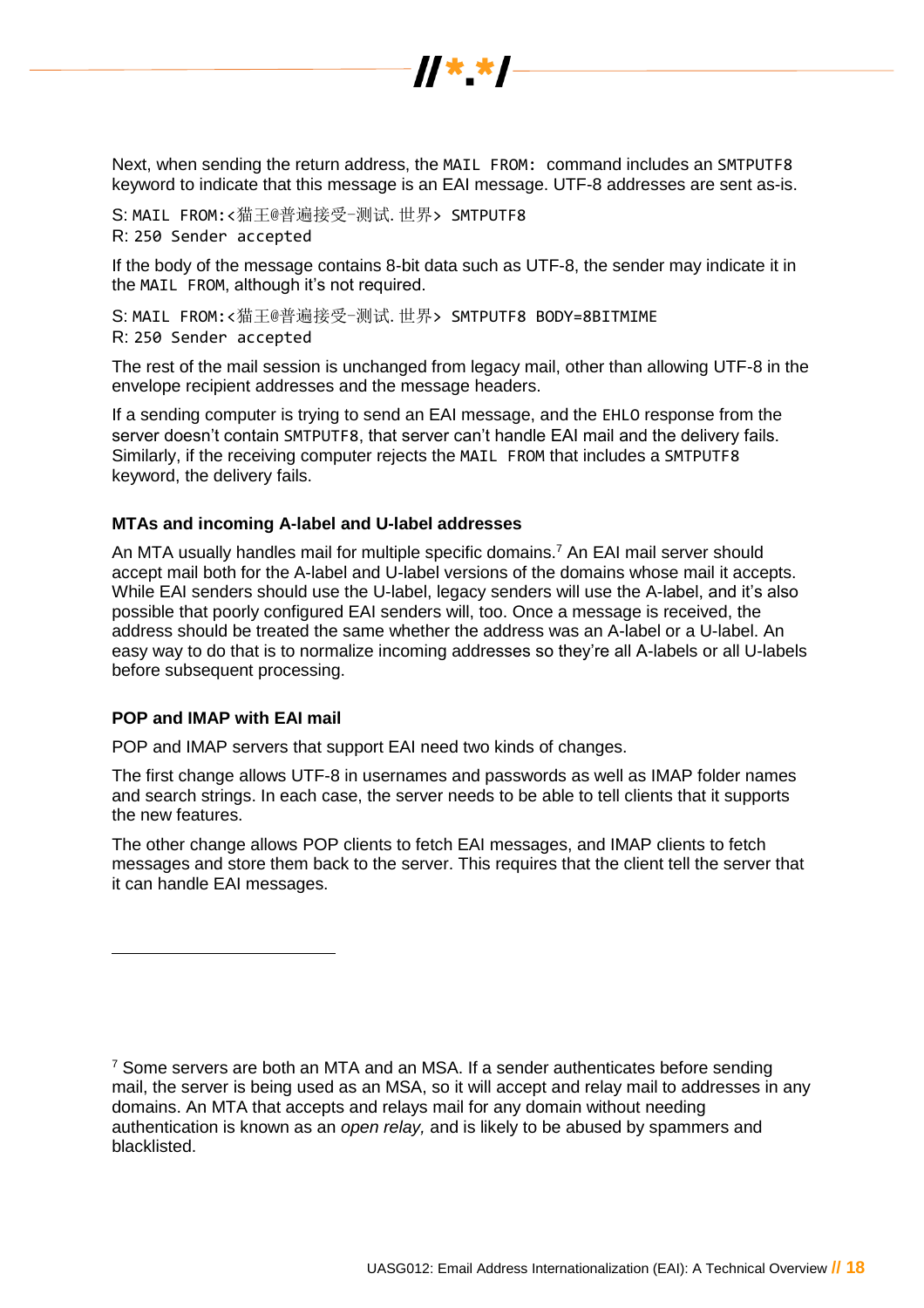

Both POP and IMAP support a variety of ways to send login credentials. Each has a command to send a plain text username and password as well as a more complex authentication command that can use a variety of security schemes known collectively as SASL, for Simple Authentication and Security Layer.<sup>8</sup>

# <span id="page-18-0"></span>POP3 support for EAI

POP3 allows client MUAs to fetch mail from mail servers, and is intended to be easy to implement on both servers and clients.

POP3 uses a sequence of four-letter commands and simple responses. Clients use the CAPA command to get a list of available capabilities and—for some capabilities—options.

The basic UTF8 capability indicates that the server can handle EAI mail.

The "UTF8 user" capability (that is, UTF8 with the "user" option) means that it can also handle UTF-8 login usernames and passwords.

Any UTF-8 username and password must be prepared using the PRECIS username profile (or its predecessor, SASLprep) and be sent with an AUTH command that uses a SASL mechanism.

Once the client has logged in, it sends a UTF8 command to tell the server that it (the client) can handle EAI messages. After that, the session is the same as for legacy clients. If a client does not send a UTF8 command but the server has EAI messages, the server either omits EAI messages from the list of available messages, or downgrades them. (See the Backward Compatibility section below for more about downgrading.) POP3 only handles a single mailbox per connection, so there are no folder names to deal with.

## <span id="page-18-1"></span>IMAP support for EAI

 $\overline{a}$ 

IMAP has a complex design that allows client MUAs to manage multiple mailboxes on remote servers. The client can use complex commands to manage large mailboxes on the server such as SEARCH to look for messages that match various criteria, and SORT and THREAD to control the order messages are returned from the server to the client. Over the years there have been several attempts to add internationalization features to IMAP; these coexist uneasily.

Like POP3, IMAP uses capabilities to indicate which optional features a server supports. An IMAP server sends a list of initial capabilities in the greeting message when the client first connects, and another list after the client logs in. (Many capabilities are only available after a client logs in.) The client then sends an ENABLE command with a feature name to tell the server that it wants to use that feature.

<sup>&</sup>lt;sup>8</sup> SASL is defined in **RFC 4422**, and the various mechanisms are listed in the IANA SASL Mechanisms registry.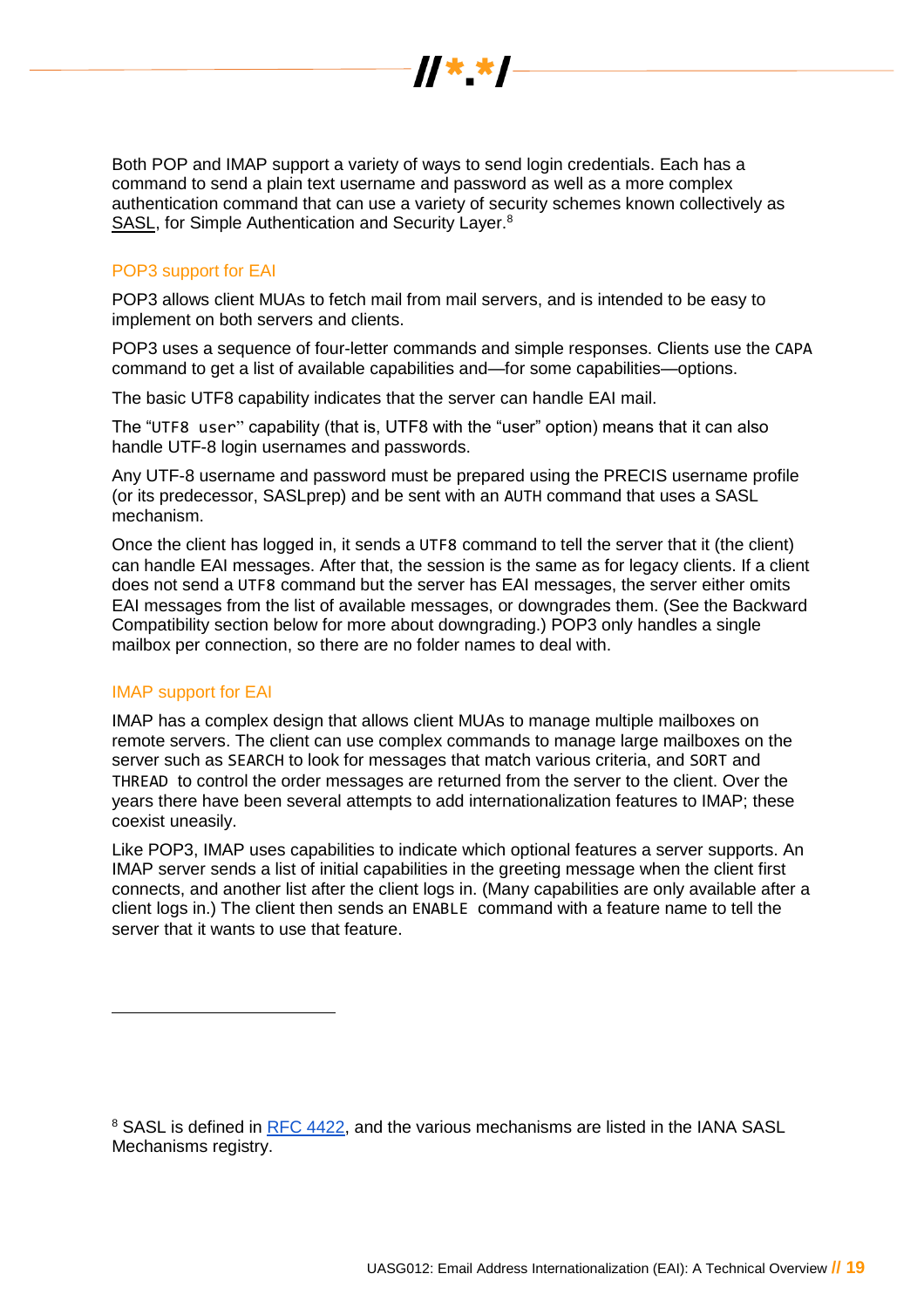

For a long time IMAP has had features to allow non-ASCII text in some contexts and different collating sequences for SORT and THREAD, but they are clumsy to use and often slow, so clients rarely use them.

In 2013 IMAP added nearly full support for UTF-8 with features UTF-8=ACCEPT and UTF-8=ONLY. If a server offers UTF-8=ACCEPT and the client enables it, the client and server can send each other UTF-8 in most places that required ASCII before. That includes mailbox names and mail messages sent from the server to the client, and mailbox names, search strings, and mail messages sent from the client to the server.

Since the client cannot enable UTF-8=ACCEPT until after it logs in, the IMAP LOGIN: command is still ASCII-only. The IMAP AUTHENTICATE command allows SASL authentication methods that handle UTF-8, so an EAI client can use AUTHENTICATE: to log in, then enable UTF-8=ACCEPT.

If the server offers UTF-8=ONLY, it is saying that it *only* provides EAI-compatible service. The client must enable UTF-8=ACCEPT or disconnect. Since ASCII is a subset of UTF-8, the client can access both ASCII and EAI folders and messages.

If a server offers UTF-8=ACCEPT but the client does not enable it, the server has the option to downgrade UTF-8 mailbox names and EAI messages. See Backward Compatibility, below.

#### <span id="page-19-0"></span>**EAI message headers**

Changes to message headers in EAI mail range from none to very extensive, depending on the header. See Appendix A for advice on individual headers.

#### <span id="page-19-1"></span>Headers with addresses

Headers with addresses include From:, Sender:, To:, Cc:, Bcc:, Reply-To:, Resent-From:, Resent-To:, Resent-Cc:, and Resent-Bcc:. All have the same syntax, i.e., a comma-separated list of addresses and optional comments. The addresses in EAI messages can have any printable UTF-8 text in the local part, and U-labels as well as Alabels and ASCII hostnames in the domain part. U-labels are preferred over A-labels, since human users can read them.

UTF-8 text in the comments can be MIME encoded as in legacy mail, but does not have to be. Since the unencoded UTF-8 is shorter, it is preferred.

#### <span id="page-19-2"></span>Header fields that users see

Some header fields are free text intended for users to read, such as Subject: and Organization:. They can contain any printable UTF-8 text. The text should be unencoded UTF-8, but (as in legacy messages) can also be MIME encoded-words.

#### <span id="page-19-3"></span>Header fields with contents for machines

Some header fields, such as Date: and Message-ID:, are intended for computers, not for people. In general, there is no advantage to using non-ASCII characters in those headers, and doing so makes it harder to send mail to legacy systems.

Even though content of the Date: header has a form familiar to English speakers, it is in a rigid fixed format defined in [RFC 5322,](https://www.ietf.org/rfc/rfc5322.txt) which must be followed exactly. MUAs often parse the headers and display the dates in a convenient localized form, translating from the fixed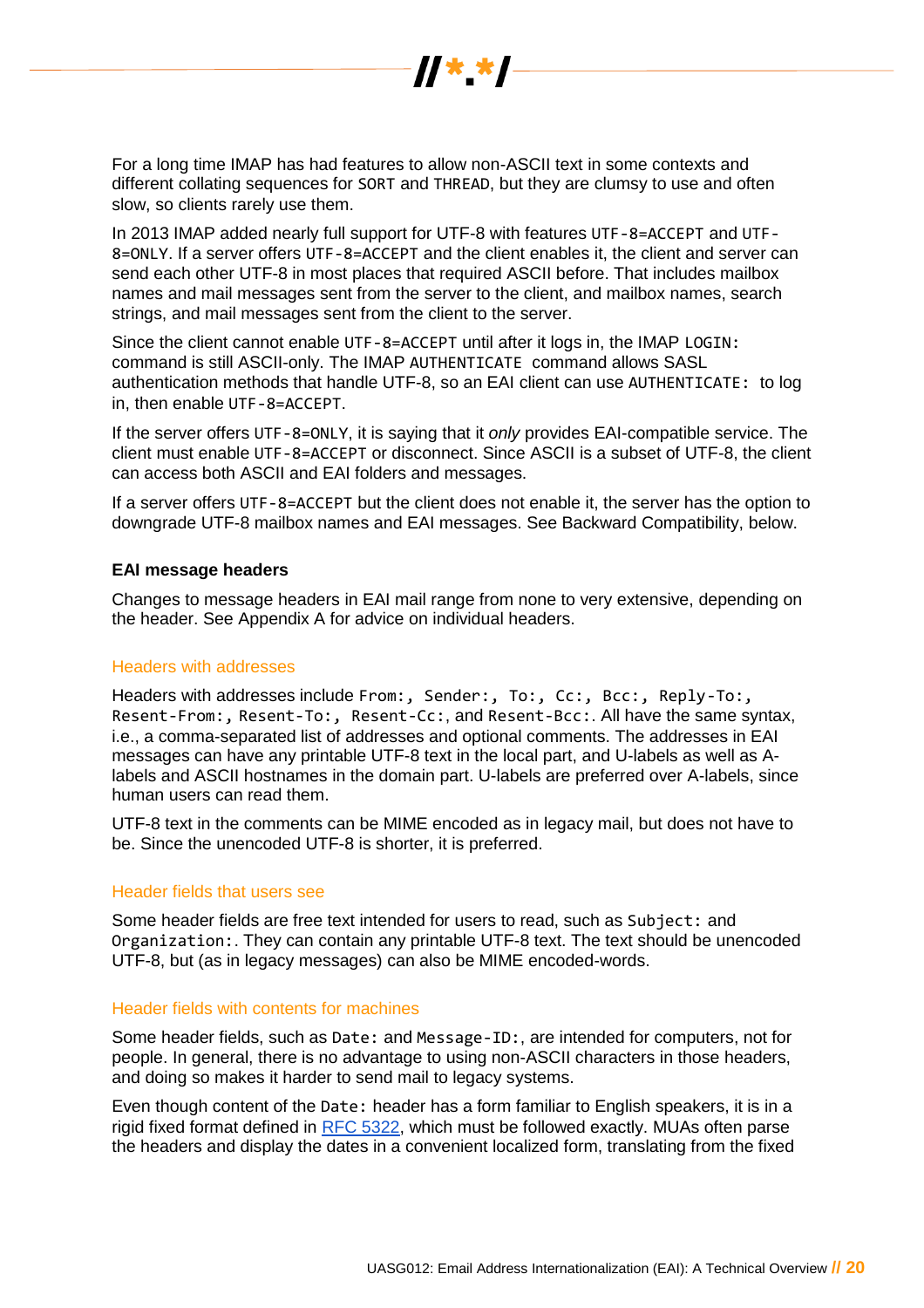

form in the message. Other headers that contain dates such as Resent-Date are treated the same way.

The Message-ID: header contains a unique string that identifies the message. Mail software can check the Message-ID: in two messages to see if they are duplicates. Reply messages put the original Message-ID: into References: and In-Reply-To: headers that let MUAs group related messages together. The syntax of a Message-ID: is similar to an email address in brackets, like <text@text>. Most mail systems create Message-IDs with their own domain name to the right of the @ sign and pseudo-random text to the left. Although it is valid to use UTF-8 characters in Message-IDs, it's not a good idea, since it makes it impossible for a legacy message to refer to the EAI message in an In-Reply-To: or References: header. IDN domain names in Message-IDs should be represented as ASCII A-labels rather than U-labels.

*Note:* Even though Message-IDs resemble email addresses, they are actually just strings with no address meaning. It is not possible to downgrade a Message-ID; if you change Ulabels in a Message-ID into A-labels, that is a different Message-ID unrelated to the original.

#### <span id="page-20-0"></span>Received headers

Every time a message is transferred from one computer to another by SMTP, the receiving computer puts a Received: header at the top of the message. The header identifies the sending and receiving computers ("from" and "by"), the transmission protocol ("with"), a timestamp, and often other information. Here's a typical example for a message sent via SMTP using TLS encryption:

Received: from mail.mit.edu ([128.31.0.31]) by mail1.iecc.com ([64.57.183.56]) **with ESMTPS** via TCP port 40060/25 id 586470169; 15 Feb 2018 02:28:32 -0000

The "with" clause indicates which transport was used to transport the message. Currently the most common are those listed below. When a message uses EAI transport—that is, with an SMTPUTF8 tag on the MAIL FROM: that introduces the message— the "with" value changes to note the EAI transport.

| <b>Legacy transport</b> | <b>EAI transport</b> | <b>Meaning</b>                                                      |
|-------------------------|----------------------|---------------------------------------------------------------------|
| <b>ESMTP</b>            | UTF8SMTP             | SMTP session starting with<br>EHLO                                  |
| <b>ESMTPS</b>           | UTF8SMTPS            | <b>ESMTP with TLS encryption</b>                                    |
| <b>ESMTPA</b>           | UTF8SMTPA            | <b>ESMTP</b> from an authenticated<br>sender (typically for SUBMIT) |
| <b>ESMTPSA</b>          | UTF8SMTPSA           | <b>ESMTPA with TLS encryption</b>                                   |

So, for example, a message sent using EAI SMTP and TLS would have this different Received: header.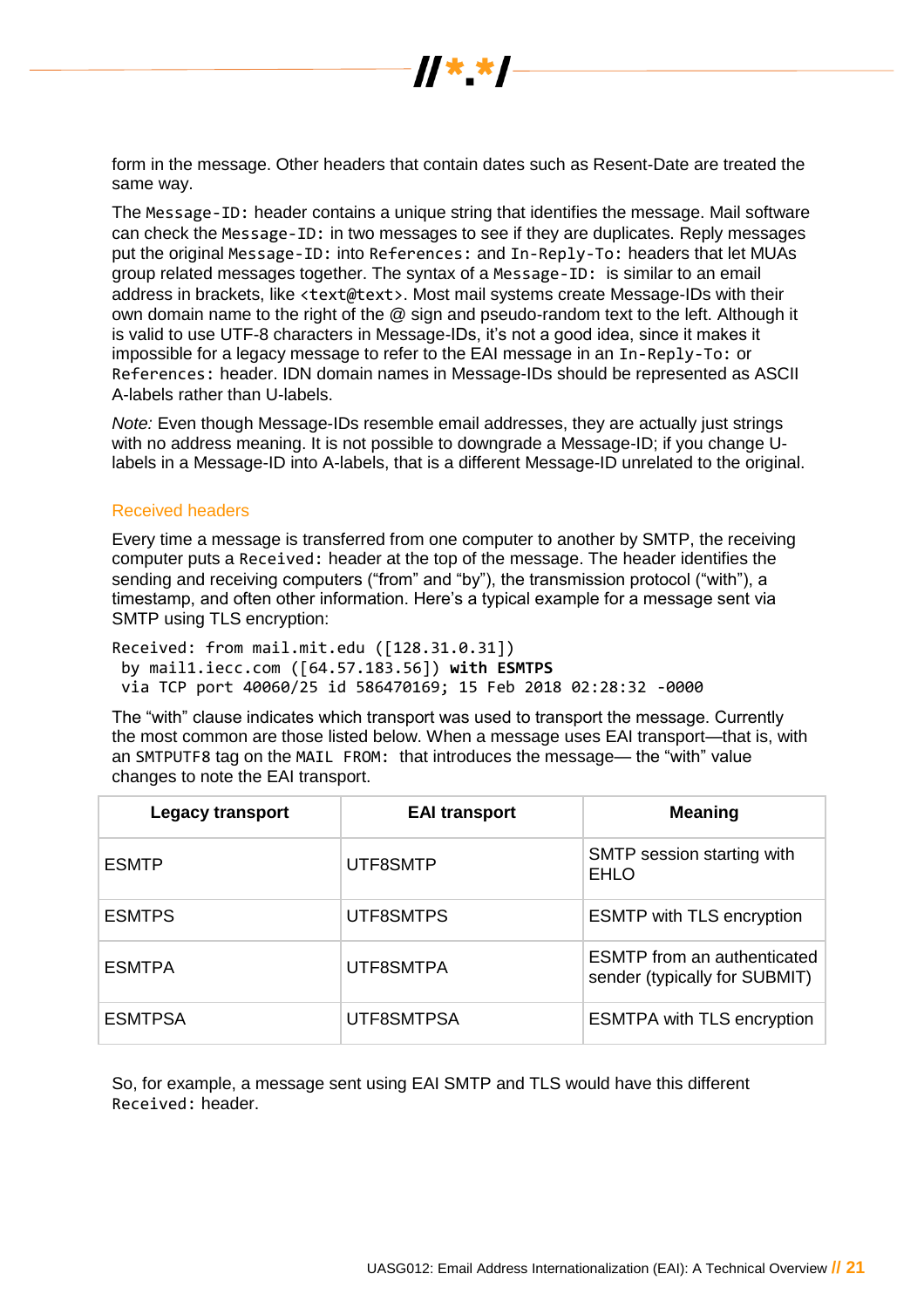

Received: from mail.mit.edu ([128.31.0.31]) by mail1.iecc.com ([64.57.183.56]) **with UTF8SMTPS** via TCP port 40060/25 id 586470169; 15 Feb 2018 02:28:32 -0000

While users don't usually see the Received headers, they are invaluable in tracking transport and delivery issues. The "with" values make it easy to tell which transports used EAI and which didn't. If it seems odd that the SMTP extension keyword is SMTPUTF8 but the Received "with" tag defined in the same document is UTF8SMTP, yes, it is.

#### <span id="page-21-0"></span>MIME headers

Most messages have more than one part, such as alternative plain text and HTML versions or attached files. The parts in the message are separated by a boundary string which is defined in a Content-Type: header. For example, these lines might appear in the message header:

MIME-Version: 1.0 Content-Type: multipart/alternative; boundary="b1\_d9ef97d65ef88703f84b0a36e52aa4a2"

And these in the message body:

--b1\_d9ef97d65ef88703f84b0a36e52aa4a2 Content-Type: text/plain; charset=utf-8

*… text version of the message ...*

--b1\_d9ef97d65ef88703f84b0a36e52aa4a2 Content-Type: text/html; charset=utf-8

*… HTML version of the message ...*

--b1\_d9ef97d65ef88703f84b0a36e52aa4a2--

Each part starts with the boundary string, and then a Content-Type: header with the type of the material in the part, the encoding, and sometimes other information such as the suggested filename for an attached file. An optional Content-Description: header contains free text about the MIME part, and Content-ID: contains an ID with the same syntax as a Message-ID: that allows one MIME part to refer to another.

EAI makes almost no changes to MIME headers, and EAI messages should continue to use ASCII characters as boundary strings. UTF-8 may appear in optional Content-Type: fields such as the suggested filename for an attached file, and in the text in Content-Description.

# <span id="page-21-1"></span>**Handling and reporting delivery failure**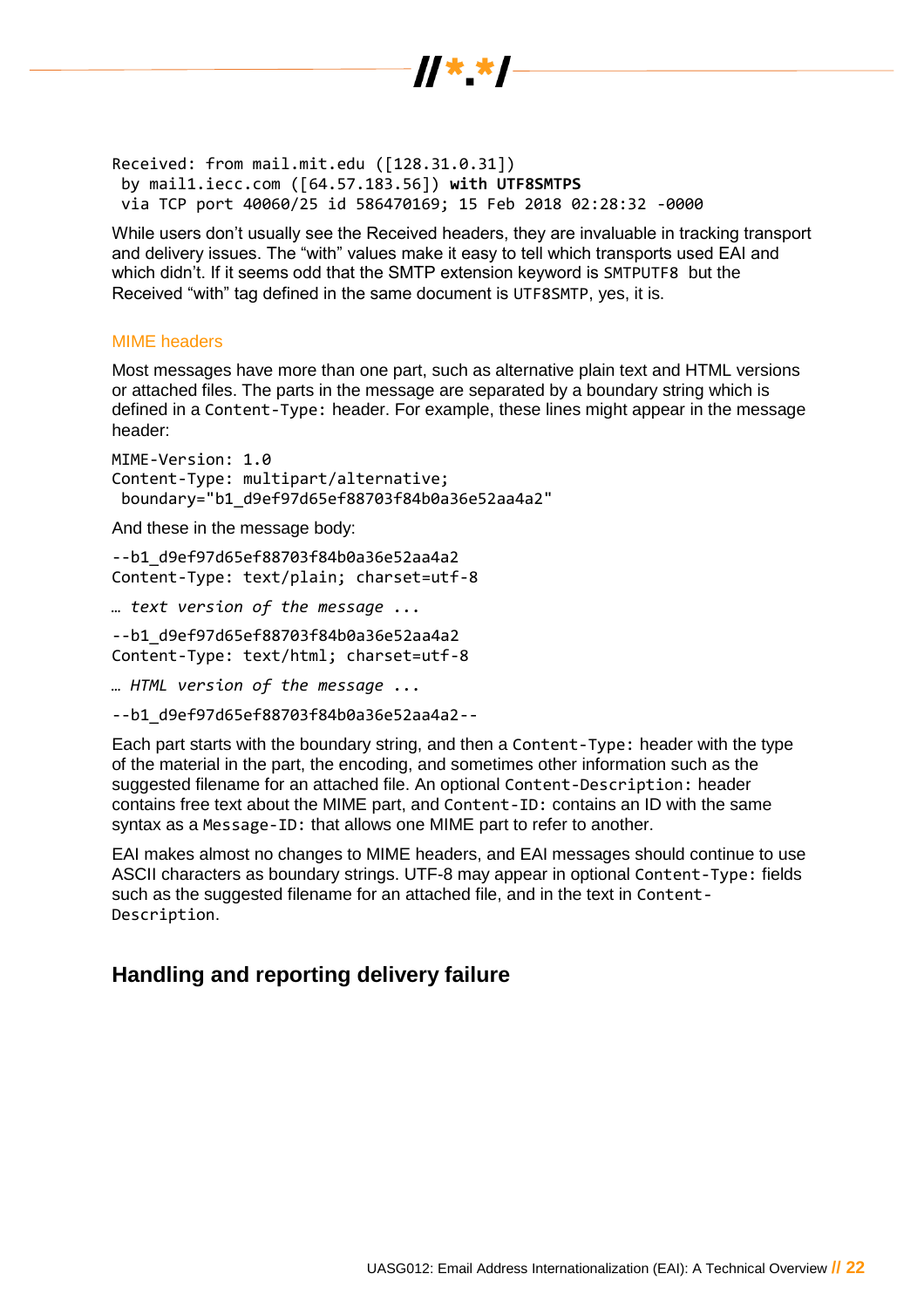

Whenever one computer sends a message to another using SUBMIT or SMTP, things can fail. As the sending computer sends commands, the receiving computer sends responses saying whether each command succeeded or failed. In most cases, if any of the commands fail, sending the message fails.<sup>9</sup>

If a message is rejected inline, during an SMTP or SUBMIT session, specific error codes indicate why it was rejected. EAI adds some new rejection codes to indicate that it was rejected because a recipient does not accept an EAI message. The codes are different depending on which SMTP command provoked the rejection:

- 550 cannot accept EAI sender 5.6.7 (in response to MAIL FROM)
- 553 cannot accept EAI recipient 5.6.7 (in response to RCPT TO)

● 554 some recipients cannot accept EAI 5.6.9 (after the end of DATA)

After the receiving computer accepts a message, it either has to deliver the message, or send back a Delivery Status Notice (DSN) to the address in the MAIL FROM: command. Although mail systems try to reject undeliverable mail during the SMTP or SUBMIT session, some DSNs are unavoidable.

Assume a user uses an MUA to create an EAI message and submits it to the user's own mail system. That system's MTA uses SMTP to relay it to the recipient's system. If the recipient's system turns out not to accept EAI mail, the SMTP session will fail, and then the user's system has to send a DSN back to the user's MUA.

The format of DSNs for legacy messages is defined by [RFC 3464,](https://tools.ietf.org/html/rfc3464) and extended to EAI messages by [RFC 6533.](https://tools.ietf.org/html/rfc6533) A DSN is a mail message in a specific format, containing a MIME multipart/report structure with three parts: a text explanation for a human recipient; a fixedformat, machine-readable section describing what went wrong; and a copy of the failing message, or at least its headers.

<sup>&</sup>lt;sup>9</sup> If a message has several recipients, the sender can send the message even if some of the recipient addresses are rejected, so long as at least one is accepted. It's a quality of implementation decision whether to send anyway or stop and go back to the user to fix the addresses.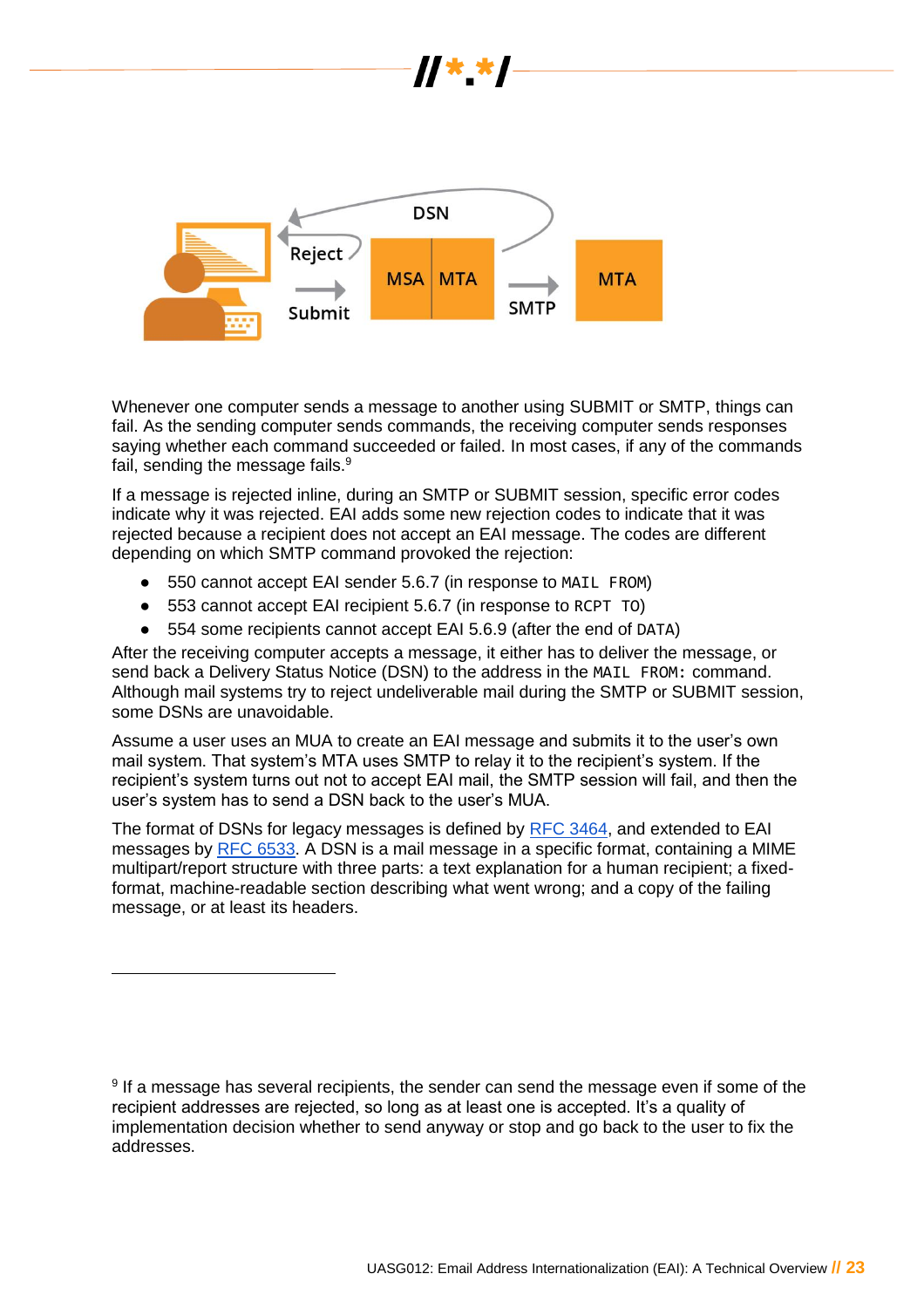

A DSN might be returned a few seconds after the initial message was sent, or it might take hours or occasionally days if a recipient system is unavailable and an intermediate system retries the delivery several times before giving up.

# <span id="page-23-0"></span>**Backward compatibility**

For the foreseeable future EAI mail will have to coexist with legacy mail. While an EAI mail system can accept any mail from legacy mail systems, legacy systems can only accept legacy mail.

# <span id="page-23-1"></span>**EAI and legacy recipients**

When a user sends a message to a correspondent with an EAI address or to several EAI correspondents, they can obviously all accept EAI mail. If the correspondent has an ASCII address, and the address is in the user's address book, it might be marked as EAIcompatible or not. In the absence of that information, one possibility is to be conservative and send a legacy message, while the other is to send an EAI message, hope that it works, and report the failure if it doesn't.

As discussed in the previous section, if a message cannot be delivered, the sending system may get an immediate failure code, or the failure report may come back later in a DSN, depending on the architecture of the system.

If a message has more than one recipient, some recipients may accept EAI messages while others do not. In that case the sending system may try to create a downgraded message and send that to the non-EAI recipients. Note that SMTP makes no distinction among To:, Cc:, or Bcc: recipients on a message. The process of downgrading is the same regardless of where—if anywhere—the message header mentions the non-EAI recipient. Hence the process of downgrading and resending depends only on whether there are non-EAI recipients.

## **Whether to downgrade**

The downgrading advice in the following sections is completely optional. A compliant EAI system need not do any downgrading at all.

While the EAI standards allow senders to downgrade messages, they neither encourage nor discourage it. A reason to downgrade is that legacy recipients can get approximate copies of messages they couldn't get otherwise. But a reason *not* to downgrade is that downgrading messages loses some of the information, and recipients of downgraded messages may find them confusing or frustrating. It is also not possible to tell reliably whether a recipient with an ASCII address can receive EAI mail, so a system that downgrades is likely to guess wrong some of the time and send downgraded messages to people who could have accepted the EAI original.

Another problem is that downgrading removes EAI addresses from message headers. In some cases it is possible to replace them with substitute addresses, but more often an address is just gone. Without a substitute address, recipients cannot reply to the message, put the person in their address books, or do any of the other things they do with addresses in incoming mail. Downgraded messages may be handled poorly by mail systems that do not expect From: header fields that don't contain an address. If messages are downgraded automatically, the sender is likely to be unaware that some or all of the recipients of the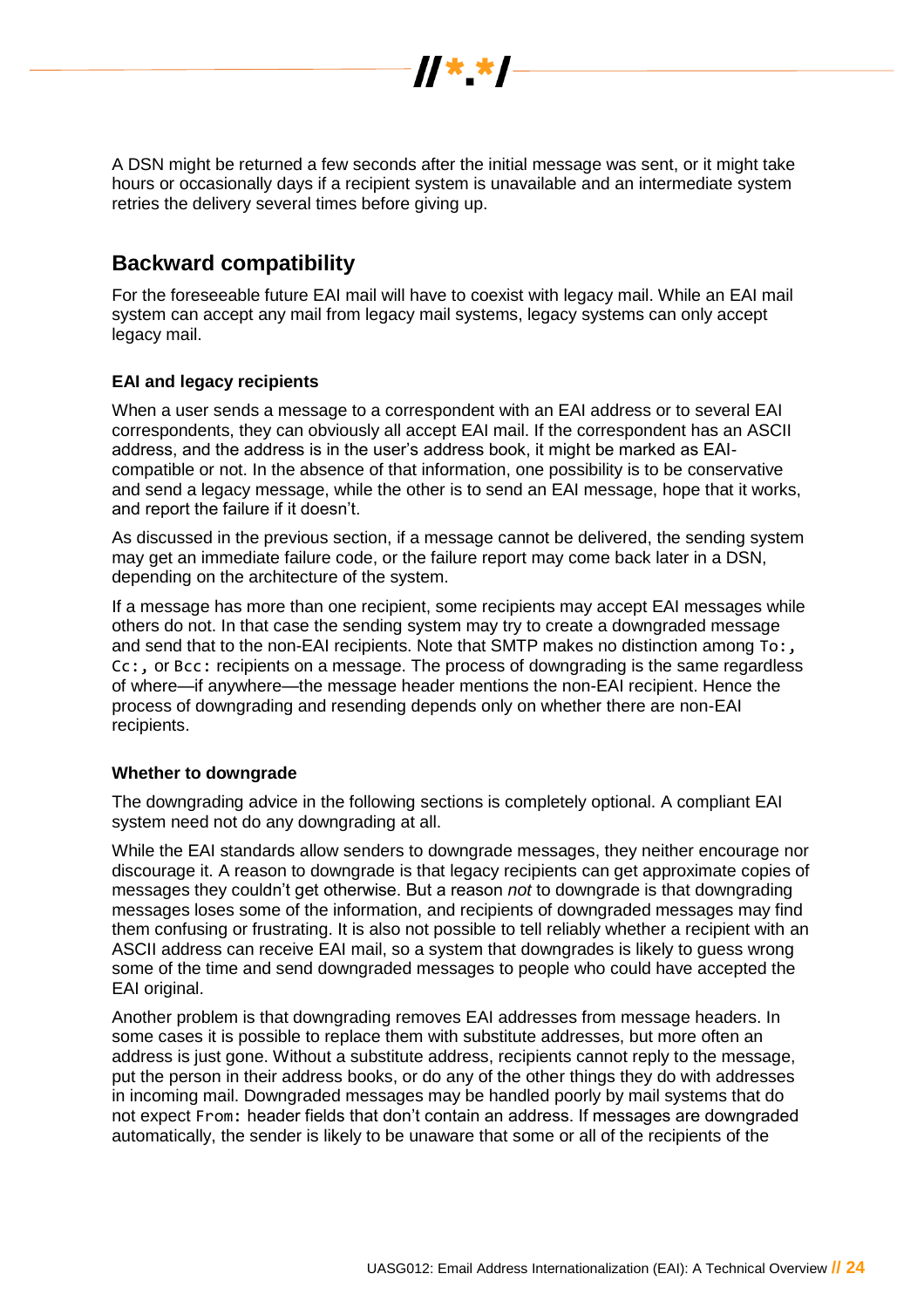

message have gotten a downgraded version, and users may find it confusing that different recipients got different versions of the message.

#### <span id="page-24-0"></span>**Where mail can be downgraded**

When an MTA attempts to send a message to a recipient, the attempt may fail because the recipient MTA doesn't offer SMTPUTF8, or rejects the message with a status code that indicates that the recipient doesn't accept EAI mail. At that point the MTA might attempt to create a downgraded version of the message to send to the recipient. In theory any MTA in the message's path might do this, but the result is more likely to be useful if the MTA can find substitute addresses for the EAI addresses in the downgraded message. The most likely situation for a successful downgrade is a webmail system that integrates the MUA, MSA, and outgoing MTA into a single package.

Another place that messages might plausibly be downgraded is in mailing list manager software. If some subscribers to a list can accept EAI mail and some can't, the list software might create a downgraded version for legacy recipients.

#### <span id="page-24-1"></span>**General downgrade techniques**

The EAI standards describe two methods of downgrading received EAI messages on POP or IMAP servers. These two approaches are also, with minor changes, suitable for downgrading messages by senders with messages for non-EAI recipients.

[RFC 6857,](https://tools.ietf.org/html/rfc6857) *Post-Delivery Message Downgrading for Internationalized Email Messages*, describes a complex scheme that creates headers such as Downgraded-To: and Downgraded-From: that are intended to include everything that was in the message in a way that could be reversed later. [RFC 6858,](https://datatracker.ietf.org/doc/rfc6858/) *Simplified POP and IMAP Downgrading for Internationalized Email*, describes a much simpler scheme that preserves EAI information where convenient, but does not try to preserve every detail. We recommend the simpler RFC 6858 approach.

#### <span id="page-24-2"></span>Headers and bodies

In most cases, only the message's headers need to be downgraded to be acceptable to non-EAI mail systems. In theory there could be systems that only accept 7-bit ASCII mail, but in practice all mail systems now support 8BITMIME, so they can accept UTF-8 in message bodies.

#### <span id="page-24-3"></span>Downgrading headers with addresses

Headers with addresses such as From:, To:, and Resent-Cc: contain addresses and optional comments. Since the comments can be encoded words that are valid in legacy messages, only the addresses need special handling when downgraded. Downgrading a UTF-8 address has two steps: determine whether there is a substitute ASCII address, and then rewrite the header appropriately.

If the address is one managed by the local system (generally the case for addresses in the From: header), there may be a list of locally equivalent EAI and ASCII addresses. If so, find the equivalent ASCII address in that list. Also, if the user has an address book that is available at the time of the downgrade, the address book may have a substitute address for the EAI address.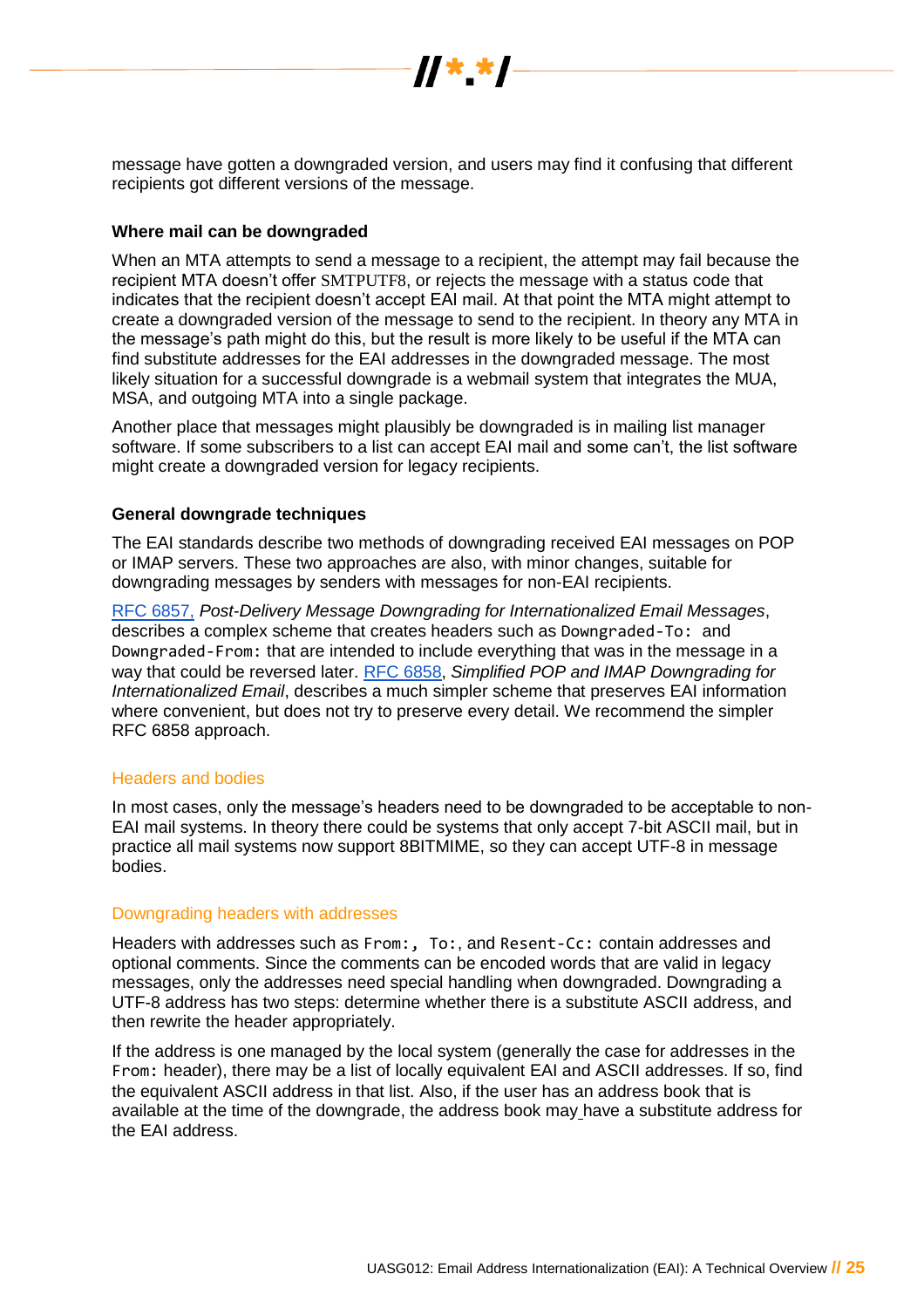

In addition, there is one uncommon case where it is possible to downgrade an address mechanically to a substitute ASCII address. If an address is of the form  $\langle$  ascii@Ulabels>— that is, an ASCII local-part and a UTF-8 domain-part—it is permissible to replace the U-labels in the domain with A-labels, producing an ASCII address. This is the *only* mechanical downgrade possible. In particular, there is no mechanical downgrade possible from a UTF-8 local-part.

If there is a substitute address, downgrade the address by replacing the original address with the ASCII substitute.

If there is no substitute, downgrading the address removes the original address from the header and replaces it with an empty address group, written as a colon followed by a semicolon : ; .<sup>10</sup> It is possible to copy the original EAI address into an address comment to show the recipient what the address was, but the legacy recipient cannot reply to it.

Consider this example, where capital letters indicate UTF-8 text, and underlined text means a MIME encoded-word.

Before: From: "CCCCC" <MMMM@DDDD.DDD> After: From: "CCCCC MMMM@DDDD.DDD" :;

The comment (CCCCC) and the EAI address (MMMM@DDDD.DDD) are moved into an encoded-word comment, and the address is replaced by an empty group to keep the header syntactically valid. The exact details of the encoded-word comment don't matter because it's a comment. Note that the rewritten form no longer contains an address that the recipient can reply to.

This example is a From: address but the same modifications work on all address headers. If there is more than one address in an header, handle each one separately, converting EAI addresses and leaving legacy addresses alone.

#### <span id="page-25-0"></span>Downgrading other headers that users see

Headers displayed to users can use MIME encoded-words to represent UTF-8 text. For any UTF-8 text in a message header, turn any UTF-8 into encoded-words. This includes text in Subject:, Comment:, and Keyword: headers, and many semi-standard headers such as Organization:.

#### <span id="page-25-1"></span>Downgrading headers that users do not see

 $\overline{a}$ 

As mentioned above, Message-ID: headers should not have non-ASCII characters. If the Message-ID nonetheless does have non-ASCII characters, delete it and create a new one. (Since the ID is an opaque string, there's no benefit in trying to create a downgraded ID that looks like the original one.) Message-IDs also appear in References: and In-Reply-To:

<sup>&</sup>lt;sup>10</sup> Mail standards originally limited empty groups to specific headers, but [RFC 6854](https://www.rfc-editor.org/info/rfc6854) relaxed the rules to allow them anywhere an address can appear.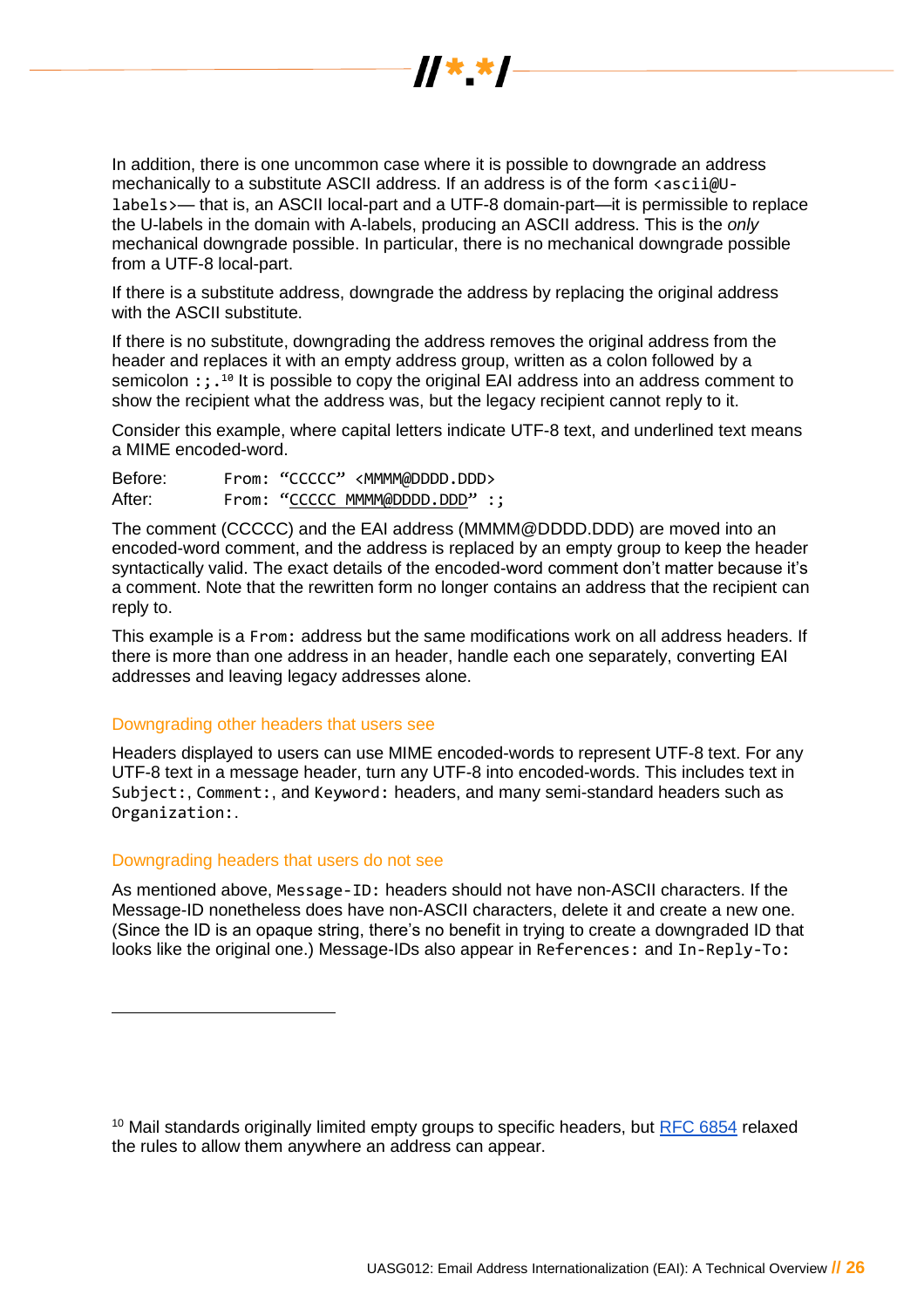

headers. If those headers contain non-ASCII IDs, delete the ID, and if there are no other IDs left in the header, delete the header.

If any other headers not shown to users have UTF-8 characters, delete them, since there's no way to downgrade them and they won't affect what the user sees.

<span id="page-26-0"></span>If a MIME Content-Type header, either in the message headers or in the header of a MIME body part, contains a field with non-ASCII text, delete that field. All required fields in these headers are ASCII. If the header has no fields left, delete the header.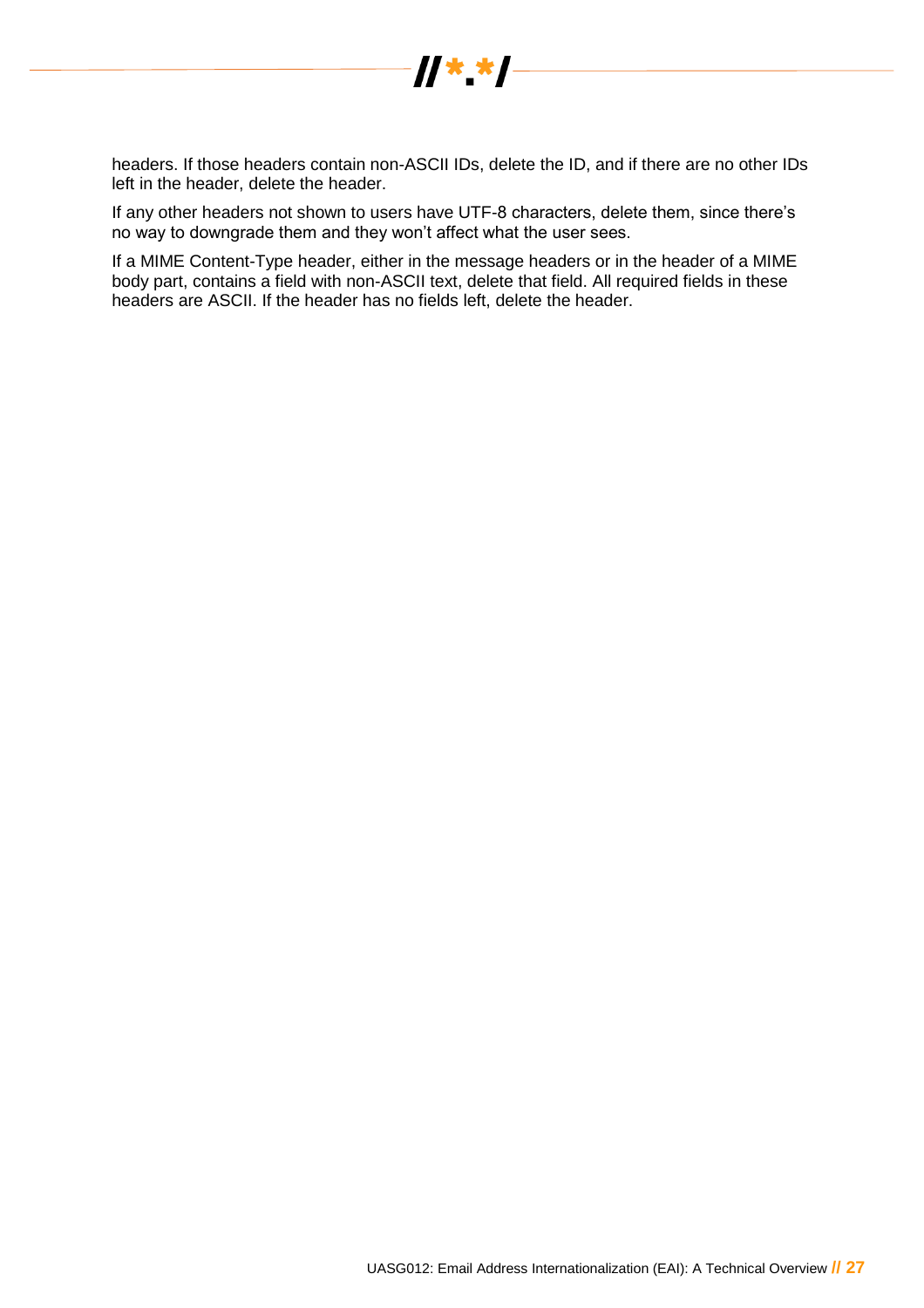

## Downgrading in POP and IMAP

If a POP or IMAP mailbox contains EAI messages but the MUA client does not support EAI, the POP or IMAP server has the option of downgrading the EAI messages so the user can see at least an approximation of what was sent. The downgrade process is the same as that described above, except that POP and IMAP servers are unlikely to have substitute addresses. This is addressed in more detail in [RFC 6858.](https://tools.ietf.org/html/rfc6858)

## <span id="page-27-0"></span>Downgrade notes

If a downgraded message has a DKIM signature, the downgrade will invalidate the signature, so delete the signature. In some cases it's possible to re-sign. See the next section.

Rather than trying every EAI message sent to a non-EAI address to see if it works, when a message fails, if the recipient address is in an address book, tag the entry as legacy only. (Also provide some way to remove the tag when the recipient system upgrades.)

#### <span id="page-27-1"></span>**Out-of-office, read receipts, and other autoresponders**

Mail systems often allow automatic responses for out-of-office and similar notifications.

From an EAI point of view, autoresponder mail is like any other mail. If the recipient of the response (that is, the sender of the original message) has an EAI address, or is otherwise known to accept EAI mail, the autoresponse can be an EAI message. Otherwise it should be a legacy message, either created as a legacy message or downgraded from an EAI message.

# <span id="page-27-2"></span>**Mail authentication and spam filters**

As spam becomes an ever-worsening problem, mail systems have added a wide variety of anti-spam features. Among the most effective of those is authentication, showing that the message was in fact sent by its purported sender.

For details on EAI and mail authentication beyond the discussion below, see the Internet Draft [https://datatracker.ietf.org/doc/draft-levine-appsarea-eaiauth/.](https://datatracker.ietf.org/doc/draft-levine-appsarea-eaiauth/)

#### <span id="page-27-3"></span>**SPF authentication**

SPF (Sender Policy Framework) checks the IP address from which a message was sent against a list of authorized IPs for a domain. The domain checked is the domain in the MAIL FROM: bounce address, or if that address is empty, in the EHLO/HELO argument.

A domain publishes its authorized addresses in a TXT record with a fairly complex syntax. The SPF record for icann.org is typical:

icann.org IN TXT "v=spf1 ip4:192.0.32.0/20 ip4:199.91.192.0/21 ip4:64.78.40.0/27 ip4:162.216.194.0/27 ip6:2620:0:2d0::0/48 ip6:2620:0:2830::0/48 ip6:2620:0:2ed0::0/48 include:salesforce.icann.org -all"

This lists several IPv4 and IPv6 address blocks, and includes all the blocks published at salesforce.icann.org.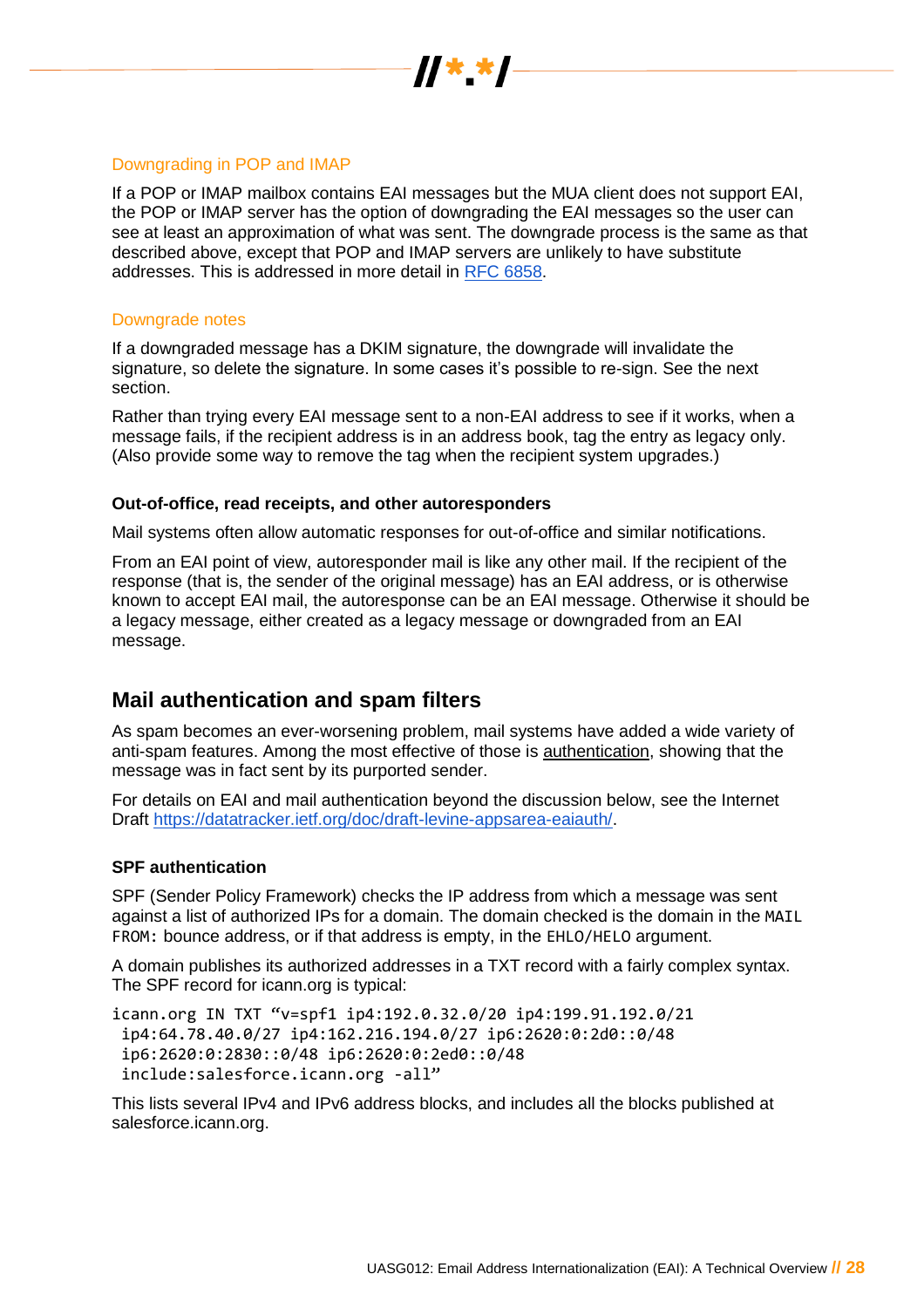

Using SPF in EAI mail is straightforward. Since the information is published in the DNS, a validator performs the usual IDNA domain lookup, turning U-labels into A-labels and then doing a DNS query. The SPF records themselves don't contain any UTF-8 so the processing to see whether an IP address matches an SPF record is unchanged.

## <span id="page-28-0"></span>**DKIM authentication**

Sending and relaying MTAs use DKIM to add cryptographic signatures to mail messages. A receiving system can check the signature. If it's valid, it knows that the message it checked is the same one the signer signed. The signature is placed in a DKIM-Signature header, such as this one on a message from Microsoft:

DKIM-Signature: v=1; a=rsa-sha256; c=relaxed/relaxed; d=microsoft.com; s=rm1; h=From:Date:Subject:Message-ID:Content-Type:MIME-Version; i=billg@microsoft.com; bh=SwUgUaGo9gVX7cc6F206JZvUfMea/5YYkAej9uuVF6Q=; b=EdBiodGIf4bCmbGEZBQFUa+MCfoPhm138ox5x6iq4FCmITu522v1Q/9t/A+E=

The signature is a list of tag=value items. The tag is the domain that applied the signature, and the  $s=$  tag is a "selector" used to find the validation key in the DNS. The optional  $i=$ tag is an identity meaningful to the signer.<sup>11</sup> The  $bh = tag$  is a hash of the message's body, and the b= tag is a signed hash of selected message headers along with the DKIM-Signature itself. A receiving system checks the hashes against the received message and the validation key in the DNS to see if the signature is valid.

The validation key is stored in the DNS at <*selector*>.\_domainkey.<*domain*>, so in this case, since the s= selector is rm1 and the d= domain is microsoft.com, it would be (omitting some uninteresting details):

rm1. domainkey.microsoft.com. TXT "v=DKIM1; k=rsa; p=MIGfMA0GCSqGSIb3DQEBAQUAA4GNADCBiQKBgQCkHq3ztGIm1R8alD+7oZiaG5mT;"

EAI makes some small changes to DKIM signatures. The s= selector and the domains in the  $d=$  and  $i=$  tags can be U-labels, and the  $i=$  string can also be UTF-8.<sup>12</sup> This should have no effect when creating DKIM signatures, since the characters in the domains are handled like any other characters in the message. When verifying a DKIM signature, any Ulabels in the d= domain or s= selector must be converted to A-labels for the DNS lookup.

If a system downgrades a message, the changes from downgrading will change the message enough that existing DKIM signatures become invalid. If the downgrading happens in an MUA, the message will generally be re-signed as it passes through the MSA. If a message is downgraded in an MSA or MTA, the message should be re-signed if the MSA or MTA has the signing key available.

<sup>11</sup> Although the  $i$ = tag has the same syntax as an email address, it need not be the address of the person who sent the message, or of anyone else.

 $12$  RFC 6376 says that the domains in signatures should all be A-labels, but this is likely to change.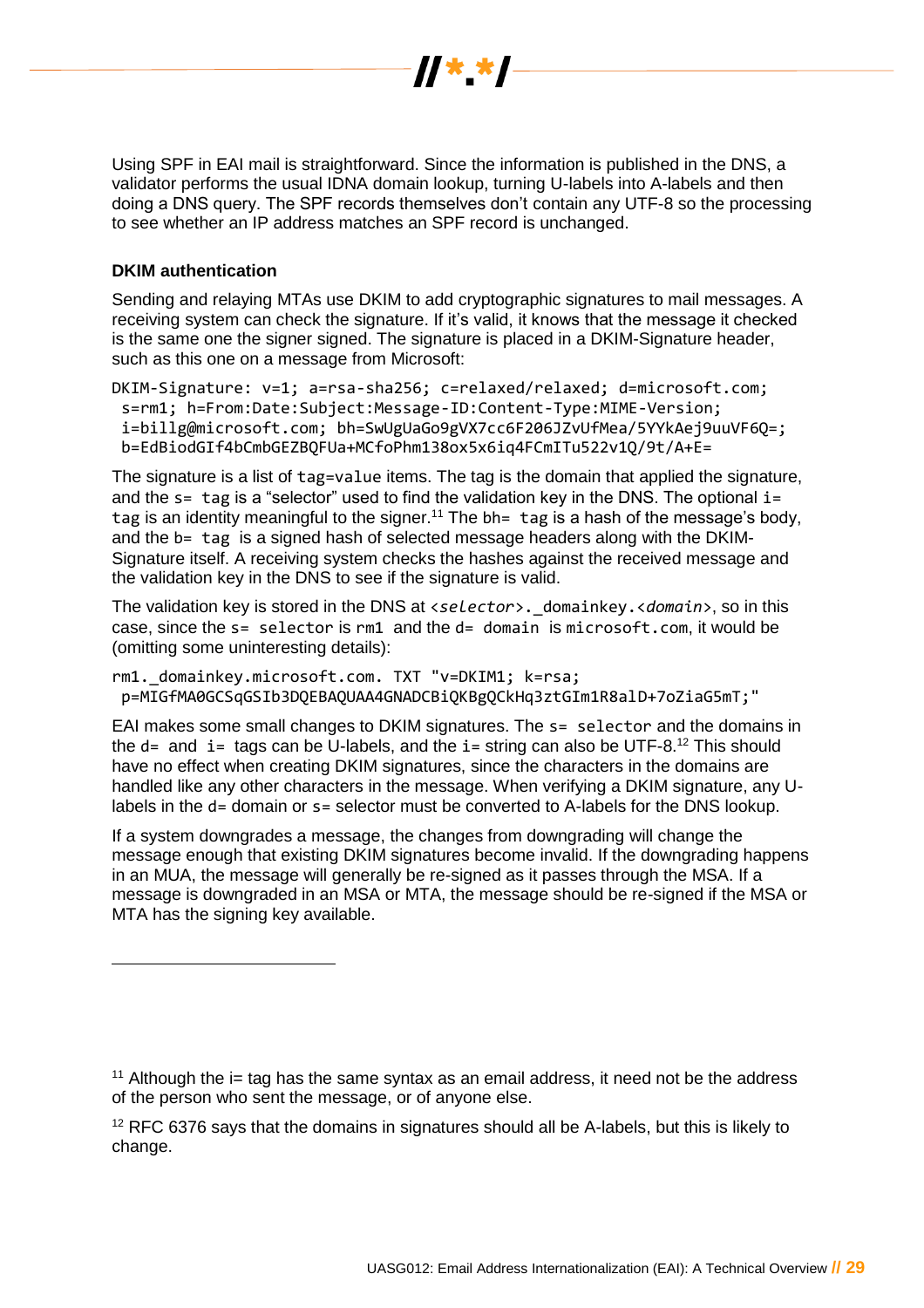

## <span id="page-29-0"></span>**DMARC authentication**

DMARC is an anti-phishing scheme that uses the authentication results of SPF and DKIM to validate the domain in the From: header. If a domain publishes a DMARC policy in the DNS, receivers check to see if the message has a valid SPF result or DKIM signature for that domain. If so, the message passes. This doesn't mean it's not spam, but it does mean it really is from the purported sender.

For example, assume the From: header says:

From: Bob Smith <bob@example.com>

The DMARC validator checks to see if the SPF check is from example.com (that is, the MAIL FROM: address was at example.com) and succeeded, or that the message has a valid DKIM signature with d=example.com. If either is so, the DMARC check succeeds.

<span id="page-29-1"></span>Once an EAI system has implemented SPF and DKIM, there is little additional work for DMARC. When checking the domain in the From: header, if the domain is an IDN, either the A-label or U-label version of the IDN can match the SPF domain or the DKIM  $d=$  domain.

#### **Spam filtering**

 $\overline{a}$ 

EAI makes little difference to spam filtering techniques. Since everything in the message other than the To:/From:/Cc:<sup>13</sup> header addresses could already be UTF-8, filters already deal with internationalized text. If a filtering system provides whitelisted and blacklisted sending addresses, those lists should handle EAI addresses, and when checking against incoming mail, should handle both U-label and A-label versions of the domains.

<span id="page-29-2"></span>One possible source of trouble is empty address groups in downgraded messages. Groups have been allowed in To: and Cc: headers since the 1970s, but have only been allowed in From: headers since RFC 6854 in 2013. There are still some mail systems that consider From: groups to be invalid, in some cases displaying them wrong and in a few cases treating the whole message as spam.

<sup>&</sup>lt;sup>13</sup> Incoming messages do not normally have Bcc headers because they are supposed to be stripped out as a message is sent.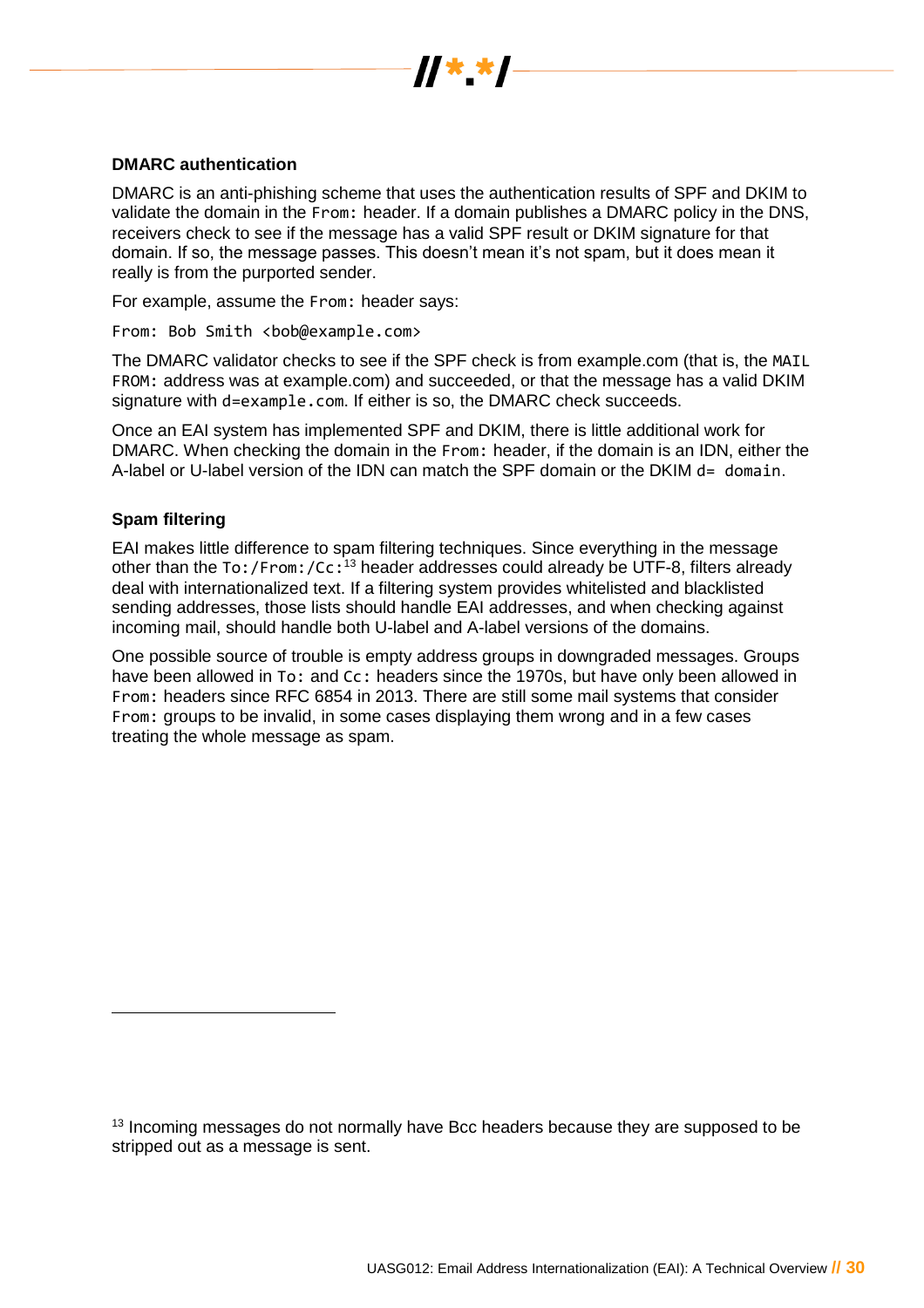

# **Appendix A: Handling message header fields**

In this table "Substitute or delete EAI address" means to replace the address with a legacy address if possible, otherwise delete the address as described in "Downgrading headers with addresses" above. "Allow UTF-8 text" means literal text in preference to MIME encoded-words.

| <b>Header Field Name</b>      | <b>EAI changes</b>                        | <b>Downgrade actions</b>                                                       |
|-------------------------------|-------------------------------------------|--------------------------------------------------------------------------------|
|                               |                                           |                                                                                |
| <b>Authentication-Results</b> | Allow IDN domains where<br>domains appear | Delete if contain UTF-8                                                        |
| <b>Bcc</b>                    | <b>Allow EAI addresses</b>                | Substitute or delete EAI<br>addresses, delete header if<br>no addresses remain |
| C <sub>c</sub>                | <b>Allow EAI addresses</b>                | Substitute or delete EAI<br>addresses                                          |
| Comments                      | Allow UTF-8 text                          | Use MIME encoded-words for<br>UTF-8 text                                       |
| <b>Content-Description</b>    | Allow UTF-8 text                          | Use MIME encoded-words for<br>UTF-8 text                                       |
| Content-ID                    | None                                      | Delete if contains UTF-8                                                       |
| Content-Transfer-Encoding     | None                                      | None                                                                           |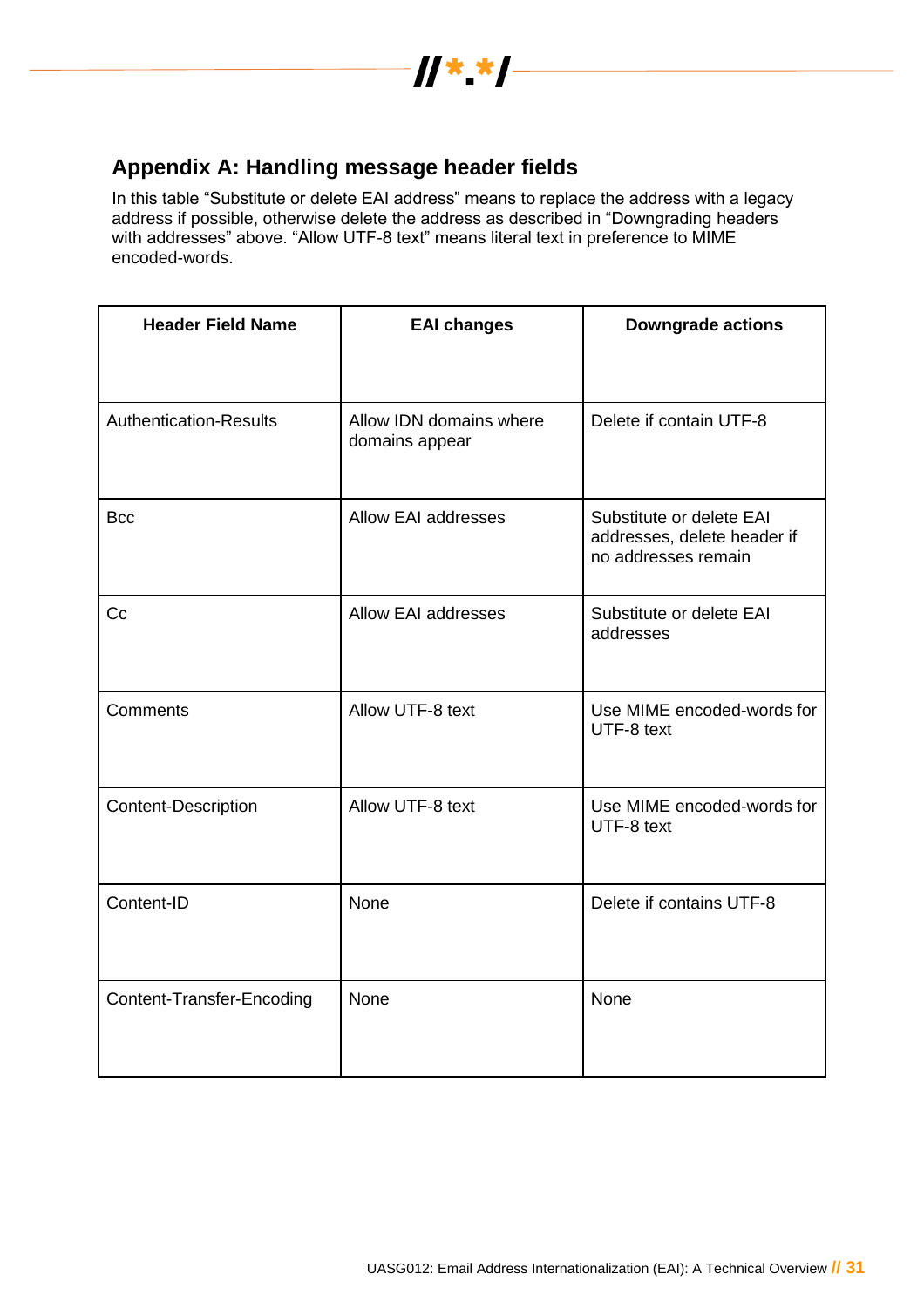

| Content-Type          | Usually none, possible UTF-8<br>in optional filename tags          | Delete any tags with UTF-8<br>values                                            |
|-----------------------|--------------------------------------------------------------------|---------------------------------------------------------------------------------|
| Date                  | None                                                               | None                                                                            |
| <b>DKIM-Signature</b> | Allow IDNs in $d = i = s = tags$ ,<br>allow UTF-8 in i= local part | Delete and re-sign                                                              |
| Errors-To             | Possibly allow EAI addresses                                       | Substitute EAI addresses or<br>delete header                                    |
| From                  | Allow EAI addresses                                                | Substitute or delete EAI<br>addresses                                           |
| In-Reply-To           | None                                                               | Delete UTF-8 message-IDs,<br>delete header if no message-<br>IDs remain.        |
| Keywords              | Allow UTF-8 text                                                   | Use MIME encoded-words for<br>UTF-8 text                                        |
| List-Archive          | Mailto: URI can contain EAI<br>addresses                           | Substitute or delete EAI<br>addresses, delete header<br>field if no URIs remain |
| List-Help             | Mailto: URI can contain EAI<br>addresses                           | Substitute or delete EAI<br>addresses, delete header<br>field if no URIs remain |
| List-ID               | None. (UTF-8 text not<br>recommended.)                             | Delete if contains UTF-8 text                                                   |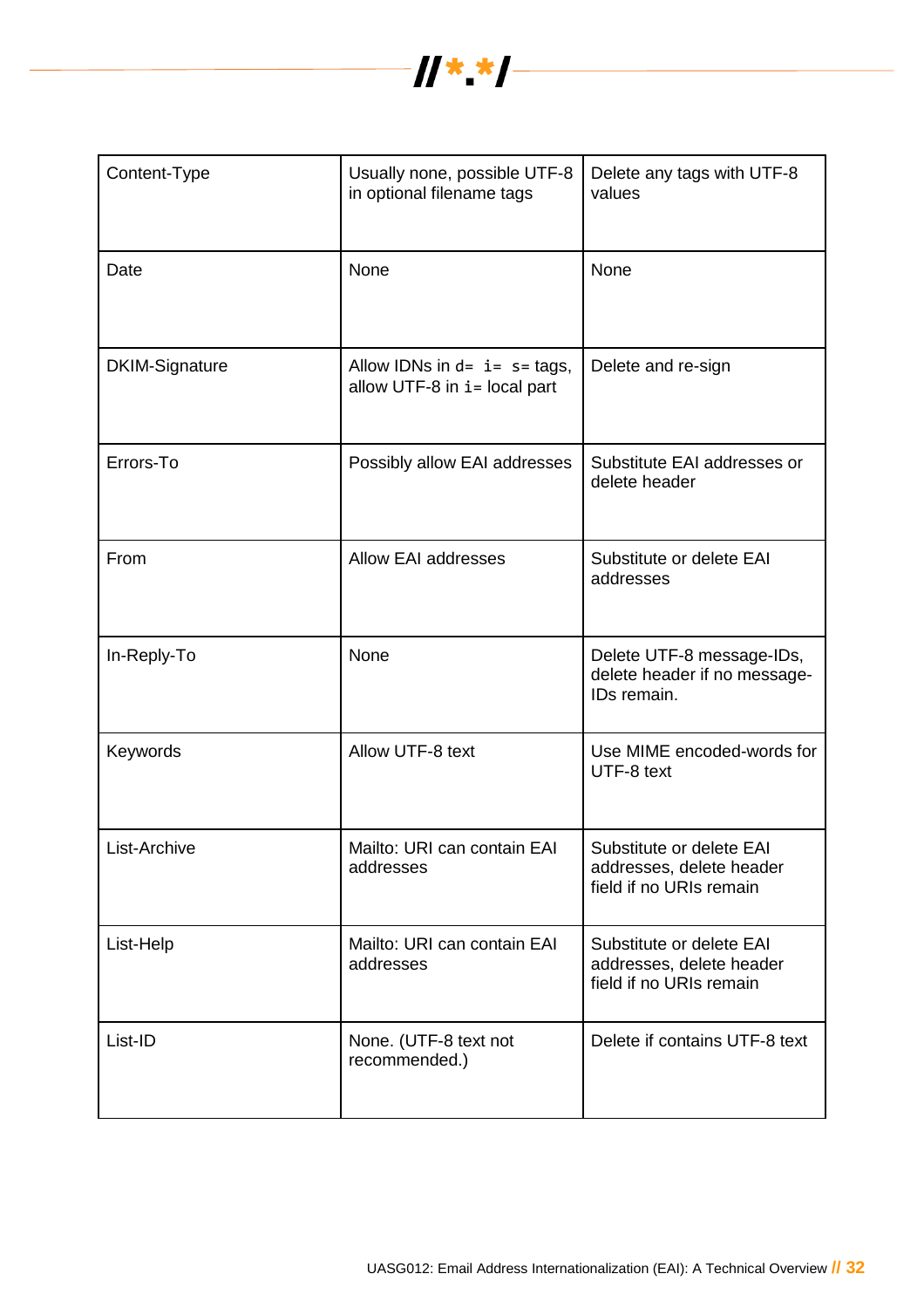

| List-Owner       | Mailto: URI can contain EAI<br>addresses | Substitute or delete EAI<br>addresses, delete header if<br>no URIs remain            |
|------------------|------------------------------------------|--------------------------------------------------------------------------------------|
| List-Post        | Mailto: URI can contain EAI<br>addresses | Substitute or delete EAI<br>addresses, delete header if<br>no URIs remain            |
| List-Subscribe   | Mailto: URI can contain EAI<br>addresses | Substitute or delete EAI<br>addresses, delete header if<br>no URIs remain            |
| List-Unsubscribe | Mailto: URI can contain EAI<br>addresses | Substitute or delete EAI<br>addresses, delete header if<br>no URIs remain            |
| Message-ID       | None                                     | Should be none, delete and<br>replace any UTF-8 message-<br>ID header                |
| MIME-Version     | None                                     | None                                                                                 |
| Organization     | Allow UTF-8 text                         | Use MIME encoded-words for<br>UTF-8 text                                             |
| Received         | Allow IDN domains and EAI<br>mailboxes   | Delete if contains UTF-8 text                                                        |
| References       | None                                     | Delete UTF-8 message-IDs,<br>delete header if no message-<br>IDs remain.             |
| Reply-To         | <b>Allow EAI addresses</b>               | Substitute or delete EAI<br>addresses, delete header<br>field if no addresses remain |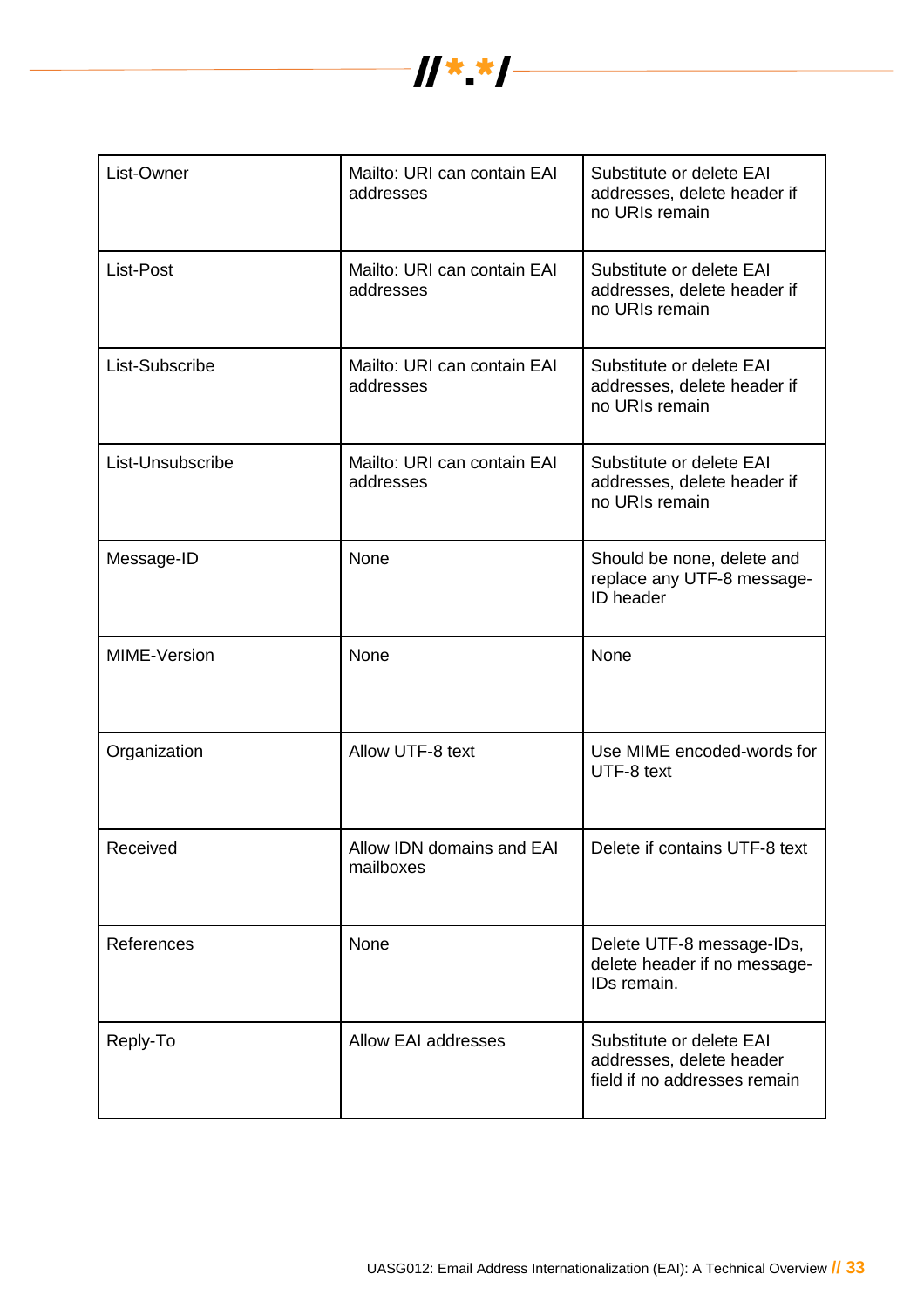

| Resent-Bcc         | <b>Allow EAI addresses</b> | Substitute or delete EAI<br>addresses, delete header<br>field if no addresses remain |
|--------------------|----------------------------|--------------------------------------------------------------------------------------|
| Resent-Cc          | <b>Allow EAI addresses</b> | Substitute or delete EAI<br>addresses                                                |
| <b>Resent-Date</b> | None                       | None                                                                                 |
| <b>Resent-From</b> | <b>Allow EAI addresses</b> | Substitute or delete EAI<br>addresses                                                |
| Resent-Message-ID  | None                       | Should be none, delete and<br>replace any UTF-8 ID                                   |
| Resent-Sender      | <b>Allow EAI addresses</b> | Substitute EAI address or<br>delete header field                                     |
| Resent-To          | <b>Allow EAI addresses</b> | Substitute or delete EAI<br>addresses                                                |
| Return-Path        | Allow EAI address          | Delete if contains UTF-8                                                             |
| Sender             | Allow EAI addresses        | Substitute EAI address or<br>delete header field                                     |
| Subject            | Allow UTF-8 text           | Use MIME encoded-words for<br>UTF-8 text                                             |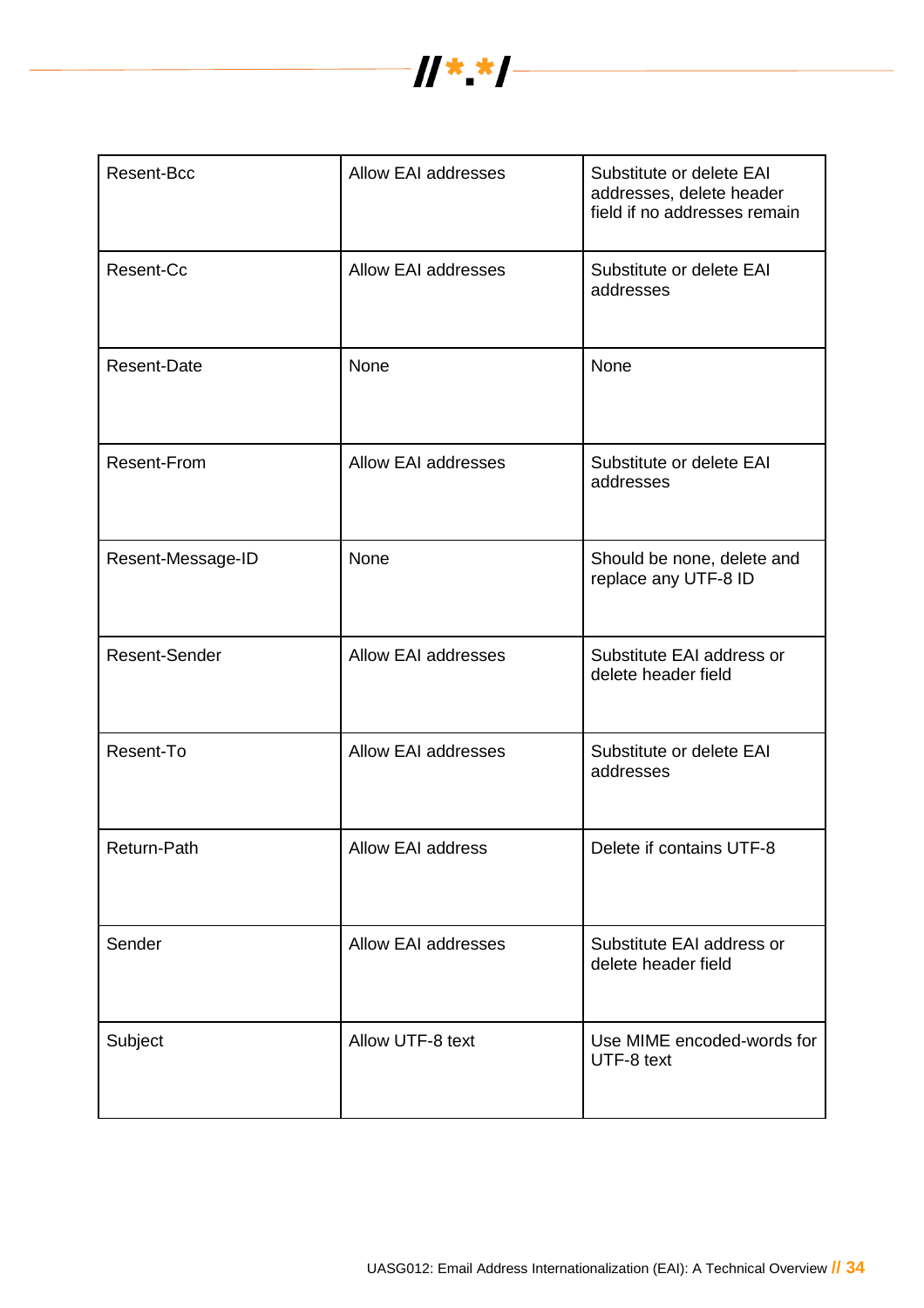

| Allow EAI addresses | Substitute or delete EAI<br>addresses |
|---------------------|---------------------------------------|
|                     |                                       |

# <span id="page-34-0"></span>**Appendix B: Summary of steps necessary to move to EAI**

Here is a summary of software changes to add EAI capabilities to various kinds of mail software.

# <span id="page-34-1"></span>**Changes to MTAs**

- Distinguish EAI from legacy messages, either by external tag or by scanning for UTF-8 in headers
- As a server, advertise SMTPUTF8 EHLO keyword, accept SMTPUTF8 keyword on MAIL FROM:, put UTF8SMTP in Received: header
- As a client, look for SMTPUTF8 EHLO keyword, send SMTPUTF8 keyword on MAIL FROM:
- If sending an EAI message fails, downgrade the message and resend, but only if MTA has necessary address book info and DKIM signing keys

# <span id="page-34-2"></span>**Changes to MSAs**

- Advertise SMTPUTF8 EHLO keyword
- Distinguish EAI from legacy messages by MAIL FROM: keyword
- If sending an EAI message fails, downgrade the message and resend, but only if MSA has necessary address book info and DKIM signing keys

## <span id="page-34-3"></span>**Changes to MUAs**

- Allow UTF-8 in addresses in messages
- Allow UTF-8 in addresses in address books, allow entries to have both EAI and legacy addresses
- Look for SMTPUTF8 EHLO keyword from MSA, add SMTPUTF8 keyword on MAIL FROM:, don't send EAI messages to MSAs that can't handle them
- If sending an EAI message fails, downgrade the message and resend, but only if MUA has necessary address book info

## <span id="page-34-4"></span>**IMAP Servers**

- Support UTF-8 folder names
- Tag messages as EAI or legacy, either by tag set when message created or by scanning headers
- Add UTF-8=ACCEPT IMAP feature
- (Optional) Downgrade EAI messages as needed for legacy clients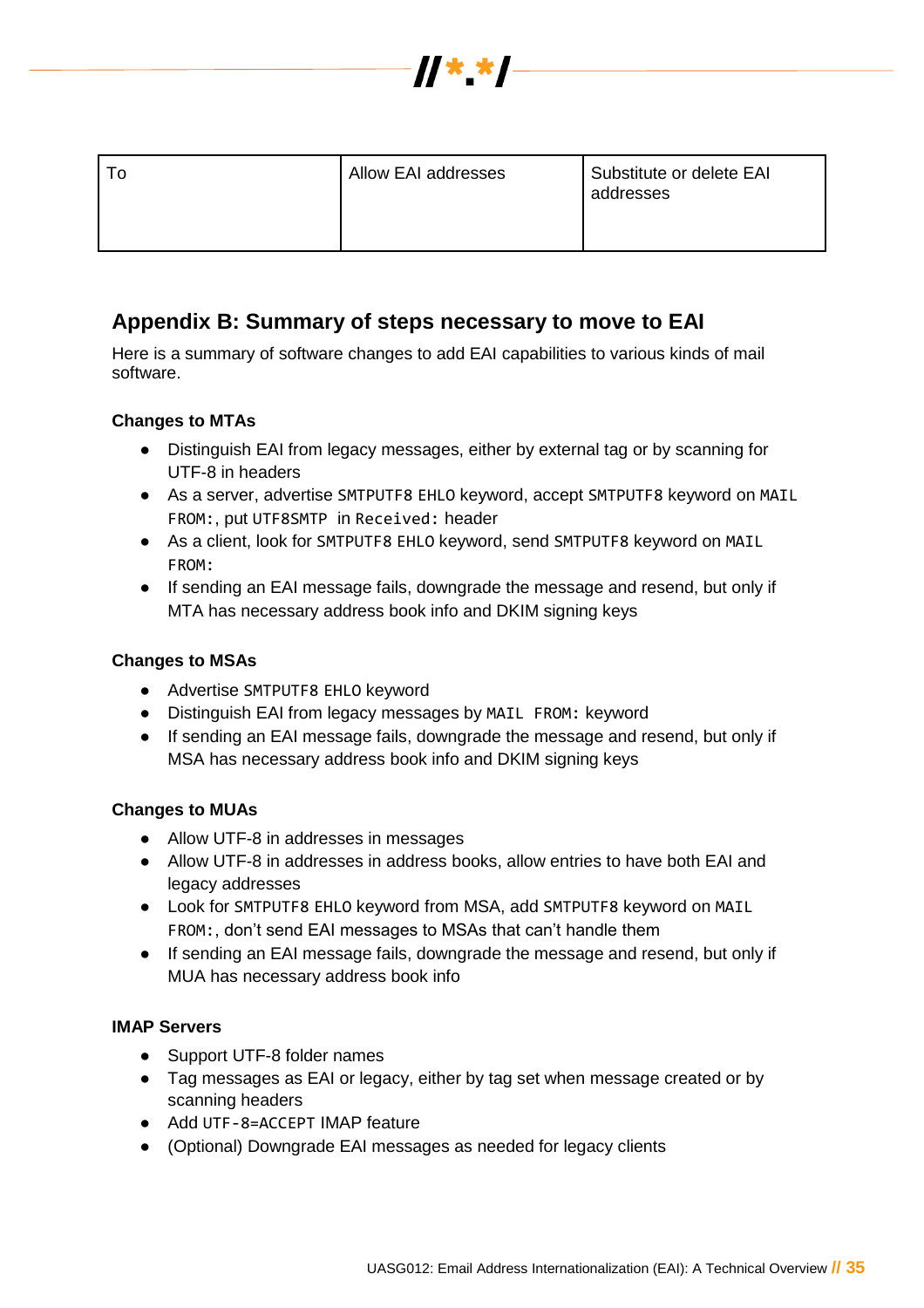

## <span id="page-35-0"></span>**POP Servers**

- Tag messages as EAI or legacy, either by tag set when message created or by scanning headers
- Add UTF8 capability and UTF8: command
- (Optional) Downgrade EAI messages as needed for legacy clients

# <span id="page-35-1"></span>**Appendix C: How does SMTP work?**

SMTP uses a series of commands and responses to transfer a message from one mail server to another. The commands and responses are all ASCII characters (other than EAI addresses.) Responses start with a three-digit number which provides the meaning of the response, followed by text, which is generally a comment.

In the example below, user sam@sender.org is sending mail to ray@receive.net. To keep things simple, the sending host is sender.org and the recipient host is receive.net.

First, the sending computer connects, and the receiving computer sends an initial response. The sending computer sends EHLO (extended hello) to identify itself and ask for a list of features that the receiving computer supports:

S: <connect>

- R: 220 receive.net ESMTP
- S: EHLO sender.org
- R: 250-8BITMIME
- R: 250 PIPELINING

Code numbers of the form 2xx indicate success. In this example, the recipient host supports two features, 8BITMIME and PIPELINING. Nearly all hosts support these. (8BITMIME allows non-ASCII text in message bodies, PIPELINING allows the sender to send multiple commands without waiting for a receipt for each one.)

The *sending* computer sends a MAIL FROM: command, identifying the sender address to which status and non-delivery reports can be sent, and optionally also other envelope information.

S: MAIL FROM: <sam@sender.org> R: 250 Sender accepted

The *sending* computer sends RCPT TO: commands, each with a recipient address to which the message is sent.

S:RCPT TO:<ray@receive.net> R:250 Recipient accepted

(If there were more than one recipient, there would be a separate RCPT TO: command and response for each one.)

The *sending* computer sends a DATA: command, and then, when the receiving computer responds, it sends the message as a single block of text, the header followed by the entire message including header and body, followed by a line with a single dot which indicates the end of the message.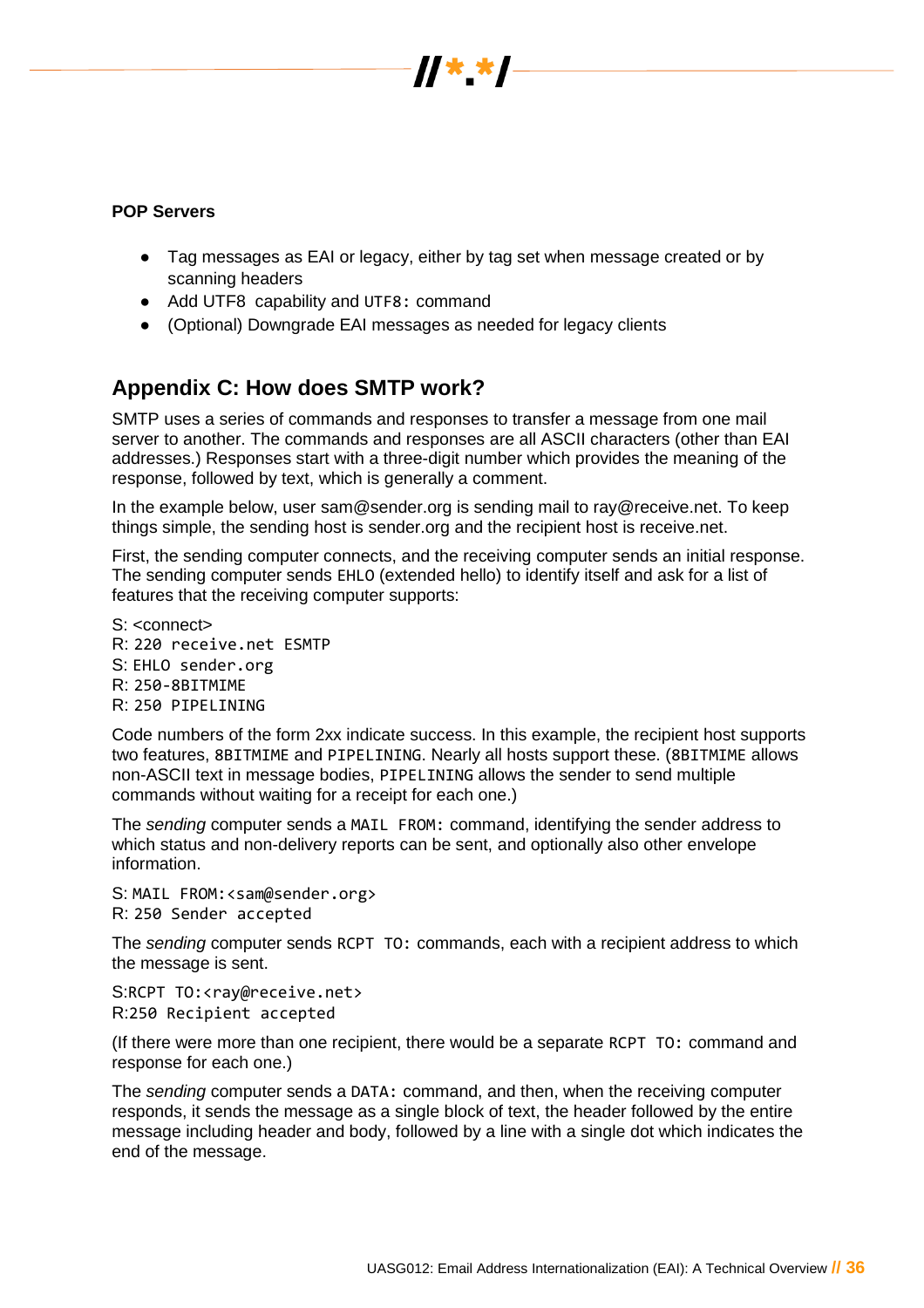

S:DATA R:354 Send your message S:From: sam@sender.org S:To: ray@receive.net S:Subject: lunch S: S:How about lunch at 12:30?  $S$ : R:250 Message accepted 409343fg34

At this point the message is complete, so the sender uses QUIT to end the session.

S:QUIT R:221 Sayonara

#### <span id="page-36-0"></span>**Adding UTF-8 features to the SMTP example**

EAI makes small changes to the protocol. The server's response to EHLO contains a UTF8SMTP keyword to indicate that the server supports EAI:

S: <connect> R: 220 receive.net ESMTP S: EHLO sender.org R: 250-8BITMIME R: **250-UTF8SMTP** R: 250 PIPELINING

The client's MAIL FROM: command includes a SMTPUTF8 keyword to indicate that a message is an EAI message.

S: MAIL FROM:<猫王@普遍接受-测试.世界> **SMTPUTF8** R: 250 Sender accepted

The rest of the SMTP session is unchanged, other than allowing UTF-8 data in mail headers:

<span id="page-36-1"></span>S:RCPT TO:<ray@receive.net> R:250 Recipient accepted S:DATA R:354 Send your message S:From: 猫王 <猫王@普遍接受-测试.世界> S:To: ray@receive.net S:Subject: 我们要吃午饭吗? S: S:How about lunch at 12:30?  $S$ : R:250 Message accepted 389dck343fg34 S:QUIT R:221 Sayonara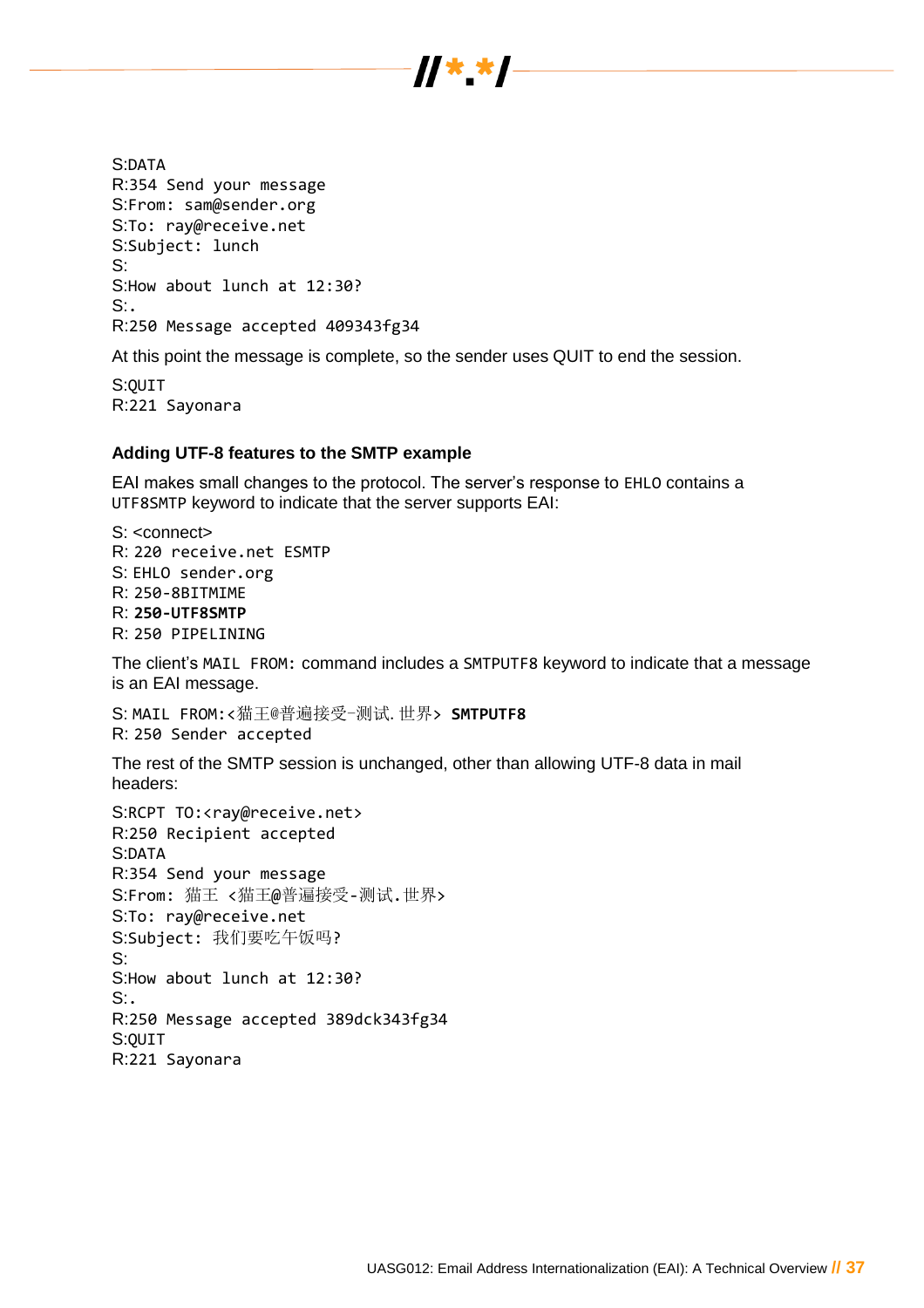

# **Appendix D: Relevant RFCs**

Most of the specifications for Internet services are developed and maintained by the Internet Engineering Task Force (IETF), a group affiliated with the Internet Society. The IETF's major publication series is known for historical reasons as Requests for Comments or RFCs. Each RFC is numbered, starting with RFC 1 in 1969 and currently up to about RFC 8300. Some RFCs are standards, while others describe best current practices or report other information relevant to the technical operation of the Internet. The IETF sometimes issues new standards RFCs that update or replace prior standards. When they do, they generally avoid changes that are incompatible with existing standards.

All RFCs are available to the public at no charge at the RFC Editor's web site at [https://www.rfc-editor.org/,](https://www.rfc-editor.org/) and at many other places around the Internet.

# <span id="page-37-0"></span>**Important mail RFCs**

<span id="page-37-1"></span>Here are some of the more important RFCs. For a longer list see [UASG 006,](https://uasg.tech/wp-content/uploads/2017/06/UA006-Relevant-RFCs.pdf)

For SMTP:

- [RFC 5321](https://www.rfc-editor.org/info/rfc5321) Simple Mail Transfer protocol, from one MTA to another (previously RFCs 821 and 2821)
- [RFC 6609 -](https://www.rfc-editor.org/info/rfc6609) Mail submission, from MUA to MSA (previously RFCs 2476 and 4409)

For mail message formats:

- <span id="page-37-2"></span>● [RFC 5322](https://www.rfc-editor.org/info/rfc5322) - Internet Message Format (previously RFCs 822 and 2822)
- [RFC 2045](https://www.rfc-editor.org/info/rfc2045) Multipurpose Internet Mail Extensions (MIME) Part One: Format of Internet Message Bodies
- [RFC 2046](https://www.rfc-editor.org/info/rfc2046) Multipurpose Internet Mail Extensions (MIME) Part Two: Media Types
- [RFC 2047](https://www.rfc-editor.org/info/rfc2047) MIME (Multipurpose Internet Mail Extensions) Part Three: Message Header Extensions for Non-ASCII Text
- [RFC 2048](https://www.rfc-editor.org/info/rfc2048) Multipurpose Internet Mail Extensions (MIME) Part Four: Registration **Procedures**
- [RFC 2049](https://www.rfc-editor.org/info/rfc2049) Multipurpose Internet Mail Extensions (MIME) Part Five: Conformance Criteria and Examples
- [RFC 3464](https://www.rfc-editor.org/info/rfc3464) An Extensible Message Format for Delivery Status Notifications
- [RFC 6854](https://www.rfc-editor.org/info/rfc6854) Update to Internet Message Format to Allow Group Syntax in the "From:" and "Sender:" Header Fields

For POP and IMAP:

- <span id="page-37-3"></span>● [RFC 1939](https://www.rfc-editor.org/info/rfc1939) - Post Office Protocol - Version 3 (POP3)
- [RFC 3501](https://www.rfc-editor.org/info/rfc3501) Internet Message Access Protocol Version 4rev1 (IMAP4)

For IDNs:

- <span id="page-37-4"></span>● [RFC 3629:](https://www.rfc-editor.org/info/rfc3629) UTF-8, a transformation format of ISO 10646
- [RFCs 5890,](https://www.rfc-editor.org/info/rfc5890) [5891,](https://www.rfc-editor.org/info/rfc5891) [5892,](https://www.rfc-editor.org/info/rfc5892) [5893,](https://www.rfc-editor.org/info/rfc5893) [5894,](https://www.rfc-editor.org/info/rfc5894) and [5895](https://www.rfc-editor.org/info/rfc5895) Internationalized Domain Names for Applications (IDNA)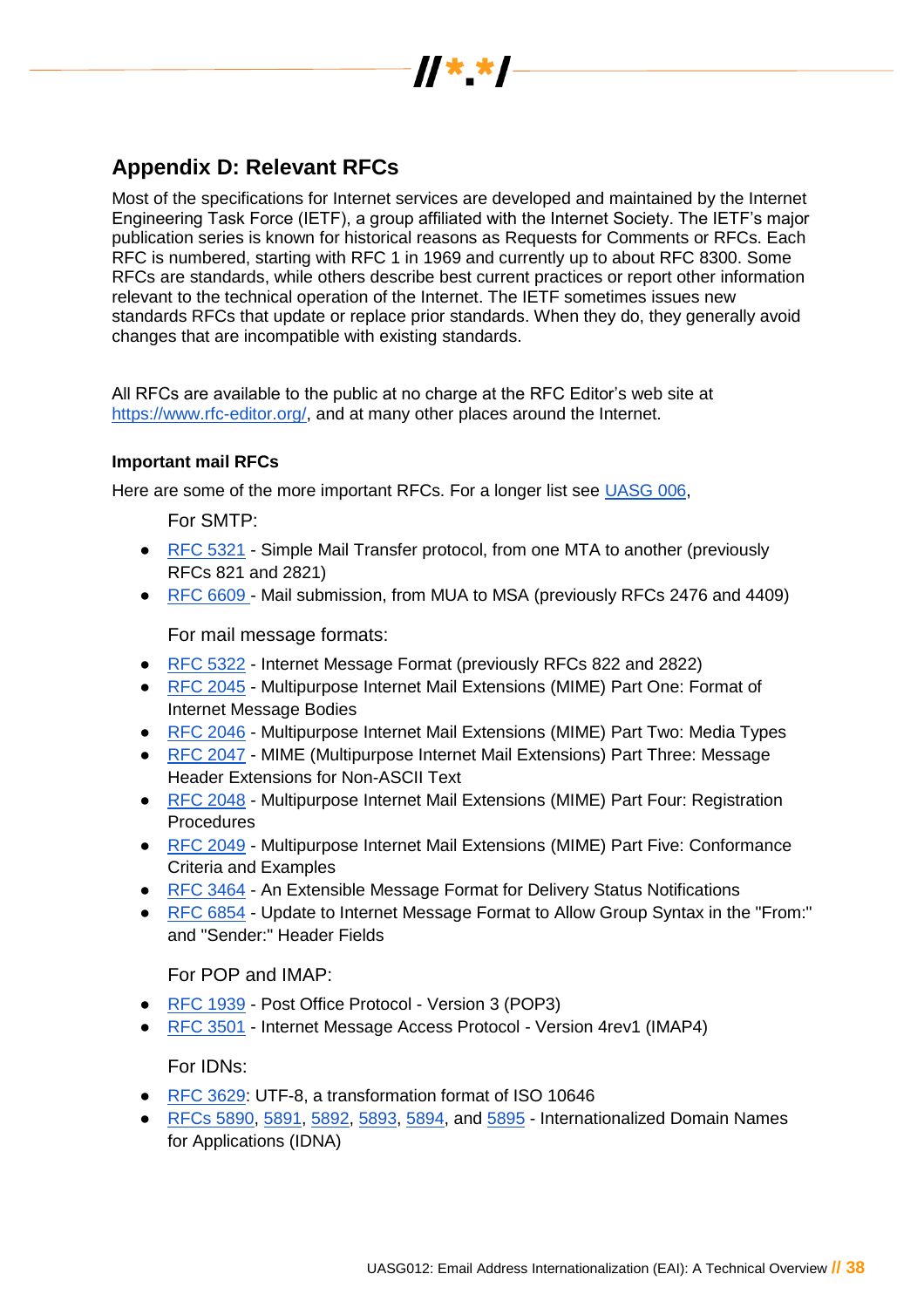

For EAI mail:

- <span id="page-38-0"></span>● [RFC 6530](https://www.rfc-editor.org/info/rfc6530) - Overview and Framework for Internationalized Email
- [RFC 6531](https://www.rfc-editor.org/info/rfc6531) SMTP Extension for Internationalized Email
- [RFC 6532](https://www.rfc-editor.org/info/rfc6532) Internationalized Email Headers
- [RFC 6533](https://www.rfc-editor.org/info/rfc6533) Internationalized Delivery Status and Disposition Notifications
- [RFC 6855](https://www.rfc-editor.org/info/rfc6855) IMAP Support for UTF-8
- [RFC 6856](https://www.rfc-editor.org/info/rfc6856) Post Office Protocol Version 3 (POP3) Support for UTF-8
- [RFC 6857](https://www.rfc-editor.org/info/rfc6857) Post-Delivery Message Downgrading for Internationalized Email Messages
- [RFC 6858](https://www.rfc-editor.org/info/rfc6858) Simplified POP and IMAP Downgrading for Internationalized Email

For PRECIS and string mapping:

- <span id="page-38-1"></span>● [RFC 8264](https://www.rfc-editor.org/info/rfc8264) - PRECIS Framework: Preparation, Enforcement, and Comparison of Internationalized Strings in Application Protocols
- [RFC 8265](https://www.rfc-editor.org/info/rfc8265) Preparation, Enforcement, and Comparison of Internationalized Strings Representing Usernames and Passwords
- [RFC 8266](https://www.rfc-editor.org/info/rfc8266) Preparation, Enforcement, and Comparison of Internationalized Strings Representing Nicknames
- [RFC 7790](https://www.rfc-editor.org/info/rfc7790) Mapping Characters for Classes of the Preparation, Enforcement, and Comparison of Internationalized Strings (PRECIS)
- [RFC 6885](https://www.rfc-editor.org/info/rfc6885) Stringprep Revision and Problem Statement for the Preparation and Comparison of Internationalized Strings (PRECIS)
- [RFC 6943](https://www.rfc-editor.org/info/rfc6943) Issues in Identifier Comparison for Security Purposes
- [UTS#39](http://unicode.org/reports/tr39/) Unicode Security Mechanisms, sections 3.3 Email Security Profiles for Identifiers and 5.2 Restriction Level Detection

For SASL (logging in and authenticating for POP, IMAP, and submission):

- <span id="page-38-2"></span>● [RFC 4422](https://www.rfc-editor.org/info/rfc4422) - Simple Authentication and Security Layer (SASL)
- [RFC 4616](https://www.rfc-editor.org/info/rfc4616) The PLAIN Simple Authentication and Security Layer (SASL) **Mechanism**
- The LOGIN SASL Mechanism [Internet draft](https://datatracker.ietf.org/doc/draft-murchison-sasl-login/)
- IANA [SASL methods registry](https://www.iana.org/assignments/sasl-mechanisms/sasl-mechanisms.xhtml#sasl-mechanisms-1)

For URLs and URIs:

- <span id="page-38-3"></span>● [RFC 3986](https://tools.ietf.org/html/rfc3986) - Uniform Resource Identifier (URI): Generic Syntax.
- [RFC 3897](https://tools.ietf.org/html/rfc3897) Internationalized Resource Identifiers (IRIs)

For message authentication:

- <span id="page-38-4"></span>● [RFC 6376](https://www.rfc-editor.org/info/rfc6376) - DomainKeys Identified Mail (DKIM) Signatures
- [RFC 7208](https://www.rfc-editor.org/info/rfc7208) Sender Policy Framework (SPF) for Authorizing Use of Domains in Email, Version 1
- [RFC 7489](https://tools.ietf.org/html/rfc7489) Domain-based Message Authentication, Reporting, and Conformance (DMARC)
- [Eaiauth draft](https://datatracker.ietf.org/doc/draft-levine-appsarea-eaiauth/) Email Authentication for Internationalized Mail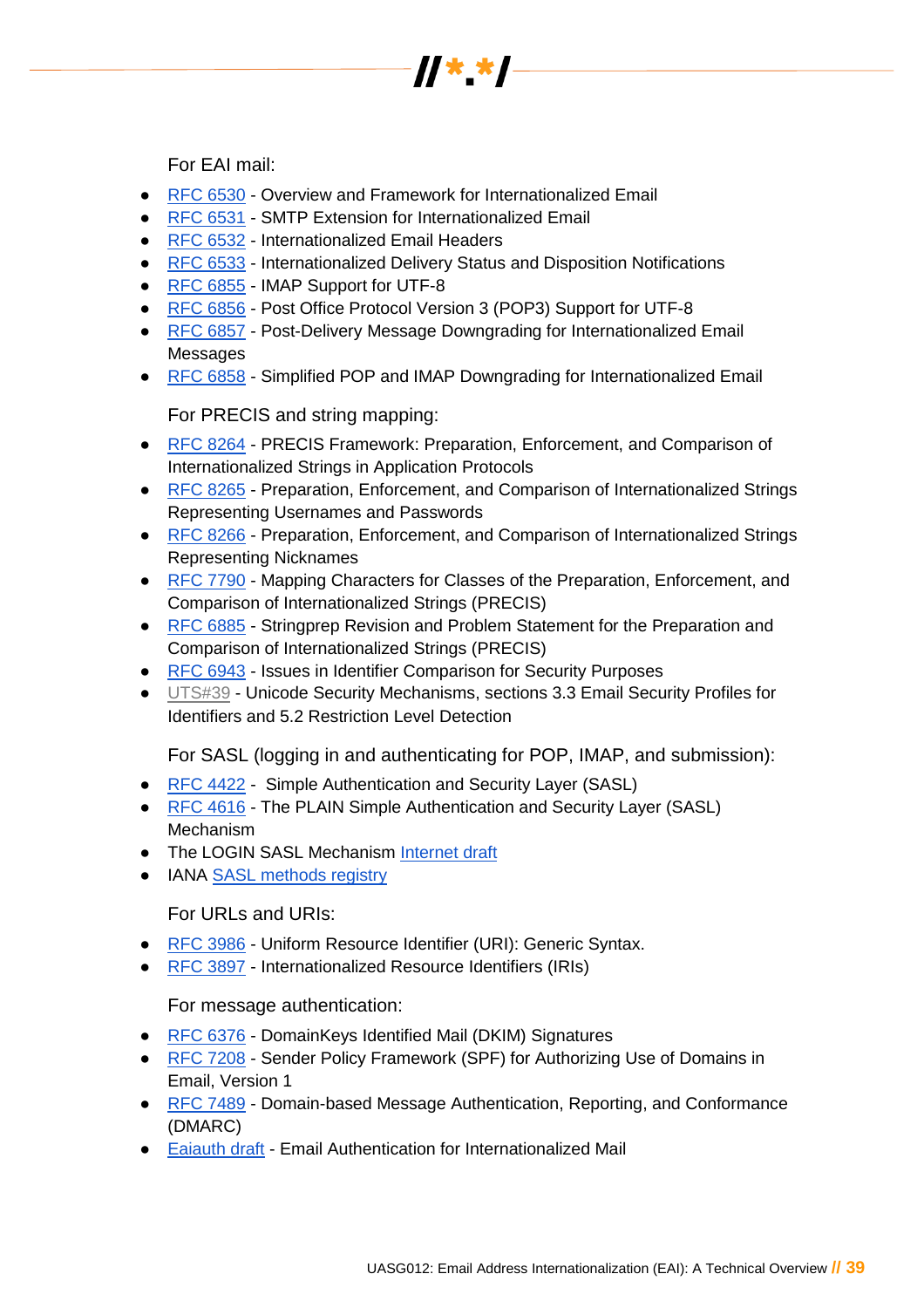

For input and display of RTL and mixed direction text:

<span id="page-39-0"></span>● [RFC 5893](https://www.rfc-editor.org/info/rfc5893) - Right-to-Left Scripts for Internationalized Domain Names for Applications (IDNA)

# <span id="page-39-1"></span>**Appendix E: Other sources of advice**

- UASG documents at<https://uasg.tech/documents/>
- For mail format and specification standards, see email RFCs; see the list above
- For HTML and other web data standards, see the W3C website at <https://www.w3.org/standards/>
- Stack Overflow for general mail programming, [https://www.stackoverflow.com](https://www.stackoverflow.com/)
- Discussion lists for mail software. Most lists have online archives; check the archives to see if your question has already been asked and answered.
	- Postfix<http://www.postfix.org/lists.html>
	- Qmail<http://www.qmail.org/top.html#patches> and <https://lists.gt.net/qmail/users/>
	- Sendmail<https://groups.google.com/forum/#!forum/comp.mail.sendmail>
	- Cyrus IMAP<https://cyrusimap.org/imap/support/feedback-mailing-lists.html>
	- Dovecot<https://dovecot.org/mailinglists.html>
- <span id="page-39-2"></span>● IETF working group discussion lists. These are useful for questions about RFCs and details of how to implement them, but not for general mail or programming questions.
	- DKIM mailing list, jetf-dkim@ietf.org
	- DKIM operations list, [dkim-ops@mipassoc.org](mailto:dkim-ops@mipassoc.org)
	- DMARC mailing list, [dmarc-discuss@dmarc.org](mailto:dmarc-discuss@dmarc.org)
	- SMTP mailing list, jetf-smtp@ietf.org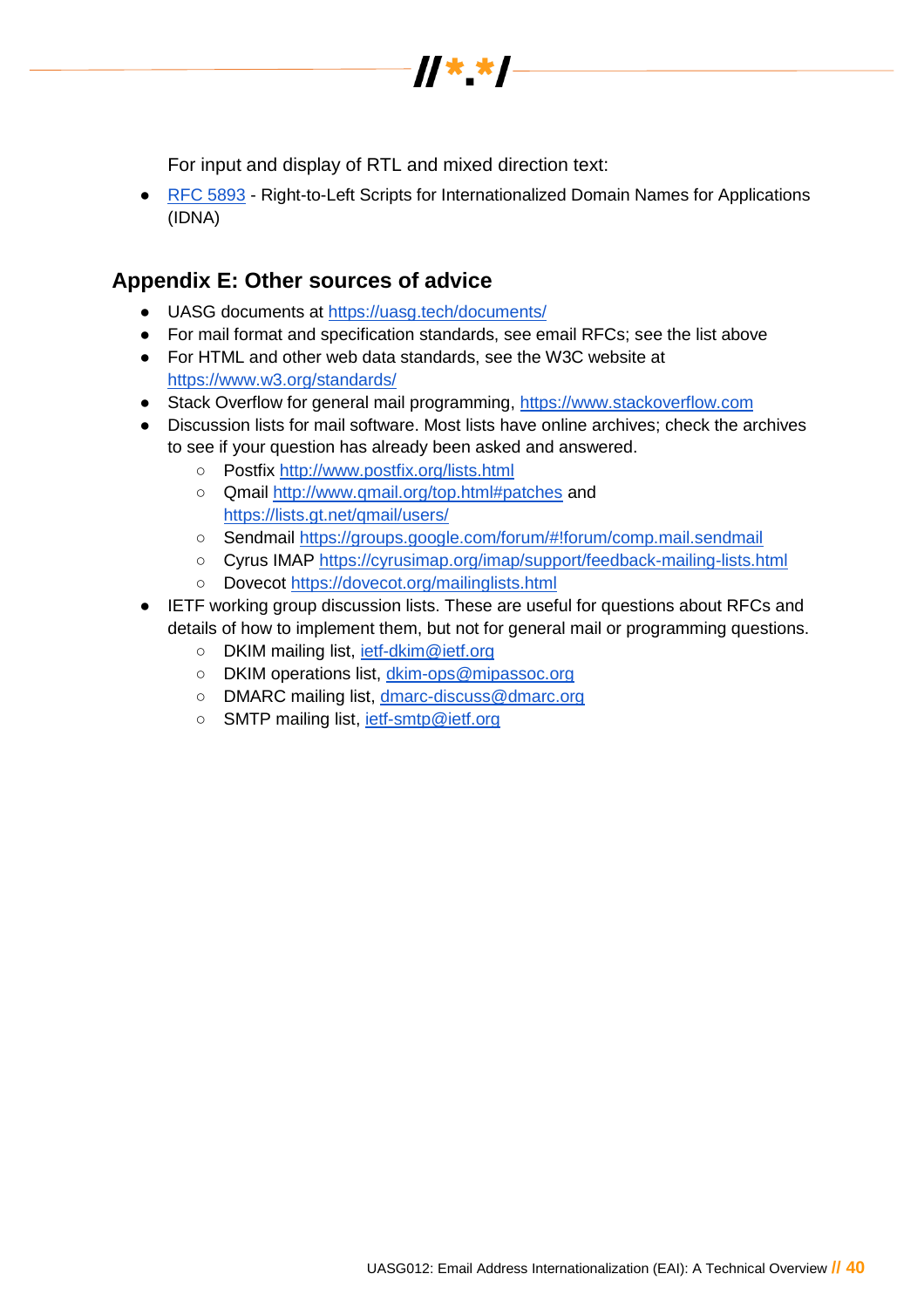

# **Glossary**

**A-label:** An ASCII encoded version of a UTF-8 domain label, in the form xn--*stuff* where the *stuff* is a punycode version of the UTF-8. Compare to U-label.

**Address book:** A list of email addresses and related contact information.

**ASCII Compatible Encoding (ACE):** The format used in an A-label, in the form xn--*stuff* where the *stuff* is a punycode version of the UTF-8.

**Authentication**: Verifying the source of, or other information about, the origin of a message.

**Bidi rule:** The rule that prohibits combining left-to-right and right-to-left text in a single domain name label. Defined in RFC 5893, section 2.

**Body:** The contents of a message, which follows the headers. The body may be unformatted text, or it may be one or more formatted or encoded MIME parts.

**Encoded words:** A MIME format that represents UTF-8 text (other than addresses) as ASCII in message header lines. Looks like =?utf-8?Q?*stuff*?=.

**Envelope:** Information that accompanies a message in transit, including the address(es) it is being sent to, and the return address to which error or failure reports can be sent.

**Field names:** The names of mail header fields such as From:, To:, and Subject:.

**Hostname:** a DNS record that identifies a computer on the Internet. The characters in hostnames are restricted to those allowed by the LDH rule

**IDNA:** Internationalized Domain Names in Applications. The rules for characters and their combinations that can appear in UTF-8 domain names. The current version is IDNA2008, defined in RFCs 5891-5895.

**IMAP:** Internet Message Access Protocol, a standard for managing mail messages and folders on remote servers. The current version is IMAP4. Compare to POP.

**LDH rule:** The rule that DNS host names can only contain Letters, Digits, and Hyphens. Further rules forbid leading or trailing hyphens, and names with hyphens in the third and fourth positions.

**Legacy address:** An email address that consists of only ASCII characters. Compare to an internationalized address.

**Legacy mail:** Messages with only legacy addresses. Compare to EAI mail.

**Linkify and linkification:** Automatically formatting text to add clickable links to HTML URLs in the text.

**Mail delivery agent (MDA):** A server program that handles incoming mail and typically stores it in a mailbox or folder.

**Mail folder:** A collection of messages with a name. A mailbox can contain multiple folders.

**Mail header:** The collection of structured fields at the beginning of a mail message preceding the mail body. Each field starts with a field name and a colon, and consists of one or more lines.

**Mail submission agent (MSA):** A server program that receives mail from a MUA and prepares it for transmission and delivery.